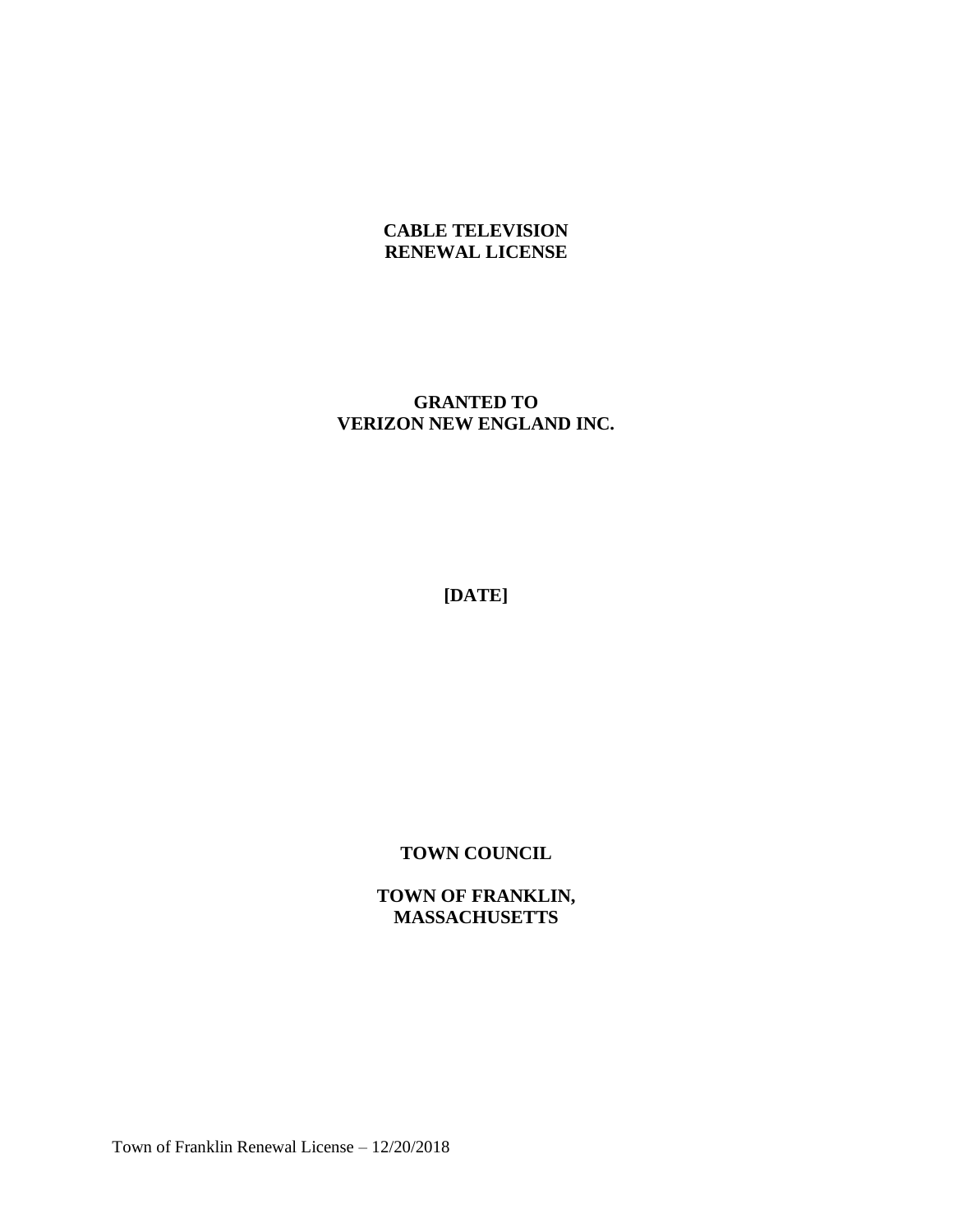# **TABLE OF CONTENTS**

#### ARTICLE PAGE

| 1.               |                                                      |  |
|------------------|------------------------------------------------------|--|
| 2.               | <b>GRANT OF AUTHORITY; LIMITS AND RESERVATIONS 7</b> |  |
| 3.               |                                                      |  |
| $\overline{4}$ . |                                                      |  |
| .5.              |                                                      |  |
| 6.               |                                                      |  |
| 7.               |                                                      |  |
| 8.               | REPORTS AND RECORDS AND PERFORMANCE                  |  |
| 9.               |                                                      |  |
| 10.              |                                                      |  |
| 11.              |                                                      |  |
| 12.              |                                                      |  |
| 13.              | ENFORCEMENT AND TERMINATION OF LICENSE  26           |  |
| 14               |                                                      |  |
|                  |                                                      |  |

SIGNATURE PAGE

### **EXHIBITS**

EXHIBIT A -- PUBLIC BUILDINGS TO BE PROVIDED FREE CABLE SERVICE

EXHIBIT B -- PEG ACCESS CHANNELS

EXHIBIT C -- CUSTOMER SERVICE STANDARDS

EXHIBIT D -- PERFORMANCE BOND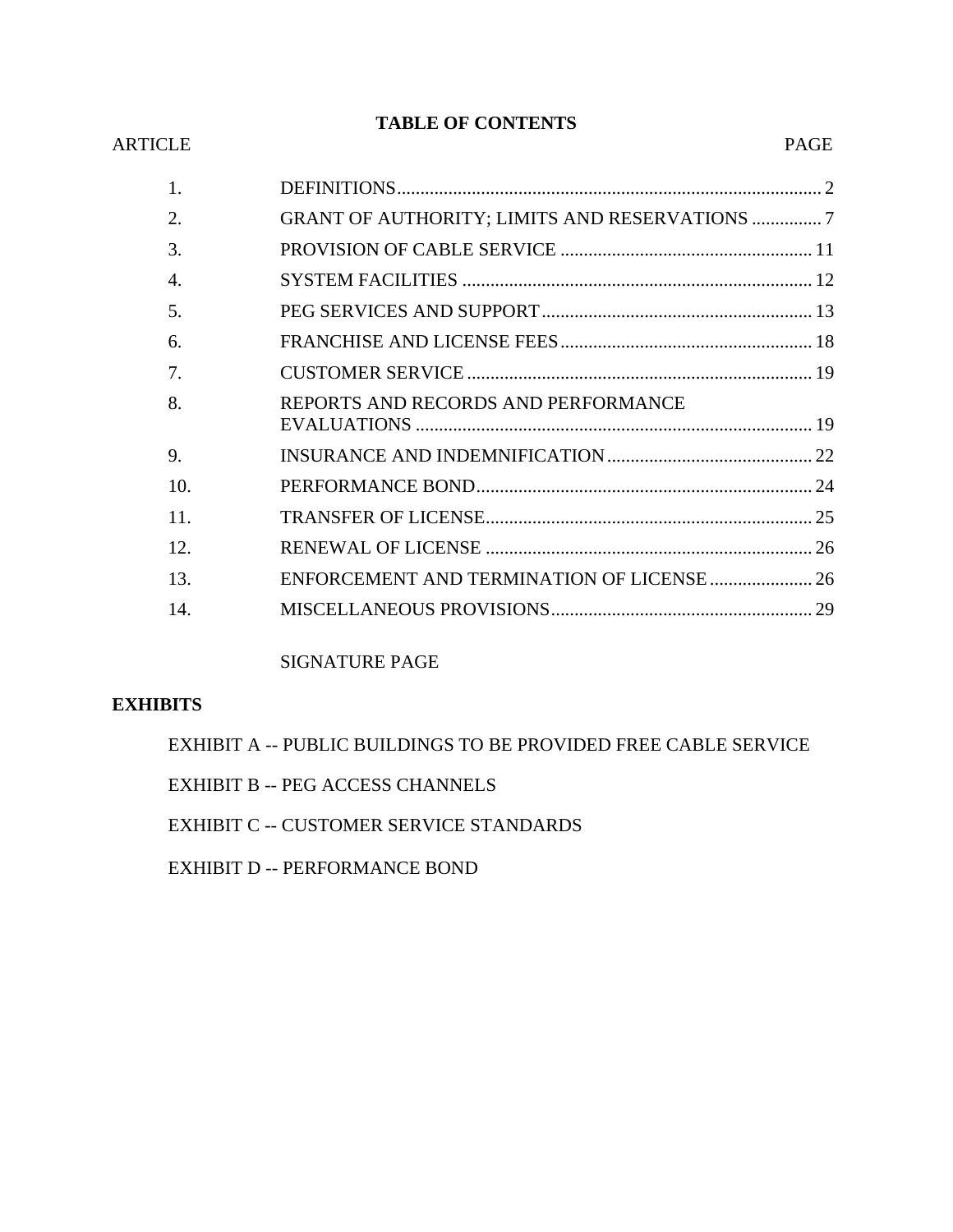THIS CABLE RENEWAL LICENSE AGREEMENT (this "License") is entered into by and between the Town Council of the Town of Franklin, as Issuing Authority for the grant of the cable television license pursuant to the Massachusetts Cable Law (M.G.L. c. 166A), and Verizon New England Inc., a corporation duly organized under the applicable laws of the State of New York (the "Licensee").

WHEREAS, the Issuing Authority is a "franchising authority" in accordance with Title VI (as hereinafter defined) (see 47 U.S.C. § 522(10)) and is authorized to grant one or more nonexclusive cable licenses pursuant to the Massachusetts Cable Law;

WHEREAS, the Issuing Authority granted to Licensee effective as of December 20, 2006, a nonexclusive Final License to install, maintain, extend, and operate a Cable System in the Town for a term of ten (10) years (the "Final License");

WHEREAS, the Licensee has operated a Cable System in accordance with the Final License as of the effective date on its existing Telecommunications Facilities consisting of a Fiber to the Premises Telecommunications Network ("FTTP Network") in the Town which also transmits Non-Cable Services pursuant to authority granted by M.G.L. c. 166 and Title II, which Non-Cable Services are not subject to the Massachusetts Cable Law or Title VI;

WHEREAS, pursuant to and in accordance with applicable federal and State law, the Issuing Authority undertook a process to determine whether it should renew the Final License and the terms for such a renewal;

WHEREAS, the Issuing Authority has examined the past performance of Licensee and has determined that Licensee is and has been in material compliance with the Final License and applicable law;

WHEREAS, pursuant to and in accordance with applicable federal and State law, the Licensee submitted to the Issuing Authority a proposal to renew the Final License to operate a Cable System in the Town; and

WHEREAS, following good faith negotiations between the parties, the Issuing Authority and Licensee have agreed on the terms for a renewal License under which Licensee will continue to operate its Cable System in the Town.

NOW, THEREFORE, in consideration of the Issuing Authority's grant of a License to Licensee, Licensee's promise to continue providing Cable Service to residents of the Town pursuant to the terms and conditions set forth herein, and for other good and valuable consideration, the receipt and the adequacy of which are hereby acknowledged,

THE SIGNATORIES DO HEREBY AGREE AS FOLLOWS: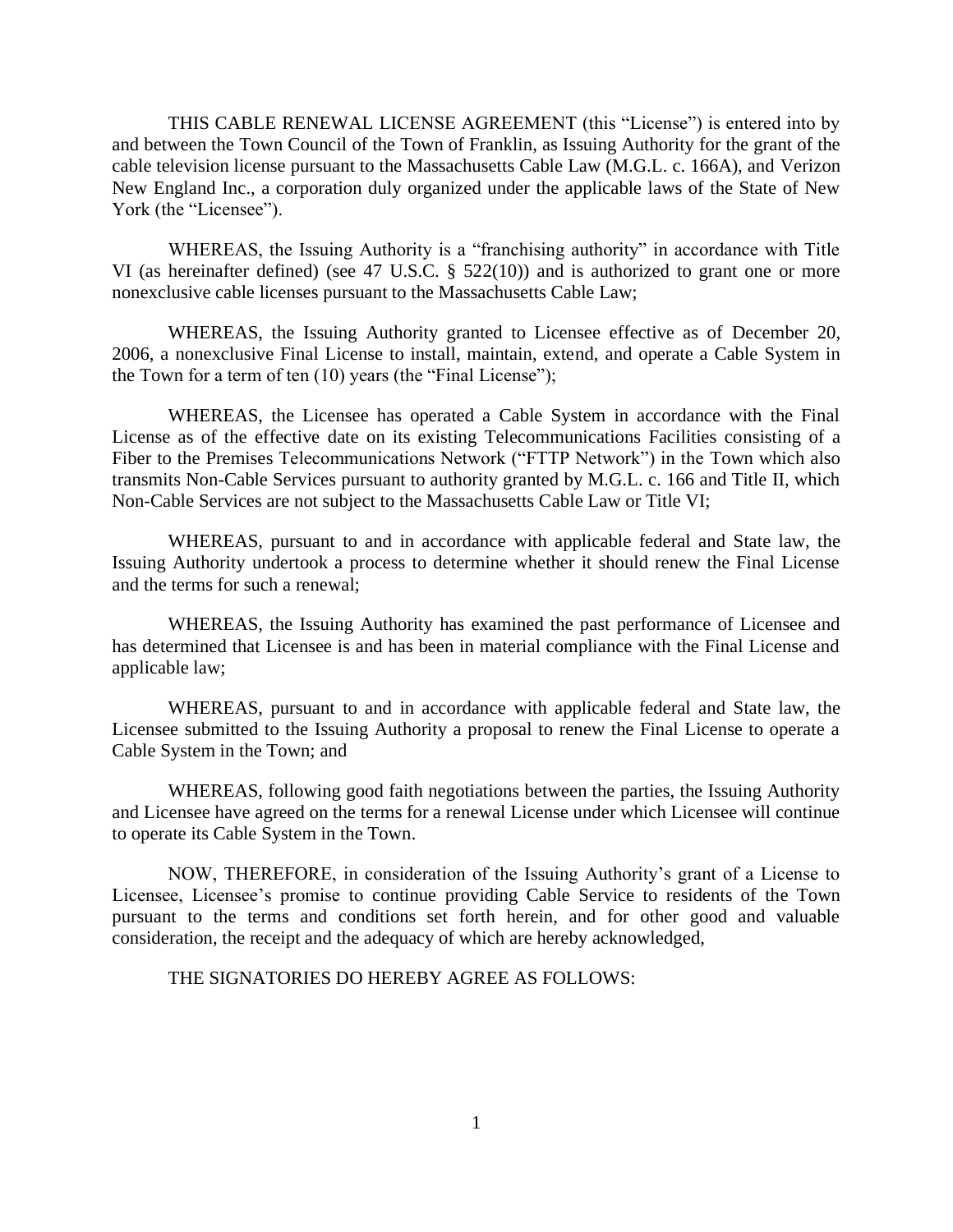### **1. DEFINITIONS**

Except as otherwise provided herein, the definitions and word usages set forth in the Communications Act are incorporated herein and shall apply in this License. For the purpose of this License, the following words, terms, phrases and their derivations shall have the meanings given herein, unless the context clearly requires a different meaning in which case such other meaning shall apply. When not inconsistent with the context, the masculine pronoun includes the feminine pronoun, words used in the present tense include the future tense, words in the plural number include the singular number and words in the singular number include the plural number. The word shall is always mandatory and not merely directory. In addition, the following definitions shall apply:

1.1. *Access Channel*: A video Channel, which Licensee shall make available to the Town and/or its designee(s) without charge for non-commercial public, educational, or governmental use for the transmission of Video Programming as directed by the Issuing Authority or its PEG Access Designee.

1.2. *Affiliate:* Any Person who, directly or indirectly, owns or controls, is owned or controlled by, or is under common ownership or control with, the Licensee.

1.3. *Basic Service:* Any service tier which includes the retransmission of local television broadcast signals as well as the PEG Access Channels required by this License.

1.4. *Cable Division:* The Cable Television Division of the Massachusetts Department of Telecommunications and Cable.

1.5. *Cable Service* or *Cable Services:* Shall be defined herein as it is defined under Section 602(6) of the Communications Act, 47 U.S.C. § 522(6).

1.6. *Cable System* or *System:* Shall be defined herein as it is defined under Section 602(7) of the Communications Act, 47 U.S.C. § 522(7).

1.7. *Channel:* Shall be defined herein as it is defined under Section 602 of the Communications Act, 47 U.S.C. § 522(4).

1.8. *CMR:* The Code of Massachusetts Regulations.

1.9. *Communications Act*: The Communications Act of 1934, as amended (47 U.S.C. § 101 et seq.), which includes the Cable Communications Policy Act of 1984, as amended (including as amended by the Cable Television Consumer Protection and Competition Act of 1992 and the Telecommunications Act of 1996).

1.10. *Control*: The ability to exercise *de facto* or *de jure* control over day-today policies and operations or the management of corporate affairs.

1.11. *Educational Access Channel*: An Access Channel provided to the Town pursuant to the terms and conditions of this License and available for the non-commercial use of the local public schools in the Town and/or of its PEG Access Designee.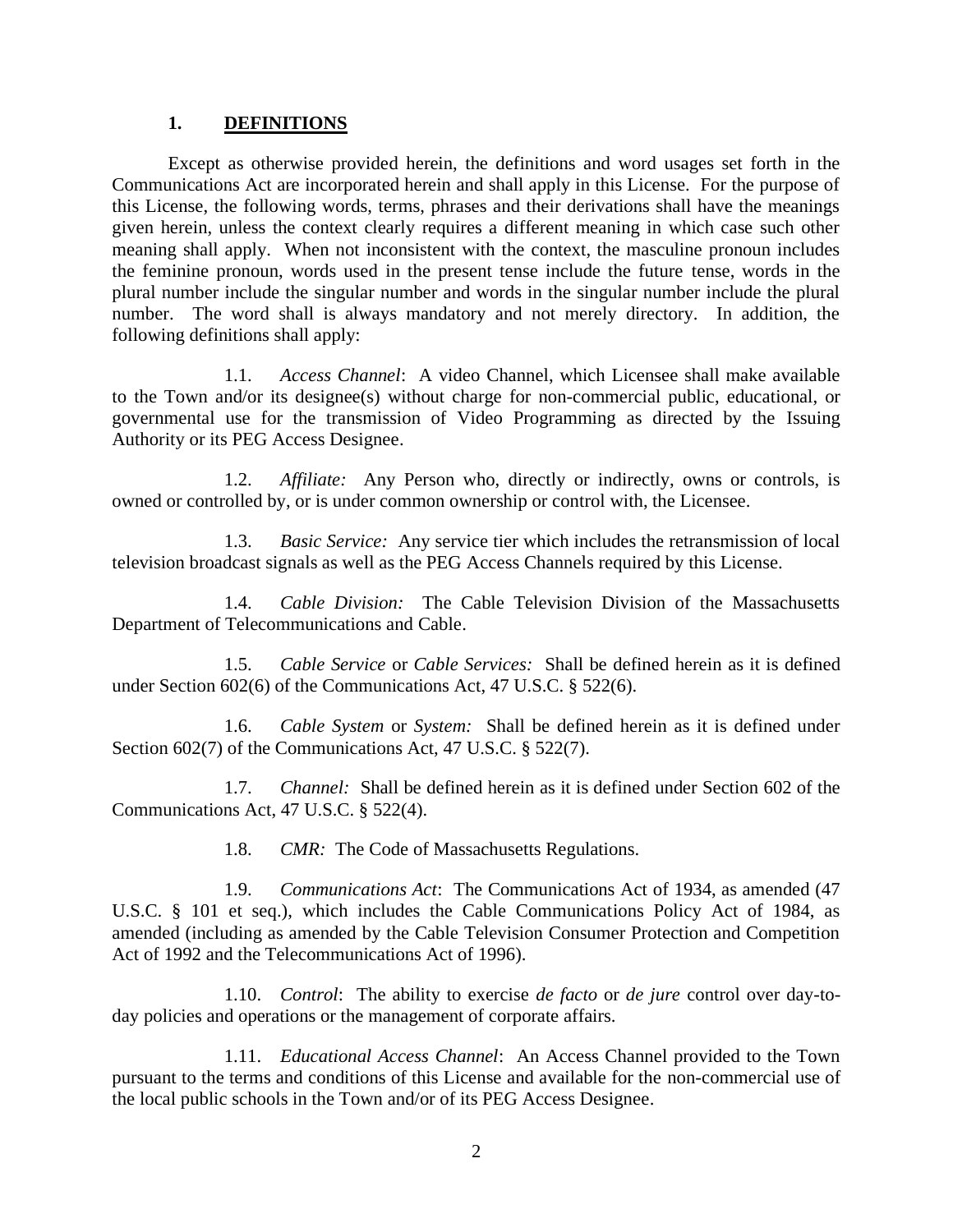1.12. *FCC*: The United States Federal Communications Commission, or successor governmental entity thereto.

1.13. *Force Majeure*: An event or events reasonably beyond the ability of Licensee or the Issuing Authority to anticipate and control. With respect to the Licensee, Force Majeure includes, but is not limited to, severe or unusual weather conditions, strikes, labor disturbances, lockouts, war or act of war (whether an actual declaration of war is made or not), insurrection, riots, act of public enemy, actions or inactions of any government instrumentality or public utility including condemnation, accidents for which the Licensee is not primarily responsible, fire, flood, or other acts of God, or work delays caused by waiting for utility providers to service or monitor utility poles to which Licensee's FTTP Network is attached, and unavailability of materials and/or qualified labor to perform the work necessary.

1.14. *Franchise Fee:* Shall have the meaning as set forth in Section 622 (g) of the Communications Act (47 U.S.C. §542(g)).

1.15. *FTTP Network*: Shall have the meaning set forth in the recitals of this License.

1.16. *Government Access Channel*: An Access Channel provided to the Town pursuant to the terms and conditions of this License and available for the non-commercial use of the Issuing Authority and/or its PEG Access Designee.

1.17. *Gross Revenue:* All revenue, determined in accordance with United States Generally Accepted Accounting Principles ("GAAP"), which is derived by Licensee and/or its Affiliates from the operation of the Cable System to provide Cable Service in the Town, including, without limitation, the following items: fees, charges and payments collected from Subscribers for Cable Services; installation, reconnection, change-in-service (upgrades, downgrades, etc.) and similar charges; revenues received from rentals or sales to Subscribers of converters, remote controls and other Subscriber equipment used to provide Cable Service over the Cable System; fees from third parties for leased access programming; revenues that the Licensee receives from home shopping channels for the use of the Cable System to sell merchandise as prorated to include such revenue attributable to the Cable System in the Town based on the number of Subscribers; advertising revenues as prorated to include such revenue attributable to the Cable System in the Town based on the number of Subscribers; and all fees imposed on the Licensee by this License and applicable law that are passed through and paid by Subscribers (including the License Fee (Section 6.1), the PEG Access Support (Section 5.4), and the PEG/I-Net Grant (Section 5.3) as long as the Issuing Authority provides evidence that the PEG Grant of the other cable provider(s) in the Town is included in their respective gross revenue. Gross Revenue shall include revenue of an Affiliate only to the extent that such Affiliate revenue relates to the provision of Cable Services over the Cable System in the Town, and not the revenues of any such Affiliate that are not related thereto. In no event shall revenue of an Affiliate be Gross Revenue to the Licensee if such revenue is otherwise subject to Franchise Fees and paid to the Issuing Authority. If Cable Services are provided to Subscribers in conjunction with Non-Cable Services, nothing herein shall prevent the Licensee from allocating a greater amount of the combined revenue to Cable Services than is otherwise provided pursuant to GAAP.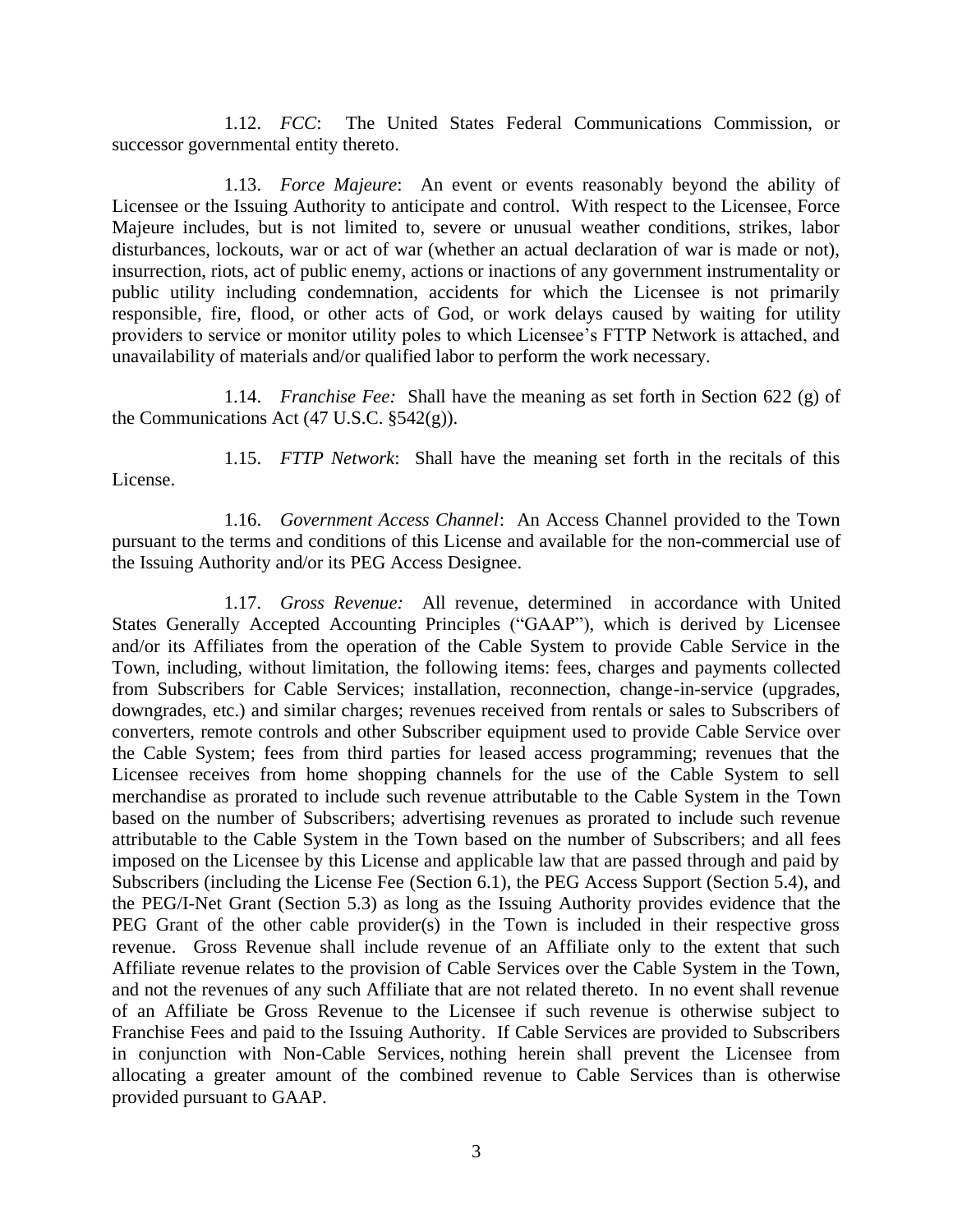Provided, however, that Gross Revenue shall not include:

1.17.1. Revenues received by any Affiliate or other Person in exchange for supplying goods or services used by Licensee to provide Cable Service over the Cable System, except to the extent that such revenues are derived from the operation of the Cable System to provide Cable Service in the Town;

1.17.2. Bad debts written off by Licensee in the normal course of its business, provided, however, that bad debt recoveries shall be included in Gross Revenue during the period collected;

1.17.3. Refunds, rebates or discounts made to Subscribers;

1.17.4. Any revenues classified as Non-Cable Services revenue under federal or State law including, without limitation, revenue received from Telecommunications Services; or revenue received from Information Services, including, without limitation, Internet Access Service, electronic mail service, electronic bulletin board service, or similar online computer services;

1.17.5. Any revenue of the Licensee or any other Person which is received directly from the sale of merchandise through any Cable Service distributed over the Cable System, notwithstanding that portion of such revenue which represents or can be attributed to a Subscriber fee or a payment for the use of the Cable System for the sale of such merchandise, which portion shall be included in Gross Revenue;

1.17.6. Revenues from the sale of Cable Services on the Cable System to a reseller, when the reseller is required by law to pay (and does pay) Franchise Fees and other cable license fees to the Town on the resale of the Cable Services. Nothing under this Section is intended to limit the rights of the Town pursuant to Section 622(h) of the Communications Act (47 U.S.C. § 542(h));

1.17.7. Any tax of general applicability imposed by a Town, State, federal or any other governmental entity and required to be collected from Subscribers by Licensee and remitted to the taxing entity (including, but not limited to, sales/use taxes);

1.17.8. Any revenue foregone as a result of the Licensee's provision of free or reduced cost Cable Services as required by this License to any Person, including without limitation, employees of Licensee and public institutions or other institutions as required or permitted herein and to other customers which are exempt, as required or allowed by the Town; provided, however, that such foregone revenue which Licensee chooses not to receive in exchange for trades, barters, services or other items of value shall be included in Gross Revenue;

1.17.9. Revenues from the sales of capital assets or sales of surplus

equipment;

1.17.10. Program launch fees; and

1.17.11. Directory or Internet advertising revenue including, but not limited to, yellow page, white page, banner advertisement and electronic publishing.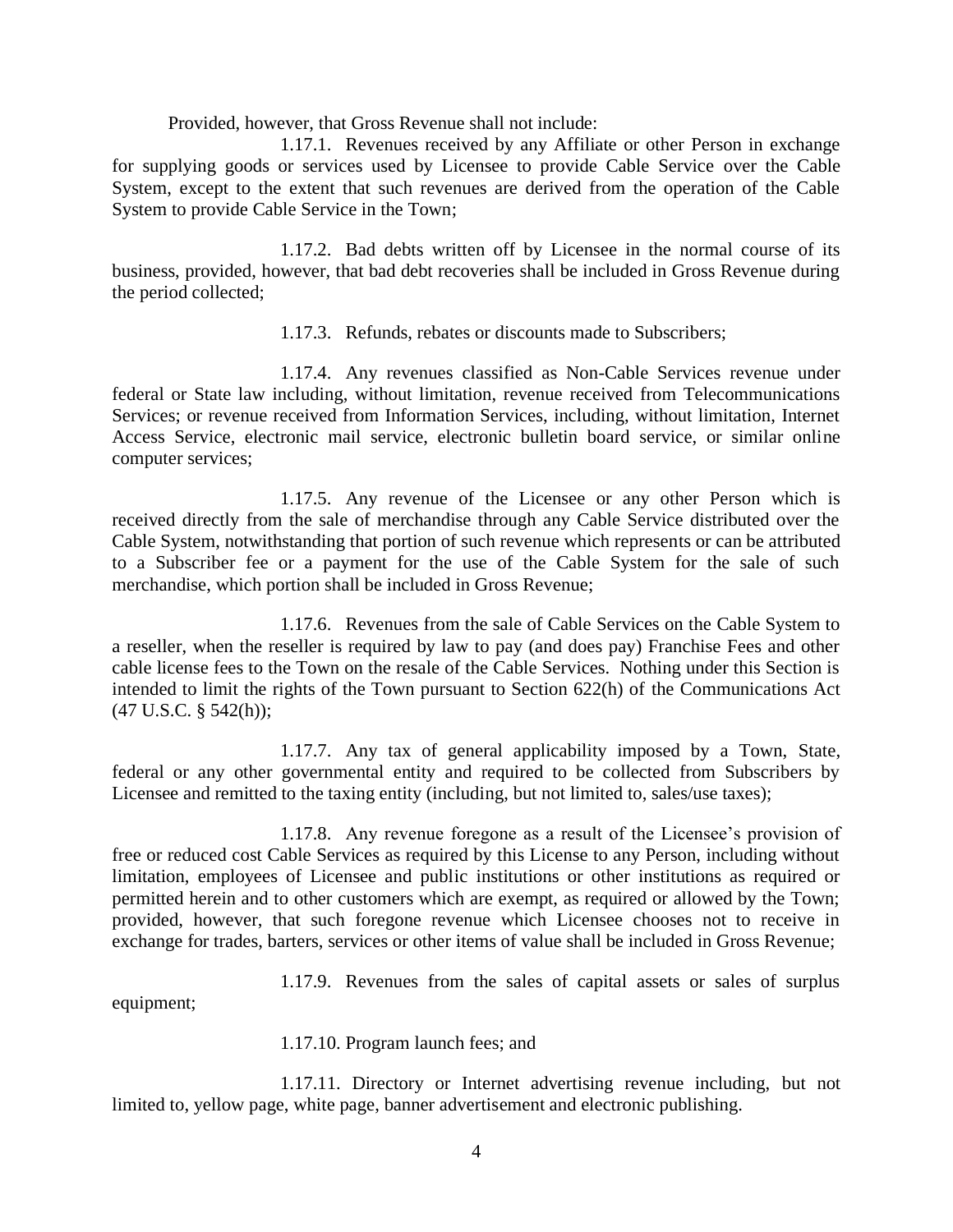1.18. *High-Definition (HD) PEG Access Channel*: A PEG Access Channel in the high definition display format for digital television transmissions with video transmitted in a 16:9 aspect ratio with a resolution of 720p or such higher resolution as determined by the Licensee in its sole discretion.

1.19. *Information Services*: Shall be defined herein as it is defined under Section 3 of the Communications Act, 47 U.S.C. § 153(20).

1.20. *Internet Access Service*: Dial-up or broadband access service that enables access to the Internet.

1.21. *Issuing Authority*: The Town Council of the Town of Franklin.

1.22. *License Fee*: The payments to be made by the Licensee to the Town, which shall have the meaning as set forth in Section 9 of the Massachusetts Cable Law.

1.23. *Licensee:* Verizon New England, Inc., and its lawful and permitted successors, assigns and transferees.

1.24. *Massachusetts Cable Law:* Chapter 166A of the General Laws of the Commonwealth of Massachusetts.

1.25. *Non-Cable Services*: Any service that does not constitute Cable Service(s), including, but not limited to, Information Services and Telecommunications Services.

1.26. *Normal Business Hours:* Those hours during which Licensee's retail locations in the community are open to serve customers and absent such a retail location, then those hours most similar businesses in the community are open to serve customers. In all cases, "normal business hours" must include some evening hours at least one night per week and/or some weekend hours.

1.27. *Normal Operating Conditions*: Those service conditions which are within the control of the Licensee. Those conditions which are not within the control of the Licensee include, but are not limited to, natural disasters, civil disturbances, power outages, telephone network outages, and severe or unusual weather conditions. Those conditions which are within the control of the Licensee include, but are not limited to, special promotions, pay-per-view events, rate increases, regular peak or seasonal demand periods, and maintenance or rebuild of the Cable System. *See* 47 C.F.R. § 76.309(c)(4)(ii).

1.28. *PEG*: Public, educational, and governmental.

1.29. *PEG Access Channel*: An Access Channel that the Licensee provides to the Town for non-commercial use pursuant to the terms and conditions of this License, and managed by the Issuing Authority and/or its PEG Access Designee.

1.30. *PEG Access Designee*: Any entity designated by the Issuing Authority for the purpose of owning and/or operating the equipment and facilities used in the production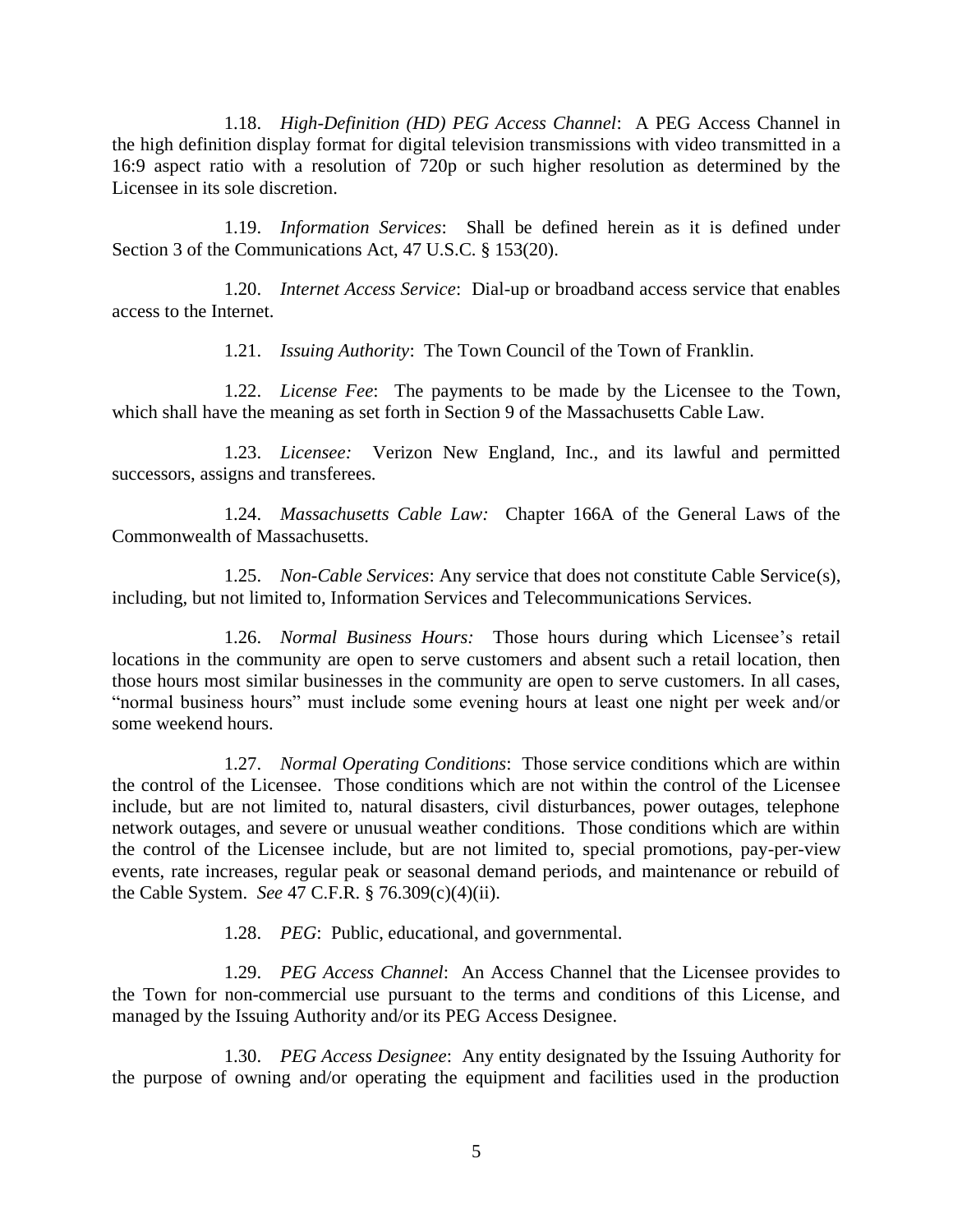and/or broadcast of PEG Access Channel programming, including, but not limited to, the Town itself, the Franklin Public Schools and/or an access corporation.

1.31. *Person*: An individual, partnership, association, joint stock company, trust, corporation, other business entity, or governmental entity.

1.32. *Public Access Channel*: An Access Channel provided to the Town pursuant to the terms and conditions of this License and available for the use by the residents in the Town and managed by the Issuing Authority and/or its PEG Access Designee.

1.33. *Public Rights-of-Way*: The surface and the area across, in, over, along, upon and below the surface of the public streets, roads, bridges, sidewalks, lanes, courts, ways, alleys, and boulevards, including, public utility easements and public lands and waterways used as Public Rights-of-Way, as the same now or may thereafter exist, which are under the jurisdiction or control of the Town.

1.34. *Service Area*: The entire existing territorial limits of the Town.

1.35. *Service Interruption*: The loss of picture or sound on one or more cable Channels.

1.36. *Standard (SD) PEG Access Channel*: A PEG Access Channel in the standard definition display format for digital television transmissions with video transmitted in a 4:3 aspect ratio with a resolution of 480i or such higher resolution as determined by the Licensee in its sole discretion.

1.37. *State*: The Commonwealth of Massachusetts.

1.38. *Subscriber*: A Person who lawfully receives Cable Service in the Town.

1.39. *Telecommunications Facilities*: Licensee's existing Telecommunications Services and Information Services facilities, including the FTTP Network.

1.40. *Telecommunication Services:* Shall be defined herein as it is defined under Section 3 of the Communications Act, 47 U.S.C. § 153(46).

1.41. *Title II*: Title II of the Communications Act, Common Carriers.

1.42. *Title VI*: Title VI of the Communications Act, Cable Communications,

1.43. *Town*: The Town of Franklin.

1.44. *Transfer*: Any transaction in which:

1.44.1. an ownership or other interest in Licensee is transferred or assigned, directly or indirectly, from one Person or group of Persons to another Person or group of Persons, so that Control of Licensee is transferred; or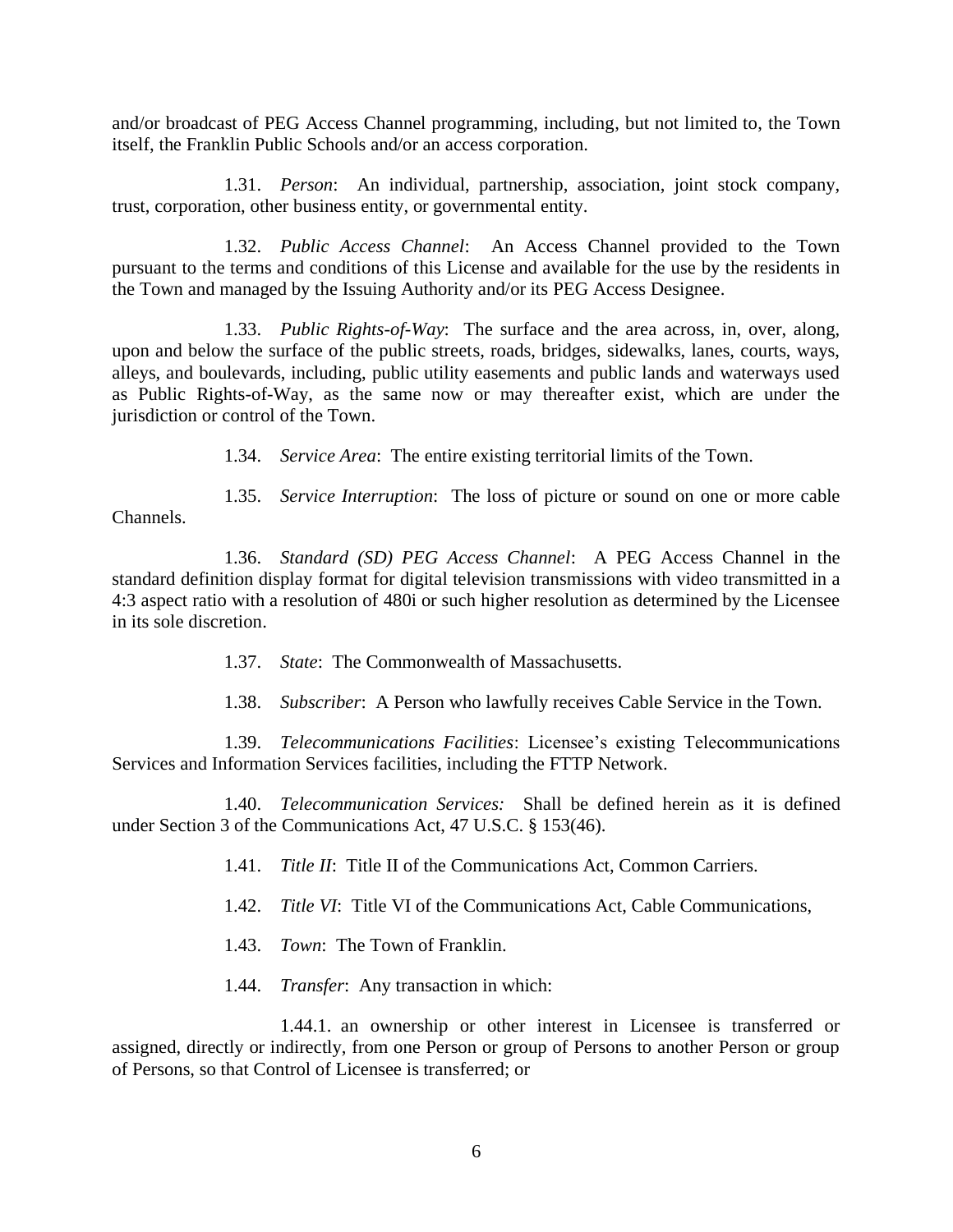1.44.2. the rights held by Licensee under the License are transferred or assigned to another Person or group of Persons.

1.45. *Video Programming:* Shall be defined herein as it is defined under Section 602(20) of the Communications Act, 47 U.S.C. § 522(20).

1.46. *Video Service Provider or VSP:* Any entity using the Public Rights-of-Way to provide Video Programming services to multiple subscribers within the territorial boundaries of the Town, regardless of the transmission method, facilities or technologies used.

### **2. GRANT OF AUTHORITY; LIMITS AND RESERVATIONS**

2.1. *Grant of Authority*: Subject to the terms and conditions of this License and the Massachusetts Cable Law, the Issuing Authority hereby grants the Licensee the right to operate and maintain a Cable System along the Public Rights-of-Way within the Town, for the purpose of providing Cable Service. Reference herein to "Public Rights-of-Way" shall not be construed to be a representation or guarantee by the Town that its property rights are sufficient to permit its use for any purpose, or that the Licensee shall gain or be permitted to exercise any rights to use property in the Town greater than those already possessed by the Town or which is inconsistent with the purposes for which it was taken, purchased and/or dedicated. This License grants no authority for the Licensee to use the Public Rights-of-Way within the Town for any other purpose unless otherwise provided herein. However, nothing in this License shall be construed to prohibit the Licensee from offering any service over the Cable System that is not prohibited by federal or State law provided that any requirements for Town authorization or permitting not inconsistent with federal and State law are satisfied. The Licensee's FTTP Network in the Public Rights-of-Way, which the Licensee has upgraded under its Title II authority, is subject to M.G.L. c. 166. The Licensee shall adhere to all applicable Town bylaws and lawful regulations of the Town regarding rights-of-way and public works matters, including rights-of-way management requirements with regard to public safety and other legitimate municipal concerns. Nothing in this Section 2.1 shall be deemed to prohibit the right of the Licensee to challenge the legality of such a Town bylaw or regulation. No privilege or power of eminent domain is bestowed by this grant; nor is such a privilege or power bestowed by this License.

2.2. *Issuing Authority Does Not Regulate Telecommunications*: The parties recognize that the Licensee's FTTP Network is constructed, operated and maintained as an upgrade to and/or extension of its existing Telecommunications Facilities for the provision of Non-Cable Services. The jurisdiction of the Town over such Telecommunications Facilities is restricted by federal and State law, and the Town does not assert jurisdiction over the Licensee's FTTP Network in contravention of those limitations. Therefore, the Issuing Authority's regulatory authority under Title VI is not applicable to the construction, installation, maintenance or operation of the FTTP Network to the extent the FTTP Network is constructed, installed, maintained and operated for the purpose of upgrading and/or extending Verizon's existing Telecommunications Facilities for the provision of Non-Cable Services.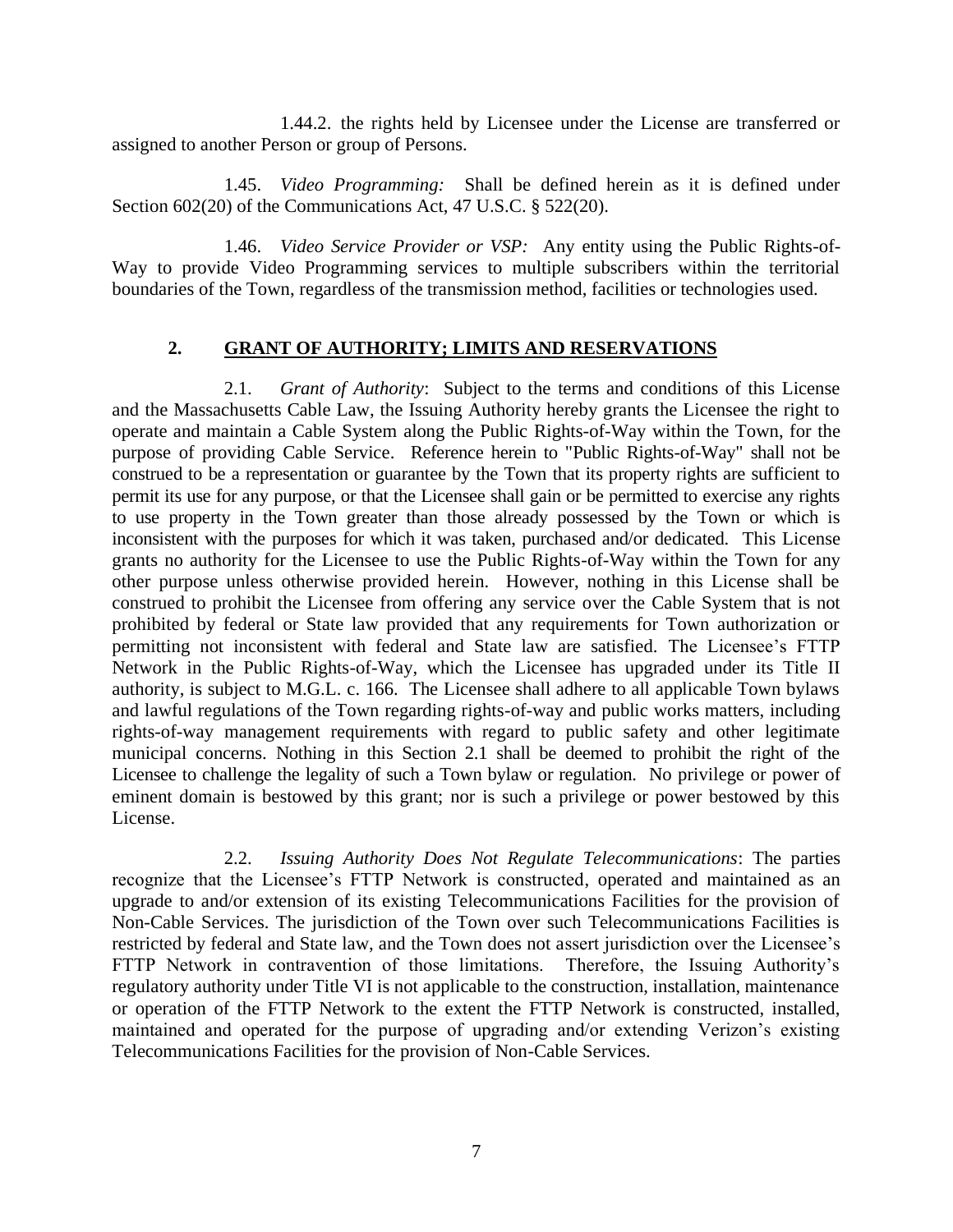2.3. *Term*: This License shall become effective on [DATE] (the "Effective Date"). The term of this License shall be five (5) years from the Effective Date unless this License is earlier revoked or terminated as provided herein.

#### 2.4. *Modification/Termination Based on VSP Requirements*:

2.4.1. If the Issuing Authority enters into any cable franchise, cable license or similar agreement with a VSP to provide Video Programming services to residential subscribers in the Town with terms or conditions materially less burdensome than those imposed by this License, Licensee and the Issuing Authority shall, within sixty (60) days of the Issuing Authority's receipt of Licensee's written notice thereof, commence negotiations to modify this License to provide that this License is not on terms or conditions materially more burdensome than the terms in any such cable franchise, cable license or similar agreement. Any modification of the License pursuant to the terms of this Section shall not trigger the requirements of 207 CMR 3.07. The PEG Access Support, as provided in Section 5.4, will not be subject to modification under this Section 2.4.1 or 2.4.2.

2.4.2. Licensee's notice pursuant to Section 2.4.1 shall specify the cable franchise, cable license or similar agreement and the materially less burdensome terms or conditions as set out Section 2.4.1 above. Licensee shall respond to reasonable information requests from the Town, as may be necessary to review the same.

2.4.3. In the event the parties do not, subject to the criteria above, reach mutually acceptable agreement on a modification as set out above, Licensee shall in its sole discretion, have the option of exercising any of the following actions:

a. commencing License renewal proceedings in accordance with 47 U.S.C. 546 with the License Term being accelerated, thus being deemed to expire thirtysix (36) months from the date of Licensee's written notice to seek relief hereunder;

b. terminating the License in no less than thirty-six (36) months from written notice to the Issuing Authority;

c. if agreed by both parties, submitting the matter to commercial arbitration by a mutually-selected arbitrator in accordance with the rules of the American Arbitration Association; or

d. if agreed to by both parties, submitting the matter to mediation by a mutually-acceptable mediator.

2.4.4. Modification of the PEG Access Support under this License shall, as applicable, be in accordance with the terms and conditions set forth in Section 5.4 hereunder. As stated above, PEG Access Support is not subject to modification under Section 2.4.1.

2.5. *Grant Not Exclusive*: This License and the rights granted herein to use and occupy the Public Rights-of-Way to provide Cable Services shall not be exclusive, and the Issuing Authority reserves the right to grant other licenses for similar uses or for other uses of the Public Rights-of-Way, or any portions thereof, to any Person, or to make any such use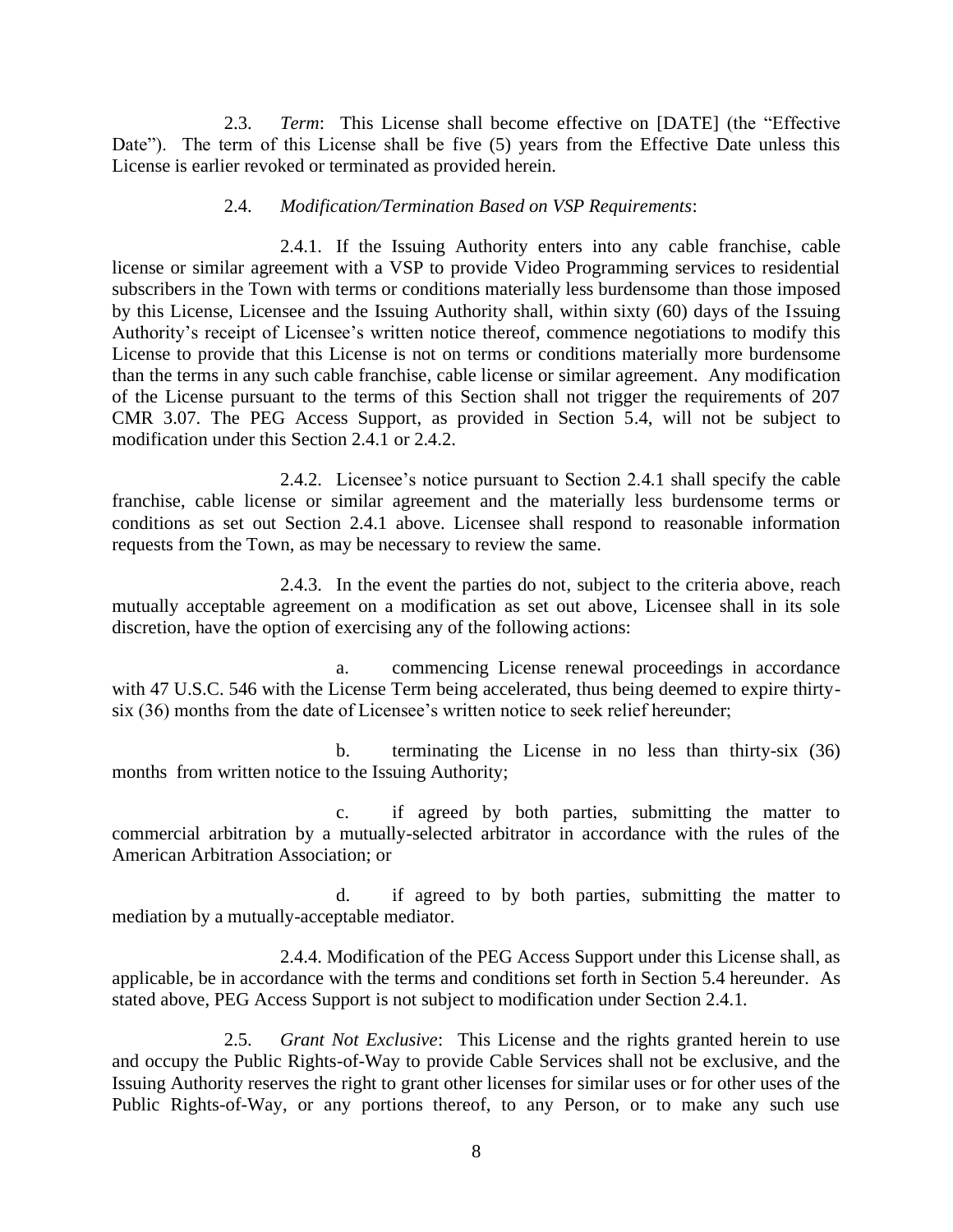themselves, at any time during the term of this License. Any such rights shall not be in conflict with the authority as granted by this License. Disputes between the Licensee and other parties regarding use of Public Rights-of-Way shall be resolved in accordance with applicable law.

2.6. *License Subject to Federal and State Law/Preemption*: This License is subject to and shall be governed by all applicable provisions of federal and State law and regulations as they may be amended, including but not limited to the Communications Act and the Massachusetts Cable Law. In the event that federal or State law, rules, or regulations preempt a provision or limit the enforceability of a provision of this License, the provision shall be read to be preempted to the extent, and for the time, but only to the extent and for the time, required by law. In the event such federal or State law, rule or regulation is subsequently repealed, rescinded, amended or otherwise changed so that the provision hereof that had been preempted is no longer preempted, such provision shall return to full force and effect, and shall thereafter be binding on the parties hereto, without the requirement of further action on the part of the parties hereto.

### 2.7. *No Waiver*:

2.7.1. The failure of the Issuing Authority on one or more occasions to exercise a right or to require compliance or performance under this License, the Massachusetts Cable Law or any other applicable law, bylaw or lawful regulation shall not be deemed to constitute a waiver of such right or a waiver of compliance or performance by the Issuing Authority, nor to excuse Licensee from complying or performing, unless such right or such compliance or performance has been specifically waived in writing by the Issuing Authority.

2.7.2. The failure of the Licensee on one or more occasions to exercise a right under this License or applicable law, or to require performance under this License, shall not be deemed to constitute a waiver of such right or of performance of this License, nor shall it excuse the Issuing Authority from performance, unless such right or performance has been specifically waived in writing by the Licensee.

### 2.8. *Construction of License*:

2.8.1. The provisions of this License shall be construed to effectuate their

objectives.

2.8.2. Nothing herein shall be construed to limit the scope or applicability of Section 625 of the Communications Act, 47 U.S.C. § 545.

2.8.3. Should any change to local bylaws, rules or regulations cause the Licensee's provision of Cable Services in the Town to be commercially impracticable, then the parties shall modify this License to the mutual satisfaction of both parties to ameliorate such commercial impracticability. If the parties cannot reach agreement on the above-referenced modification to this License, then, at the Licensee's option the parties shall submit the matter to binding arbitration.

2.9. *Police Powers*: Nothing in this License shall be construed to prohibit the reasonable, necessary and lawful exercise of the Town's police powers. However, if the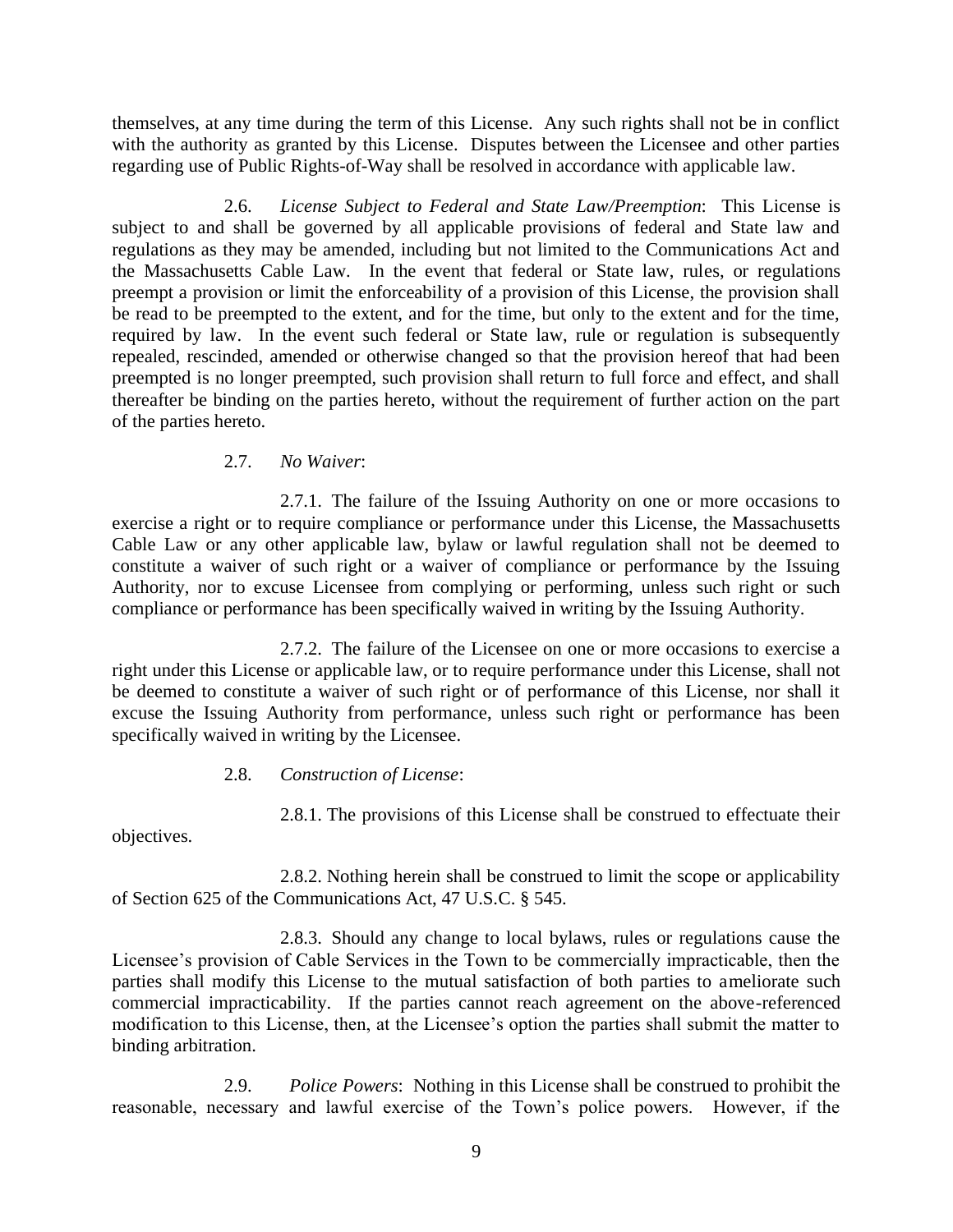reasonable, necessary and lawful exercise of the Town's police powers causes the Licensee's provision of Cable Services in the Town to be commercially impracticable, then the parties shall modify this License to the mutual satisfaction of both parties to ameliorate such commercial impracticability. If the parties cannot reach agreement on the above-referenced modification to this License, then, at the Licensee's option, the parties shall submit the matter to binding arbitration.

### **3. PROVISION OF CABLE SERVICE**

#### 3.1. *Service Area*:

3.1.1. *Service Area*: Subject to the issuance of all necessary permits by the Town, the Licensee shall continue to offer Cable Service to all residential households in the Service Area, except: (A) for periods of Force Majeure; (B) for periods of delay caused by the Town; (C) for periods of delay resulting from Licensee's inability to obtain authority to access rights-of-way in the Town; (D) in developments or buildings that are subject to claimed exclusive arrangements with other cable providers; (E) in developments, buildings or other residential dwelling units that Licensee cannot obtain permission to access under reasonable terms and conditions after good faith negotiation, as determined in good faith by Licensee; and (F) in developments, buildings or other residential dwelling units where the Licensee is unable to provide Cable Service for technical reasons or which require non-standard facilities which are not available on a commercially reasonable basis or where the Licensee determines, in good faith, that providing such service is not commercially reasonable; and (G) in areas where the occupied residential household density does not meet the density requirement set forth in Section 3.1.2.

3.1.2. *Density Requirement*: Subject to Section 3.1.1, Licensee shall make Cable Services available to residential dwelling units in all areas of the Service Area where the average density is equal to or greater than twenty-four (24) occupied residential dwelling units per mile as measured in strand footage from the nearest technically feasible point on the active FTTP Network trunk or feeder line.

3.2. *Availability of Cable Service and Standard Drops*: Licensee shall make Cable Service available to all residential dwelling units within the Town in conformance with Section 3.1 and Licensee shall not discriminate between or among any individuals in the availability of Cable Service. In the areas in which Licensee provides Cable Service, the Licensee shall be required to connect, at Licensee's expense other than a standard installation charge, all residential dwelling units that are within two hundred (200) feet of trunk or feeder lines not otherwise already served by Licensee's FTTP Network. Where a residential Subscriber connection exceeds such lengths, the Licensee shall be allowed to recover from such Subscriber the actual cost of connection attributable to the distance in excess of the length above.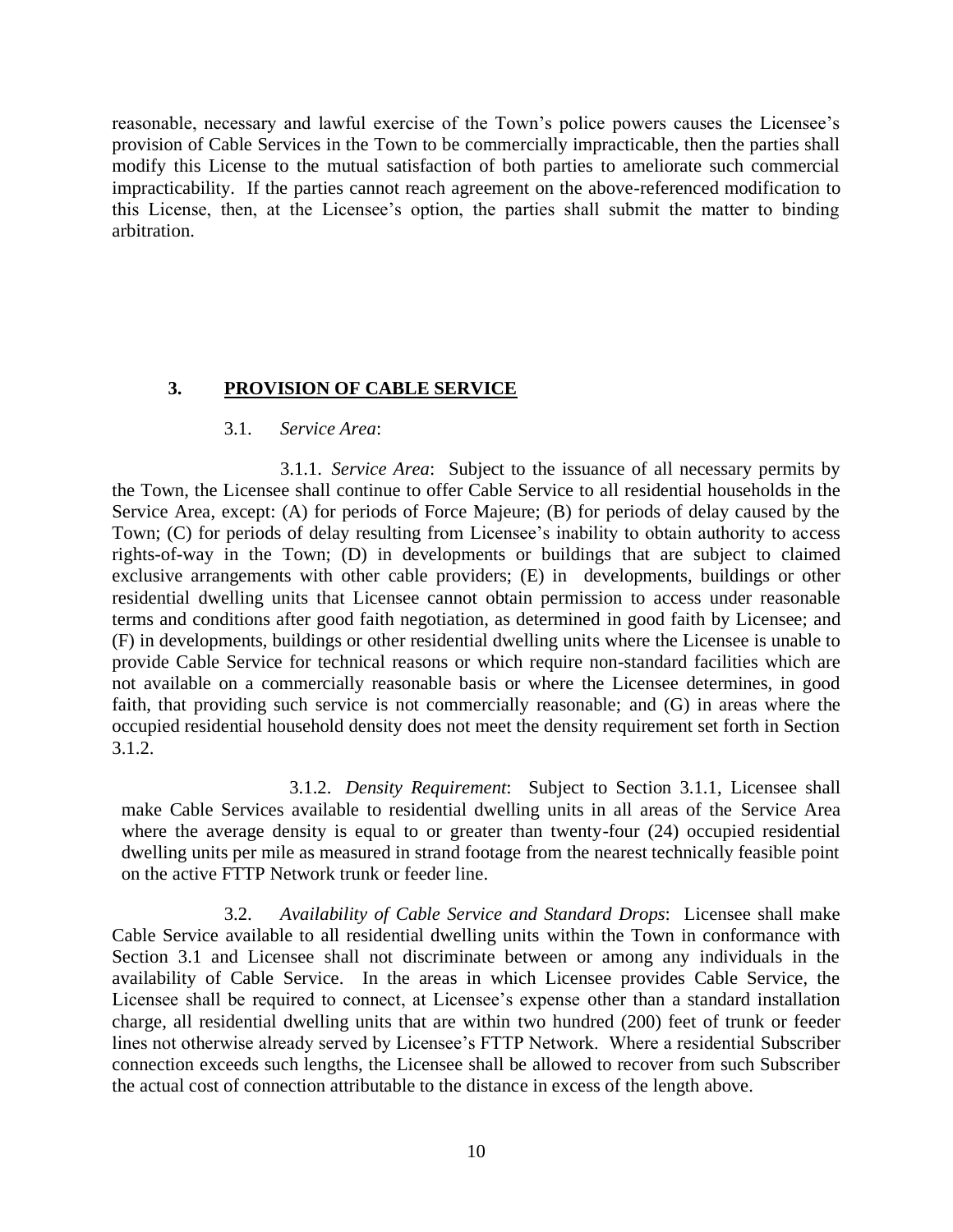3.3. *Availability of Cable Service To Businesses*: The Licensee may make Cable Service available to businesses. The Licensee may recover the actual cost incurred to connect any business to the Cable System for the provision of Cable Service.

3.4. *Cable Service to Public Buildings*: Subject to Section 3.1, if requested by the Issuing Authority pursuant to written notice to Licensee, the Licensee shall provide a cable drop, an outlet and monthly Basic Service at no cost to public buildings in the Town. Without limiting the foregoing, Licensee shall comply with Section 5(e) of the Massachusetts Cable Law. The current list of public buildings is set forth in **Exhibit** A.

## **4. SYSTEM FACILITIES**

4.1. *System Characteristics:* Licensee's Cable System shall meet or exceed the following requirements and/or have at least the following characteristics:

4.1.1. The Cable System shall be operated with an initial digital passband of 50-860 MHz.

4.1.2. The Cable System shall be operated to be an active two-way plant for subscriber interaction, if any, required for the selection or use of Cable Service.

4.1.3. The Cable System shall comply with applicable FCC technical standards, as such standards may be amended from time to time.

4.1.4. The Cable System shall conform in all material respects to the following standards to the extent applicable: Occupational Safety and Health Administration regulations, the Massachusetts Electrical Code, the National Electrical Code, the National Electrical Safety Code, the Massachusetts State Building Code, and the rules and regulations of the Cable Division and the FCC.

## 4.2. *Interconnection With Other Cable Systems:*

4.2.1. The Licensee shall operate its Cable System so that it may be interconnected with other cable systems in the Town. Interconnection of systems may be made by direct cable connection, microwave link, satellite, or other appropriate methods.

4.2.2 The Licensee shall in good faith cooperate with the Issuing Authority in implementing interconnection of the Cable Service with communications systems beyond the boundaries of the Town; provided that the cost of any such interconnection shall be borne by the Issuing Authority and/or the party seeking such interconnection.

4.3. *Emergency Alert System*: Licensee shall comply with the Emergency Alert System ("EAS") requirements of the FCC and applicable State and local EAS Plans in order that emergency messages may be distributed over the Cable System.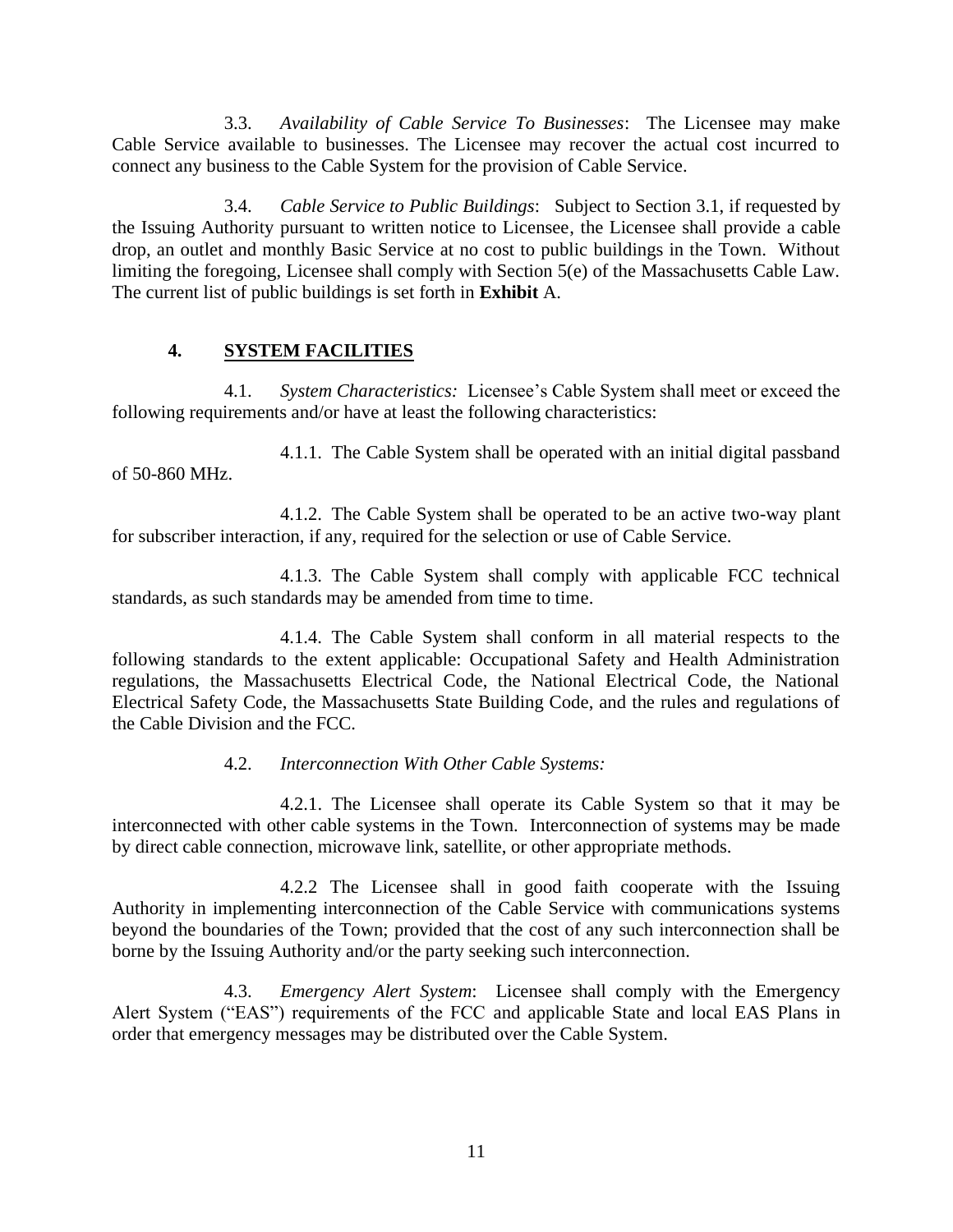4.4. *Parental Control Capability*: The Licensee shall comply with all applicable requirements of federal law(s) governing Subscribers' capability to control the reception of any channels being received on their television sets.

### **5. PEG SERVICES AND SUPPORT**

### 5.1. *PEG Access Channels*:

5.1.1. The Licensee shall continue to make available to the Issuing Authority and/or the PEG Access Designee, as designated in writing by the Issuing Authority, capacity for three (3) SD PEG Access Channels on its Basic Service Tier. In accordance with Section 5.1.2 below, the Issuing Authority may also request one (1) HD PEG Access Channel for a total of four (4) PEG Access Channels.

5.1.2. In addition to the three (3) SD PEG Access Channels referenced above, the Licensee shall make one (1) HD PEG Access Channel available to the Issuing Authority and/or the PEG Access Designee, as designated in writing by the Issuing Authority, as follows: Starting on the Effective Date of this License, the Issuing Authority may make a written request for such an HD PEG Access Channel to the Licensee. Upon receipt of the Issuing Authority's written request, the Licensee shall make such an HD PEG Access Channel available to the Issuing Authority within two hundred seventy (270) days of the Licensee's receipt of such written notice from the Issuing Authority. The Issuing Authority shall include in its written notice a statement of whether the programming of such HD PEG Access Channel shall either be a simulcast of existing SD PEG Access Channel programming in HD or distinct programming. The Issuing Authority or its PEG Access Designee may subsequently change the programming on the HD PEG Access Channel from an SD PEG Access Channel simulcast in HD to distinct programming, or from distinct programming to an SD PEG Access Channel simulcast in HD, upon one hundred eighty (180) days prior written notice from the Issuing Authority to the Licensee which change shall not occur more than once during the License term. To the extent permitted by law, the Licensee shall be allowed to recover from Subscribers all costs incurred to transmit HD PEG Access Channel programming of any type.

5.1.3. All programming content for the HD PEG Access Channel shall be transmitted to Licensee in HD-SDI format with a resolution consistent with the definition of "High Definition" in Section 1.18 above. Licensee reserves the right to reassign channel number and location for any or all of the PEG Access Channels at any time during the term. The Issuing Authority expressly acknowledges that an HD PEG Access Channel may not be available at all times during the term of this License on Licensee's Basic Service Tier and that in order to view the HD PEG Access Channel, a Subscriber may be required to upgrade equipment at an additional charge.

5.1.4. The Issuing Authority hereby authorizes the Licensee to transmit PEG Access programming within the Town's jurisdictional boundaries and outside the Town's jurisdictional boundaries to other areas that are served out of the same central offices of the Licensee as those that serve the Town. Licensee shall assign the PEG Channels on its channel line-up as set forth in **Exhibit B** to the extent such channel assignments do not interfere with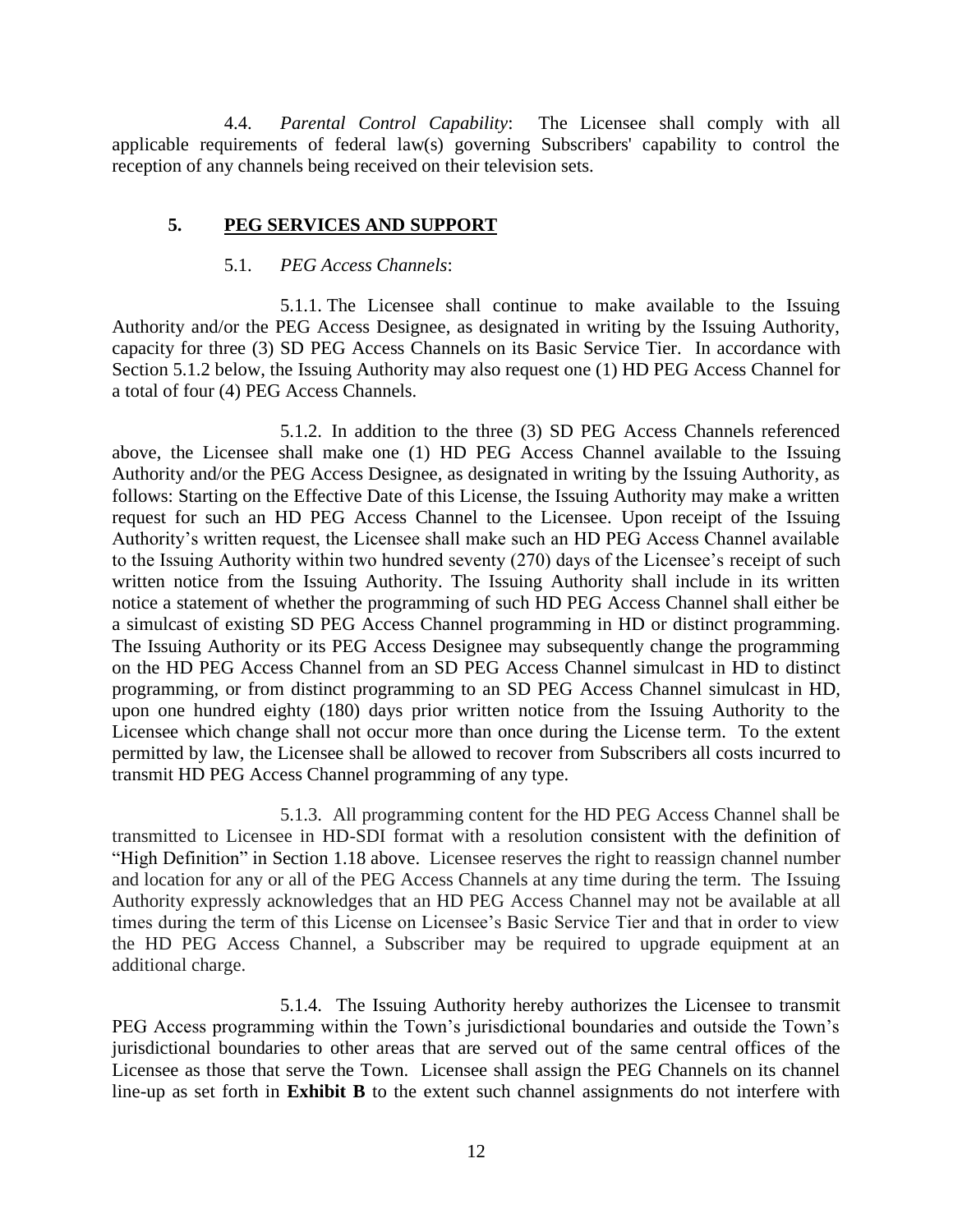Licensee's existing or planned channel line-up or Licensee's contractual obligations, provided however, that the Licensee specifically reserves the right to make such assignments in its sole discretion. If a PEG Access Channel provided under this Article is not being utilized by the Town or its designee for a period of 120 days, the Licensee may utilize such PEG Access Channel, in its sole discretion, until such time as the Town elects to utilize the PEG Channel for its intended purpose. In the event that the Town determines to again use such PEG capacity, the Town shall provide Licensee with 120 days' prior written notice.

#### 5.2. *PEG Interconnection and Cablecasting*:

5.2.1. The Licensee shall continue to connect by fiber to equipment owned by the Town and/or the PEG Access Designee at the PEG access studio (23 Hutchinson Street, Franklin, MA) ("PEG Access Studio"). The Licensee shall be responsible for interconnection at this location, including any approvals and/or costs arising therefrom. The Issuing Authority or, if designated by the Issuing Authority in writing to Licensee, the Town's PEG Access Designee, shall be required to pay Licensee for all direct costs associated with: (i) any equipment upgrade where the need for the upgrade is initiated by the Issuing Authority or PEG Access Designee; (ii) relocating any connection where the need for relocation is initiated by the Issuing Authority or its PEG Access Designee; (iii) re-installing and/or replacing any connection at an existing location where the need for such re-installation and/or replacement is caused by the Town and initiated by the Issuing Authority or its PEG Access Designee; or (iv) installing any new connection if initiated by the Issuing Authority or its PEG Access Designee; provided, however, that Issuing Authority and/or PEG Access Designee responsibility for the foregoing costs is subject to the Issuing Authority's express written consent, and subject further to Licensee's prior disclosure of such costs and prior consent to same by the Issuing Authority or its PEG Access Designee. Any upgrade or change referenced in subsections (i) through (iv) above required in order for PEG Access Channel cablecasting or PEG Access Channel programming as provided to Subscribers to meet a requirement of applicable law or regulation, including with respect to video or audio quality, shall not be deemed to be "initiated" by the Issuing Authority or its PEG Access Designee.

The demarcation point between the Licensee's signal processing equipment (which the Licensee shall own, install and maintain) and the Town's and/or its PEG Access Designee's PEG equipment shall be at the output of the Town's and/or its PEG Access Designee's signal processing equipment at the PEG Access Studio. The Town and/or PEG Access Designee shall be solely responsible for operating its switching equipment and the picture and audio quality of all PEG access programming up to the demarcation point and for providing that all PEG access programming is inserted on the appropriate upstream PEG Access Channel. All PEG access programming shall be transmitted to the Licensee in baseband, SD-SDI or HD-SDI format with either mono or stereo audio signals, and with signals received by Licensee in stereo cablecast by Licensee in stereo. Notwithstanding the foregoing, the Licensee shall not be obligated to provide the Town or its PEG Access Designee with either cablecast equipment and facilities or the personnel responsible for maintaining and operating equipment and facilities on the Town's or PEG Access Designee's side of the demarcation point and used to generate or administer any PEG Access signals, except as necessary to implement the Licensee's responsibilities specified herein. The Issuing Authority and the Licensee shall work together in good faith to resolve any connection issues.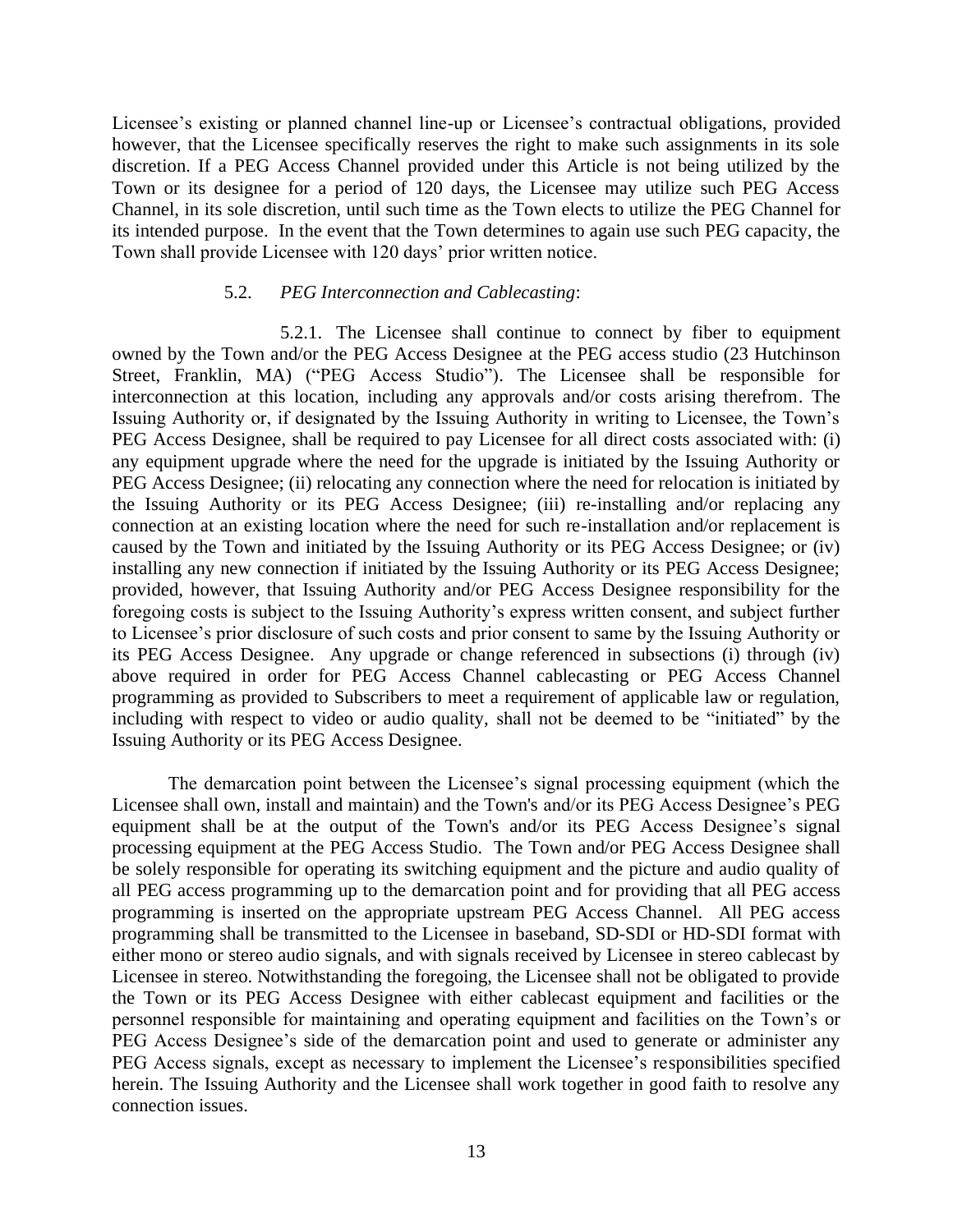5.2.2. The Licensee shall provide, install, maintain, repair and replace all equipment necessary to receive and transmit all such PEG programming and all PEG Access Channels as described in Section 5.2.1 above to Subscribers, including any amplification, optical conversion, receiving, cable system headend, processing, and transmitting equipment needed.

5.2.3. The Licensee shall monitor the PEG Access Channels for technical quality and shall ensure that they are maintained at standards the same or better than those which apply to the Cable System's commercial channels, provided, however, that the Licensee is not responsible for the production quality of PEG Access programming productions, nor for any deficiencies in the source signal it receives from any party over which the Licensee has no control*.* 

### 5.3. *PEG Grant/I-Net Grant*

5.3.1. Licensee shall pay to the Issuing Authority a PEG/I-Net Grant to be used for PEG Access/I-Net capital funding purposes (the "PEG/I-Net Grant") as follows:

(1) Within forty-five days of the Effective Date, Licensee shall pay to the Issuing Authority the sum of Twenty-Eight Thousand Dollars (\$28,000). Four (4) additional payments in the same dollar amount of Twenty-Eight Thousand Dollars (\$28,000) shall be paid by the Licensee to the Issuing Authority on the first, second, third and fourth anniversaries of the Effective Date of the License; and

(2) The Licensee shall pay to the Issuing Authority the sum of one-half of one percent (0.5%) of Gross Revenue as defined in section 1.17 supra, payable on a quarterly basis. Said payments shall be made directly to the Issuing Authority on the following quarterly basis: (i) on or before May  $15<sup>th</sup>$  of each year of this License for the previous (3) month period of January, February and March; (ii) on or before August 15th of each year of this License for the previous three (3) month period of April, May and June; (iii) on or before November  $15<sup>th</sup>$  of each year of this License for the previous three (3) month period of July, August and September; and (iv) on or before February  $15<sup>th</sup>$  of each year of this License for the previous three (3) month period of October, November and December. The first one-half of one percent (0.5%) PEG/I-NET Grant payment under this License shall be made on or before [date], for the previous period from the Effective Date through [date]. Each such payment shall be accompanied by a Gross Revenue report documenting, in reasonable detail, the Gross Revenue as defined in Section 1.17.

5.3.2. Licensee shall be allowed to submit or correct any payments that were incorrectly omitted, and shall be refunded any payments that were incorrectly submitted, in connection with the PEG/I-Net Grant remittances within ninety (90) days following the PEG/I-Net Grant payment date for which such payments were applicable. Any such refund shall be requested in writing by Licensee and shall include an itemized account of the basis of the refund requested. The PEG/I-Net Grant shall not be counted against either the PEG Access Support payment required by Section 5.4, or any License Fee required by Section 6.1. The Issuing Authority and/or PEG Access Designee shall own all facilities and equipment purchased with the PEG/I-Net Grant. The Licensee shall have no obligation to maintain, repair, replace or insure any equipment or facilities purchased with the PEG/I-Net Grant.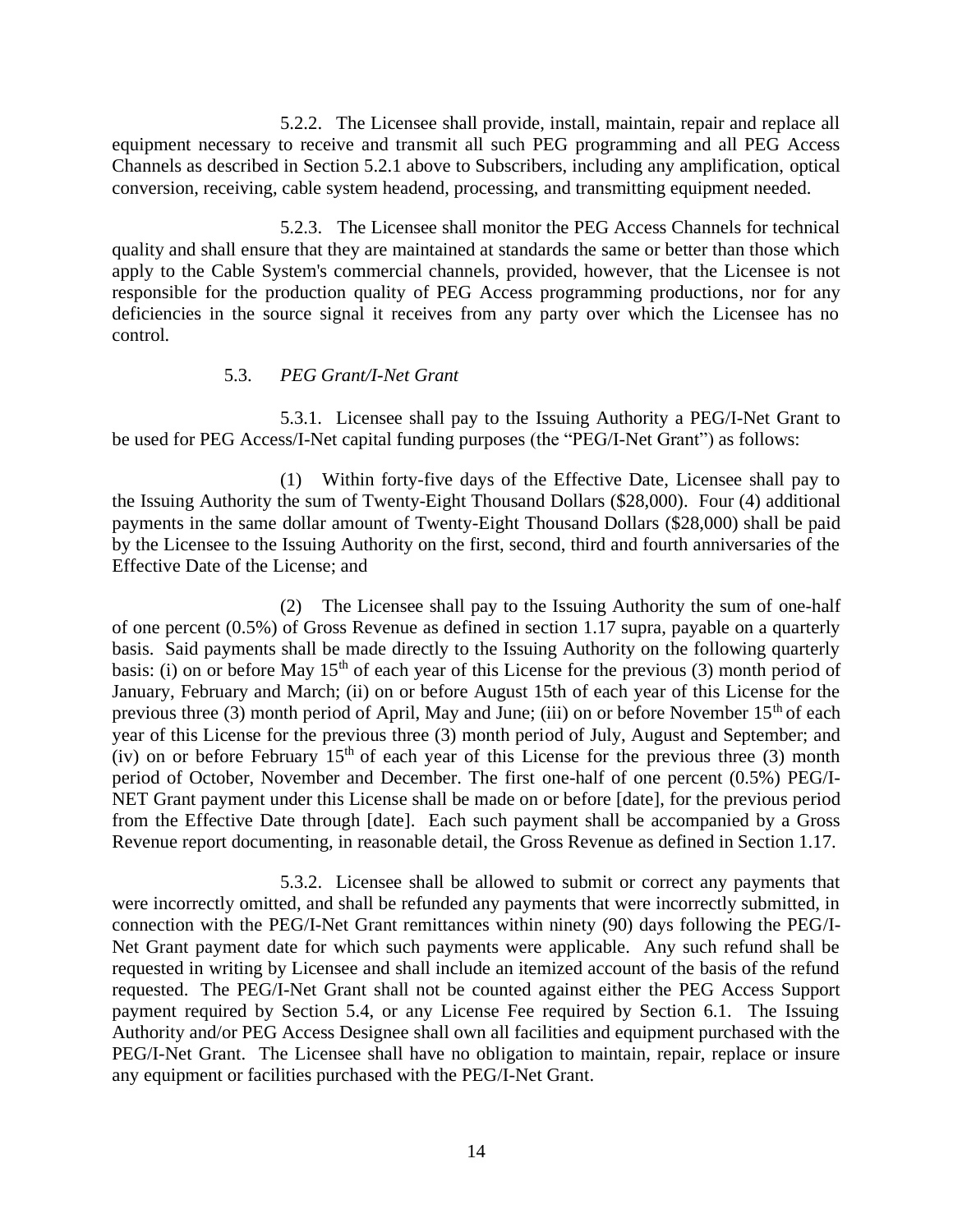#### 5.4. *PEG Access Support*:

5.4.1. The Licensee shall provide annual funding to the Issuing Authority for PEG Access Channel operating support or other PEG Access Channel costs and expenses ("PEG Access Support") in the amount equal to five percent (5.0%) of annual Gross Revenue as defined in Section 1.17 above, subject to the limitation in Section 6.2; however, if the Town issues or renews any cable license after the Effective Date that provides for a lower percentage of PEG Access Support, then the percentage of the Licensee's PEG Access Support payments shall be reduced to match such lower percentage over that same time period. The Issuing Authority shall place Licensee's PEG Access Support payments in a restricted account for cable related purposes in the nature of a grant account and not into the general fund, which account will be under the Issuing Authority's control.

5.4.2 The PEG Access Support payments (Section 5.4.1) shall be made no later than forty-five (45) days following the end of each calendar quarter. Each such payment shall be accompanied by a Gross Revenue report documenting, in reasonable detail, the Gross Revenue as defined in Section 1.17. The Licensee shall be allowed to provide an extra payment if needed to correct any payments that were incorrectly omitted, and shall have the right to offset against future payments any payments that were incorrectly submitted, in connection with the quarterly remittances, within ninety (90) days following the close of the calendar quarter for which such payments were applicable. For purposes of the PEG Access Support payment, the period for determining Gross Revenues shall be the preceding calendar quarter.

5.4.3. In no case shall said five percent (5.0%) payments include: (i) the PEG/I-Net Grant (Section 5.3); (ii) costs of PEG Access Channels, interconnection and cablecasting obligations required by Sections 5.1 and 5.2 above; or (iii) any other fees or payments required by applicable law, except as provided in Section 6.2, below; provided however, that said five percent (5.0%) payments shall be a Franchise Fee, and subject to the five percent (5%) cap on Franchise Fees pursuant to Section 622(h) of the Communications Act (47 U.S.C. §542(b).

5.5. *PEG Operational Rules*: The Issuing Authority or PEG Access Designee shall require all local producers and users of any of the PEG facilities or PEG Channels to agree in writing to authorize the Licensee to transmit programming consistent with this License. The Issuing Authority or its designee shall establish rules and regulations for use of PEG facilities consistent with, and as required by, Section 611 of the Communications Act (47 U.S.C. § 531).

5.6. *Recovery of Costs*. To the extent permitted by federal law and regulations, the Licensee shall be allowed to recover the costs of the PEG/I-NET Grant (Section 5.3), costs of PEG interconnection (Section 5.2), the PEG Access Support payments (Section 5.4), and any other costs arising from the provision of PEG services and related payments, required by this License, from Subscribers and to accurately reflect such costs as a separately billed line item on each Subscriber's bill.

5.7. *Late Payments*. In the event that the PEG/I-Net Grant (Section 5.3), the PEG Access Support (Section 5.4) or the License Fee (Section 6.1) is not paid on or before the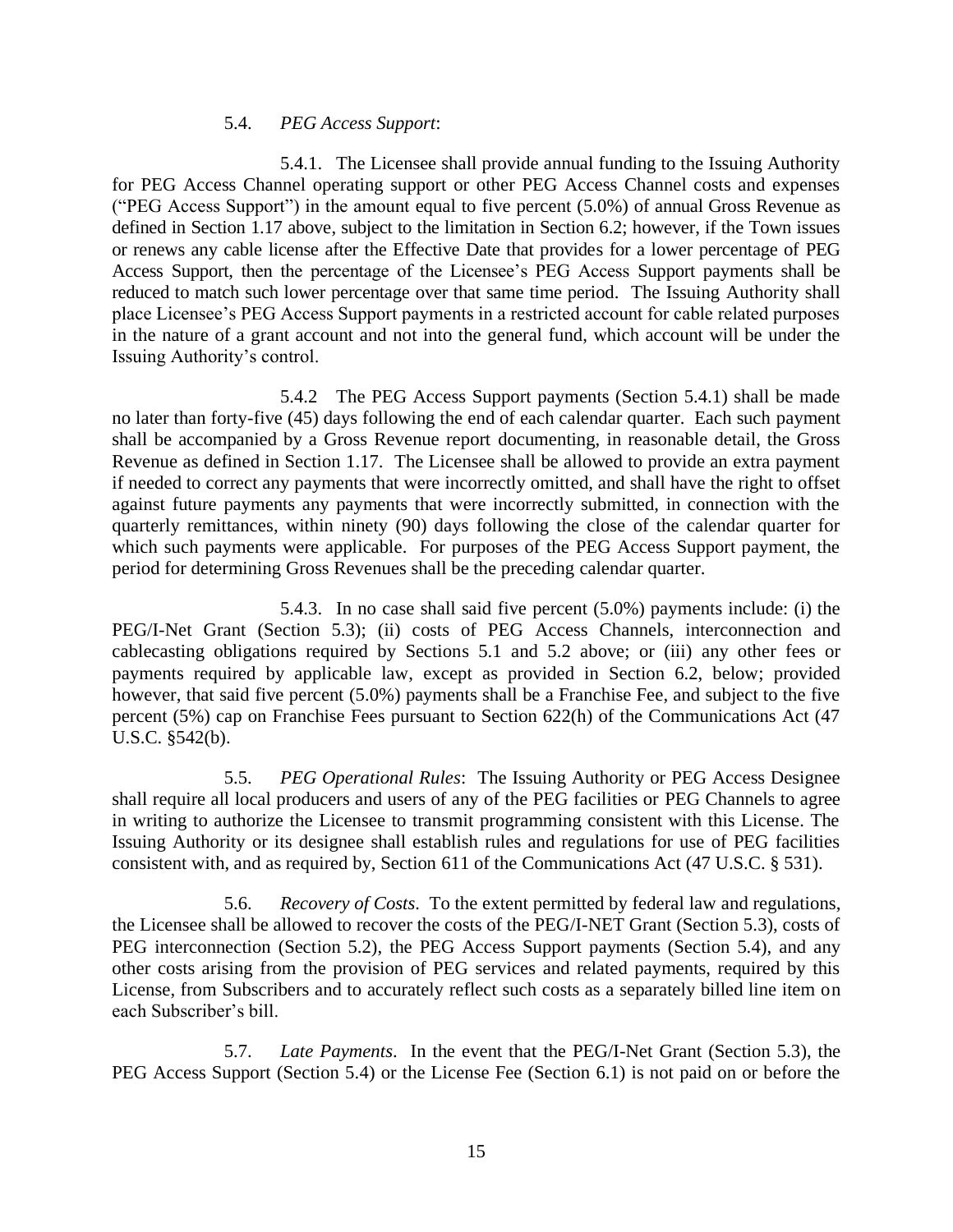due date set forth in this License for such payment, then interest shall accrue from the due date until the date paid at the rate equal to the Prime Rate, as published in the *Wall Street Journal.*

5.8. *Listing of PEG Access Channels On Licensee's Electronic Program Guide*: If the Licensee lists PEG Access Channel program content titles on its electronic program guide in any other municipality in the State (other than on a test or trial basis), then it shall, upon written request of the Issuing Authority, discuss with the Issuing Authority or its PEG Access Designee, the technical feasibility and commercial reasonability of listing the Town's PEG Access Channel program content titles on the Licensee's electronic program guide and the provision thereof by the Licensee; however, the Licensee shall not be required by this Section 5.8 to list the Town's PEG Access Channel program content titles on its electronic program guide.

5.9. *PEG Access Video-On-Demand*: If the Licensee provides any other municipality in the State with PEG Access Channel programming "video-on-demand" (VOD) (other than on a test or trial basis), then it shall, upon written request of the Issuing Authority, discuss with the Issuing Authority, the technical feasibility and commercial reasonability of providing, and the provision of, PEG Access Channel programming VOD in the Town; however, the Licensee shall not be required by this Section 5.9 to provide PEG Access Channel programming VOD in the Town.

5.10. *Censorship*: Subject to Section 611(e) of the Communications Act (47 U.S.C. §531(e)), the Licensee shall comply with applicable federal laws restricting censorship or control of the content of PEG Access programming over the Cable System.

5.11. *Non-Commercial Programming*: The Issuing Authority and PEG Access Designee shall not use the PEG Access Channels to provide for-profit commercial programming. Nothing in this Section 5.11 shall prohibit the Issuing Authority or its PEG Access Designee from having memberships, sponsorships, underwriting or acknowledgements (such as underwriting and acknowledgements accepted by PBS), to the extent not otherwise prohibited by applicable law and regulation.

5.12 *Leased Access:* The Licensee shall comply with Section 612 of the Communications Act (47 U.S.C. §532) with respect to designating channel capacity for commercial use.

5.13. *No PEG Access Designee Rights:* The Issuing Authority and the Licensee herein acknowledge and agree that any PEG Access Designee is not a party to this License and that any provisions herein that may affect a PEG Access Designee are not intended to create any rights on behalf of any PEG Access Designee.

## **6. FRANCHISE AND LICENSE FEES**

6.1. *License Fee*: Pursuant to Massachusetts Cable Law, (M.G.L. c. 166A, Section 9), the Licensee shall pay to the Town, throughout the term of this License, a license fee equal to fifty cents (\$.50) per Subscriber per year (the "License Fee"), or such other amount as may in the future be designated by applicable State law.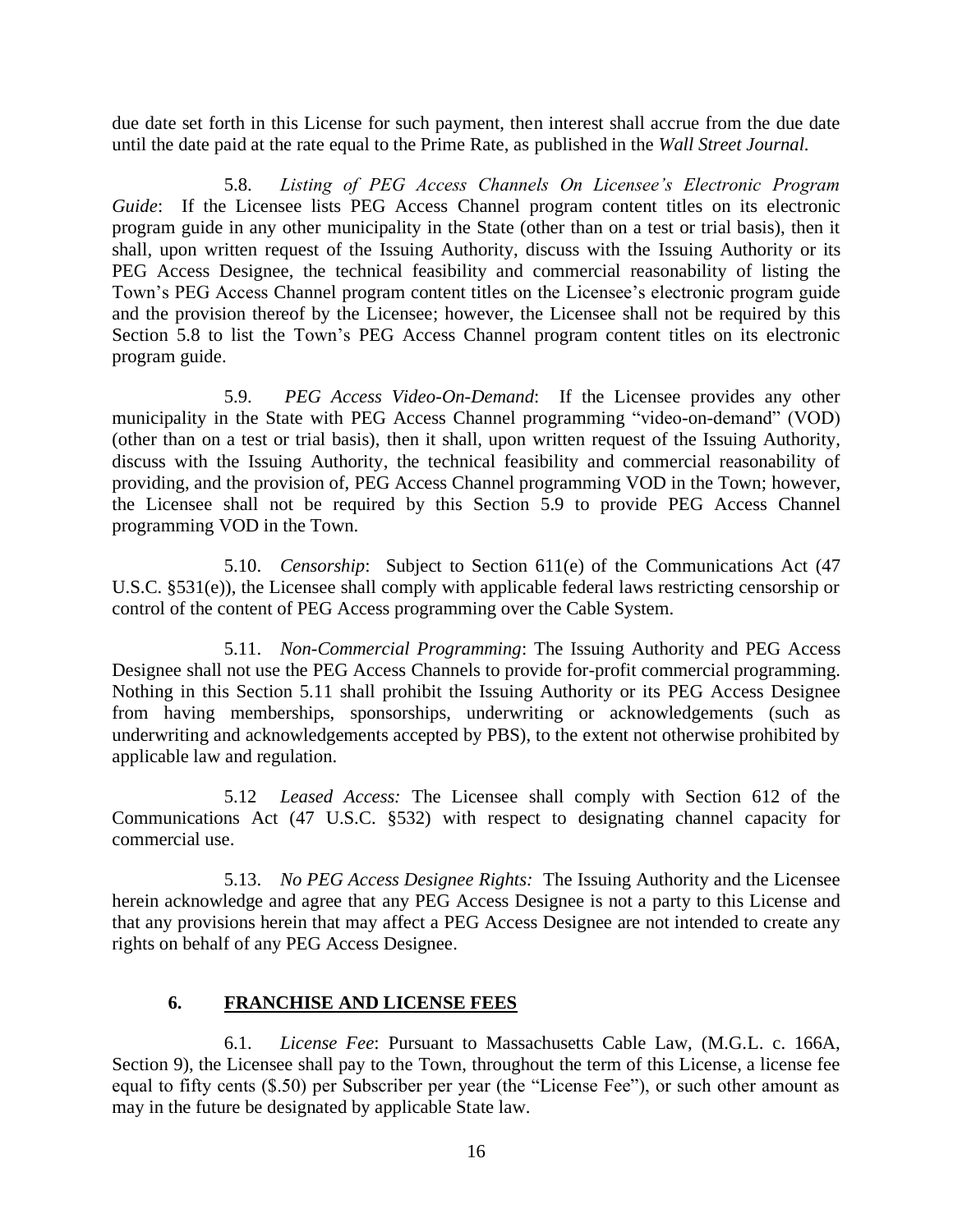6.2. *Maximum Franchise Fee Obligation*: The Licensee shall not be liable for a total Franchise Fee, pursuant to this License and applicable law in excess of five percent (5.0%) of annual Gross Revenues (as defined in Section 1.17 above); provided that said five percent (5.0%) shall include (i) the License Fee payable to the Town (Section 6.1), (ii) the License Fee payable to the State pursuant to Section 9 of the Massachusetts Cable Law, and (iii) the PEG Access Support funding (Section 5.4), but it shall not include: (A) the PEG/I-Net Grant (Section 5.3), (B) PEG Access Channel, interconnection and cablecasting costs (Sections 5.1 and 5.2), (C) any payments, expenses, or replenishment of the performance bond pursuant to Article 10 below; and (D) any other exclusions to the term "Franchise Fee" pursuant to Sections  $622(g)(2)$  of the Communications Act.

6.3. *Payment Information:* In determining the License Fee, the number of Subscribers shall be measured as of December 31st of the preceding calendar year. The License Fee shall be paid no later than March 15th of each year during the term of this License.

6.4. *Limitation on Actions*: The parties agree that the period of limitation for recovery of any payment obligation under this License shall be three (3) years from the date on which payment by Licensee is due.

6.5. *Method of Payment*: The PEG Grant, the PEG Access Support and the License Fee shall be made payable to the Town and provided to the Issuing Authority, unless the Licensee is otherwise notified in writing by the Issuing Authority.

## 6.6. *Other Payment Obligations and Exclusions*:

6.6.1. Unless otherwise required by applicable law, the License Fee and Franchise Fee payments shall be in addition to and shall not constitute an offset or credit against any and all taxes or other fees or charges of general applicability which Licensee or any Affiliate shall be required to pay to the Town, or to any State or federal agency or authority, as required herein or by law; the payment of said taxes, fees or charges shall not constitute a credit or offset against the License Fee or Franchise Fee payments all of which shall be separate and distinct obligations of the Licensee and each Affiliate.

6.6.2. In accordance with Section 622(h) of the Communications Act (47 U.S.C. §542(h)), nothing in the Communications Act or this License shall be construed to limit any authority of the Issuing Authority to impose a tax, fee or other assessment of any kind on any Person (other than the Licensee) with respect to Cable Service or other communications service provided by such Person over the Cable System for which charges are assessed to Subscribers but not received by the Licensee. For any twelve (12) month period, the fees paid by any such Person with respect to any such Cable Service or other communications service shall not exceed five percent (5%) of such Person's gross revenues derived in such period from the provision of such service over the Cable System.

6.7. *Affiliates Use of System*: Use of the Cable System and the provision of Cable Services within the Town by Affiliates shall be in compliance with applicable federal and State laws and regulations.

6.8. *Recomputation and Audit*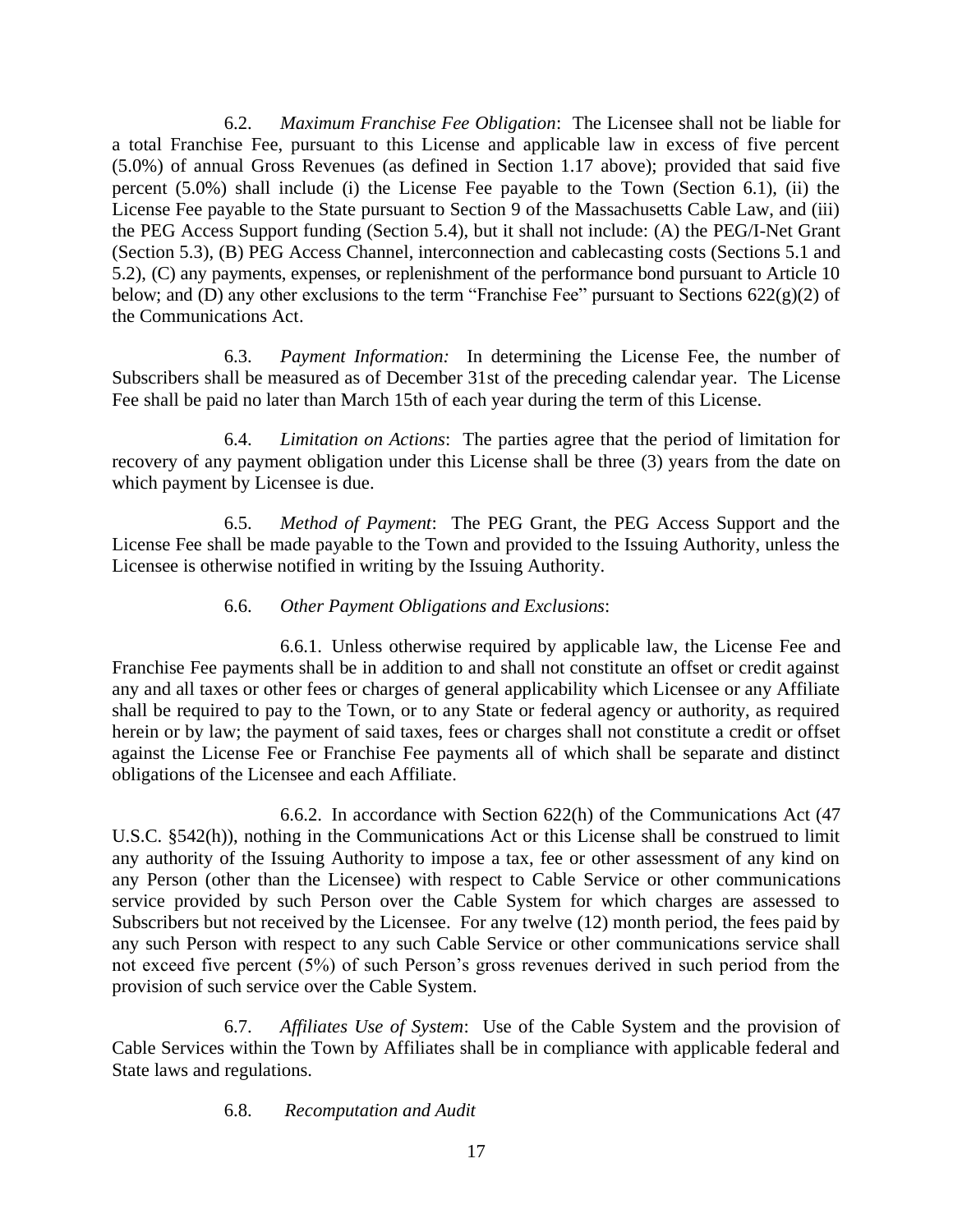6.8.1. Tender or acceptance of any payment made pursuant to Articles 5 or 6 shall not be construed as an accord that the amount paid is correct, nor shall such acceptance of payment be construed as a release of any claim that the Issuing Authority may have for additional sums.

6.8.2. If the Issuing Authority has reason to believe that any payments made pursuant to Articles 5 or 6 are incorrect, it may conduct an audit no more than once during any two (2) year period during the term of this License. The Issuing Authority shall not conduct a "success-based" audit. If, after such audit and recomputation, an additional fee is owed to the Town, such fee, including interest pursuant to Section 5.7 above, shall be paid within thirty (30) business days after such audit and recomputation; provided, however, the Licensee shall be provided a reasonable opportunity to review the results of any audit and to dispute any audit results which indicate an underpayment to the Town.

### **7. CUSTOMER SERVICE**

Customer Service Requirements are set forth in **Exhibit C**, which shall be binding unless amended by written consent of the parties. Licensee shall comply with the billing and termination of service provisions set forth in 207 CMR 10.00, as amended, which shall supersede any conflicting provisions set forth in **Exhibit C**.

#### **8. REPORTS AND RECORDS AND PERFORMANCE EVALUATIONS**

8.1. *Open Books and Records*: Upon no less than thirty (30) business days written notice to the Licensee, the Issuing Authority or its designated authorized representative(s) shall have the right to inspect Licensee's books and records including all documents in whatever form maintained, including electronic media, pertaining to the Cable System or the Licensee's provision of Cable Service in the Town at any time during Licensee's regular corporate business hours and on a nondisruptive basis as are reasonably necessary to ensure compliance with the terms of this License. Such notice shall specifically reference the purpose of the review, so that Licensee may organize the necessary books and records for appropriate access by the Issuing Authority or its representative(s). Licensee shall not be required to maintain any books and records for License compliance purposes longer than four (4) years, except if required by applicable law or regulation. If any books, records, Service Area maps, plans, or other requested documents are too voluminous, not available locally, or for security reasons cannot be copied and moved, then the Licensee may request that the inspection take place at the Licensee's designated offices within the State (or other location mutually agreed to by the Issuing Authority and the Licensee), provided that (i) the Licensee must make necessary arrangements for copying documents selected by the Town after its review; and (ii) the Licensee must pay all travel and additional copying expenses incurred by the Town (above those that would have been incurred had the documents been produced in the Town) in inspecting those documents or having those documents inspected by its designee.

8.2. *Proprietary Books and Records*: If Licensee believes that the requested information is confidential and proprietary, the Licensee must provide the following documentation to the Town: (i) specific identification of the information; (ii) statement attesting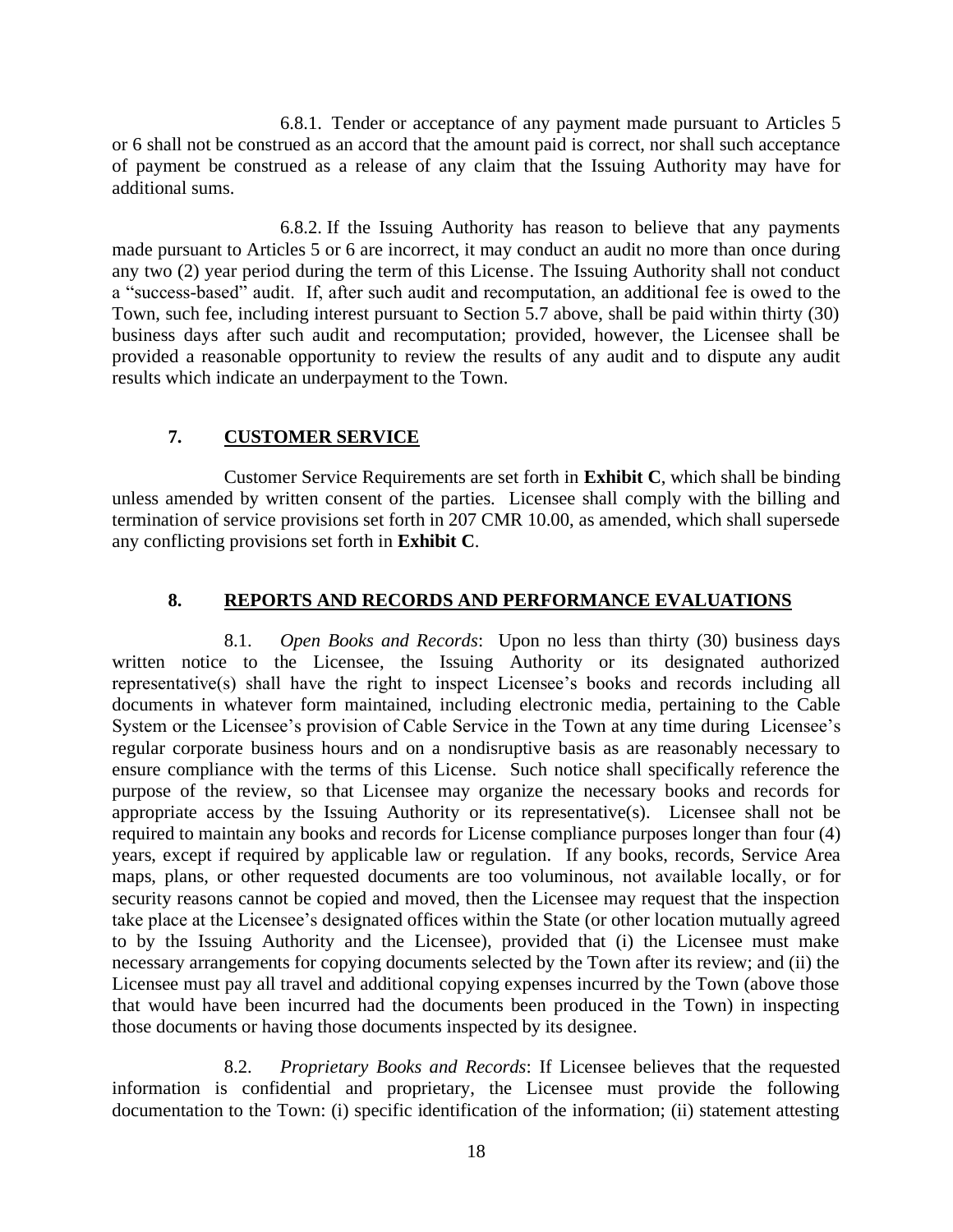to the reason(s) Licensee believes the information is confidential; and (iii) statement that the documents are available at the Licensee's designated offices within the State for inspection by the Town. The Town shall take reasonable steps to protect the proprietary and confidential nature of any books, records, Service Area maps, plans, or other Town-requested documents that are provided to the extent they are designated as such by the Licensee in accordance herewith, including, without limitation, cooperating with the Licensee's exercise of its rights to protect its confidential information from public disclosure.

8.3. *Privacy*: The Licensee shall take all reasonable steps required to ensure that it is able to provide the Town with all information that must be provided or may be requested under this License or applicable law, including the issuance of appropriate Subscriber privacy notices. The Licensee shall be responsible for redacting any data that applicable law prevents it from providing to the Town. Nothing in this Article 8 shall be read to require a Licensee to violate federal or State law protecting Subscriber privacy.

8.4. *Copying of Books and Records*: The Town shall have the right to copy any such books and records, at the Town's expense, except to the extent that the Town's review as the Issuing Authority is prohibited pursuant to applicable law.

8.5. *Complete and Accurate Records*: The Licensee shall keep complete and accurate books of account and records of its business and operations under and in connection with the License. Unless otherwise provided in this License or by applicable law, all such materials and information shall be maintained for a period of four (4) years. Said records shall include, but not be limited to the following:

8.5.1. Records of all written complaints for a period of four (4) years after receipt by Licensee. The term "complaint" as used herein refers to complaints about any aspect of the Cable System or Licensee's cable operations, including, without limitation, complaints about employee courtesy. Complaints recorded will not be limited to complaints requiring an employee service call;

8.5.2. Records of outages for a period of four (4) years after occurrence, indicating date, duration, area, and the number of Subscribers affected, type of outage, and cause;

8.5.3. Records of service calls for repair and maintenance for a period of four (4) years after resolution by Licensee, indicating the date and time service was required, the date of acknowledgment and date and time service was scheduled (if it was scheduled), and the date and time service was provided, and (if different) the date and time the problem was resolved;

8.5.4. Records of installation/reconnection and requests for service extension for a period of four (4) years after the request was fulfilled by Licensee, indicating the date of request, date of acknowledgment, and the date and time service was extended; and

8.5.5. A map showing the area of coverage for the provisioning of Cable

Services.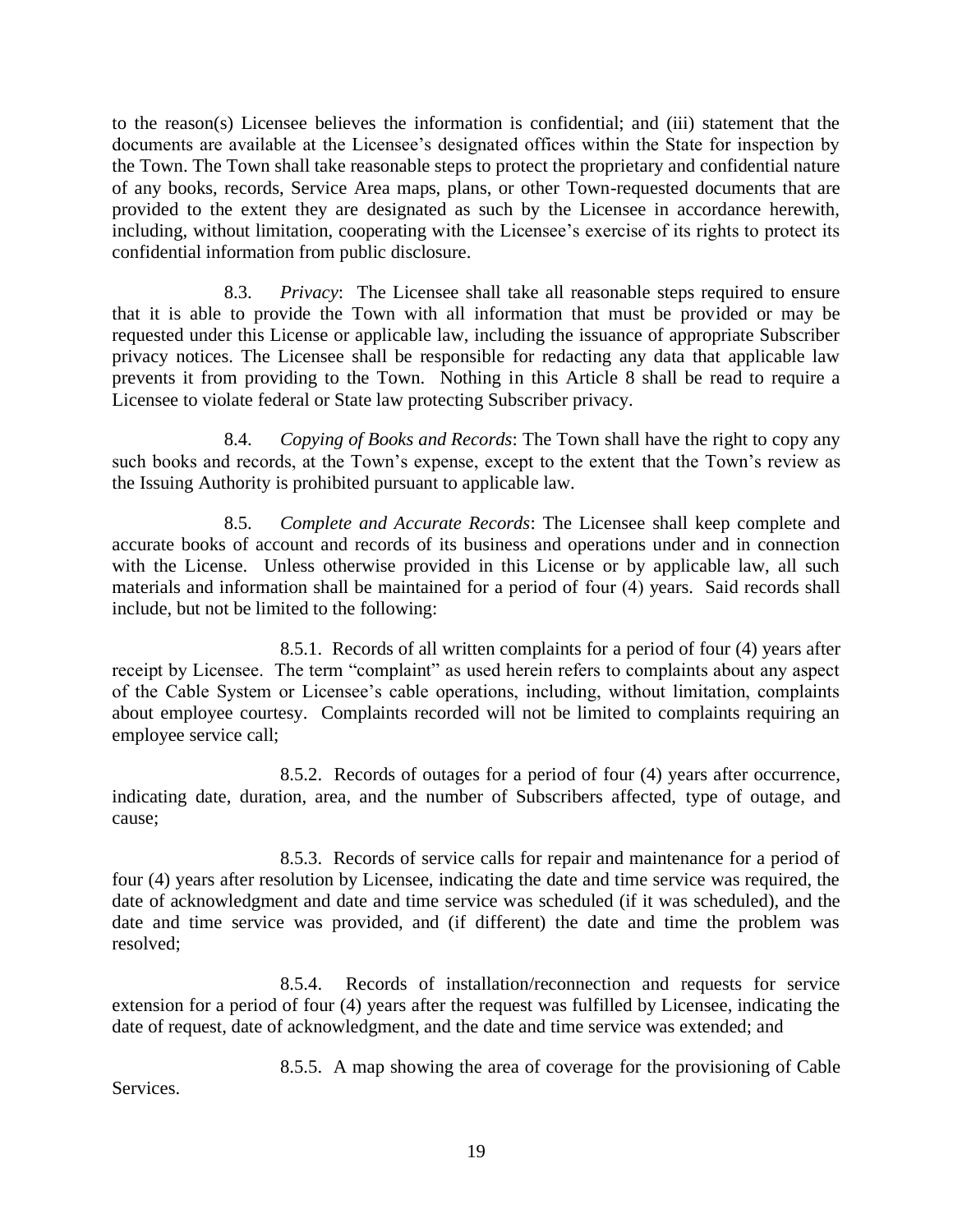8.6. *Additional Reports*: The Licensee shall, upon written request by the Issuing Authority, provide the Issuing Authority with a copy of any documents or forms filed by the Licensee with the FCC and/or the DTC that materially pertain to the Licensee's Cable System in the Town.

8.7. *Proof of Performance Tests*: Upon written request of the Issuing Authority, the Licensee shall provide copies of performance tests required by applicable law.

8.8. *Performance Evaluations*: The Licensee, if requested in writing by the Issuing Authority, shall attend a performance evaluation hearing no more than once per year. Nothing in this Section 8.8 shall limit any rights that the Issuing Authority may have to conduct additional hearings and/or compel the Licensee's attendance at such hearing. The Issuing Authority shall provide Licensee with the results of its performance evaluation in writing within sixty (60) days after the conclusion of such hearing.

### **9. INSURANCE AND INDEMNIFICATION**

#### 9.1. *Insurance*:

9.1.1. Licensee shall maintain in full force and effect, at its own cost and expense (including all deductibles) during the term of this License, the following insurance coverage:

9.1.1.1. Commercial General Liability Insurance in the amount of five million dollars (\$5,000,000) combined single limit for property damage and bodily injury (including death). Such insurance shall cover the construction, operation, maintenance and removal of the Cable System, and the conduct of Licensee's Cable Service operations and business in the Town.

9.1.1.2. Automobile Liability Insurance for owned, non-owned, hired and/or rented motor vehicles in the amount of one million dollars (\$1,000,000) combined single limit for bodily injury and property damage coverage.

requirements of the State.

9.1.1.3. Workers' Compensation Insurance meeting all legal

9.1.1.4. Employers' Liability Insurance in the following amounts: (A) Bodily Injury by Accident: \$100,000; and (B) Bodily Injury by Disease: \$100,000 employee limit; \$500,000 policy limit.

9.1.1.5. Excess liability or umbrella coverage covering in umbrella form the insurance required by Sections 9.1.1.1 and 9.1.1.2 above, of one million dollars (\$1,000,000).

9.1.1.6 The limits required above may be satisfied by a combination of primary and excess coverage.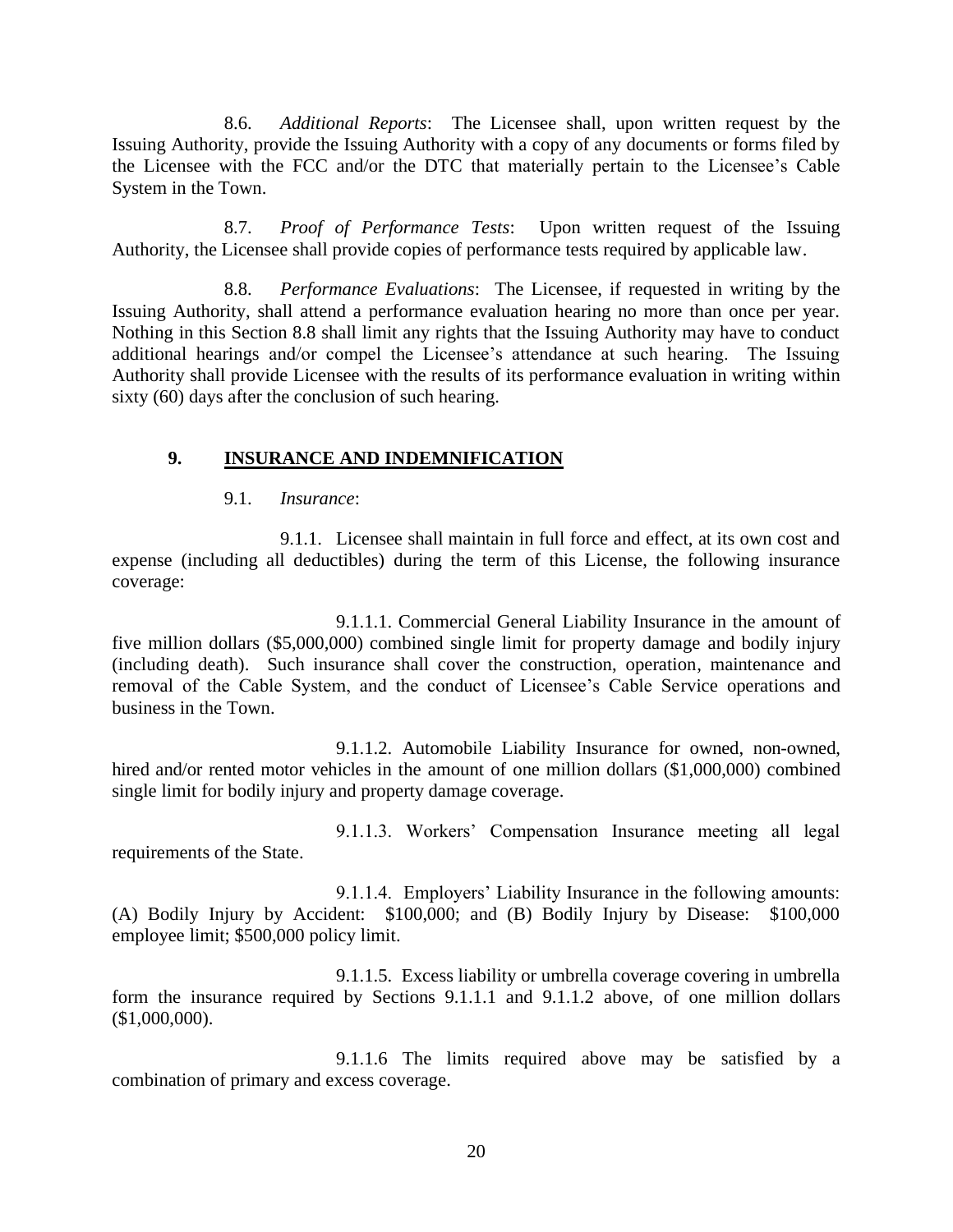9.1.2. The Town shall be included as an additional insured as their interests may appear under this License on the Commercial General Liability Insurance, Automobile Liability Insurance and excess liability or umbrella coverage, required herein.

9.1.3. Licensee shall not cancel any required insurance policy nor shall any insurance policy be cancelled without the Licensee submitting documentation to the Issuing Authority verifying that the Licensee has obtained alternative insurance in conformance with this License.

9.1.4. Each of the required insurance policies shall be with insurers qualified to do business in the State, with a B+ or better rating for financial condition and financial performance by Best's Key Rating Guide, Property/Casualty Edition or its successor.

9.1.5. Licensee shall deliver to the Issuing Authority Certificates of Insurance showing evidence of the required coverage.

9.1.6. All insurance shall be primary with respect to any insurance maintained by the Town and shall not call on the Town's insurance for contribution.

9.1.7. The Licensee shall require that every one of its contractors and their subcontractors are covered by the Licensee's insurance as required herein or, in the alternative, carry in full force and effect, substantially the same insurance with substantially the same amounts as required of Licensee herein.

9.1.8. Neither this Section 9.1, nor the provision of insurance or insurance proceeds pursuant to this Section 9.1, shall limit the liability of the Licensee or its obligation to indemnify the Town pursuant to this License.

9.1.9. Upon receipt of notice from its insurers, the Licensee shall provide the Issuing Authority with thirty (30) days prior written notice of cancellation.

#### 9.2. *Indemnification*:

9.2.1. The Licensee shall, at its sole cost and expense, indemnify, hold harmless and defend the Town, its officials, officers, boards, committees, employees and agents, (hereinafter referred to as the "Town" for purposes of this Section 9.2) against any and all claims, suits, causes of action, proceedings, and judgments, whether for damages or otherwise, arising out of or alleged to arise out of or from the installation, operation, or maintenance of the Cable System. Notwithstanding the foregoing, Licensee shall not indemnify the Town for any portion of damages, liability or claims resulting from the willful misconduct or negligence of the Town, its officers, agents, employees, or for any activity or function conducted by any Person other than Licensee, its officers, agents or employees, in connection with PEG Access or the Emergency Alert System.

9.2.2. The Town shall provide the Licensee with timely written notice of a claim or action for which it seeks indemnification under this Section 9.2; provided that in any event the Town shall provide the Licensee with such written notice within a period of time that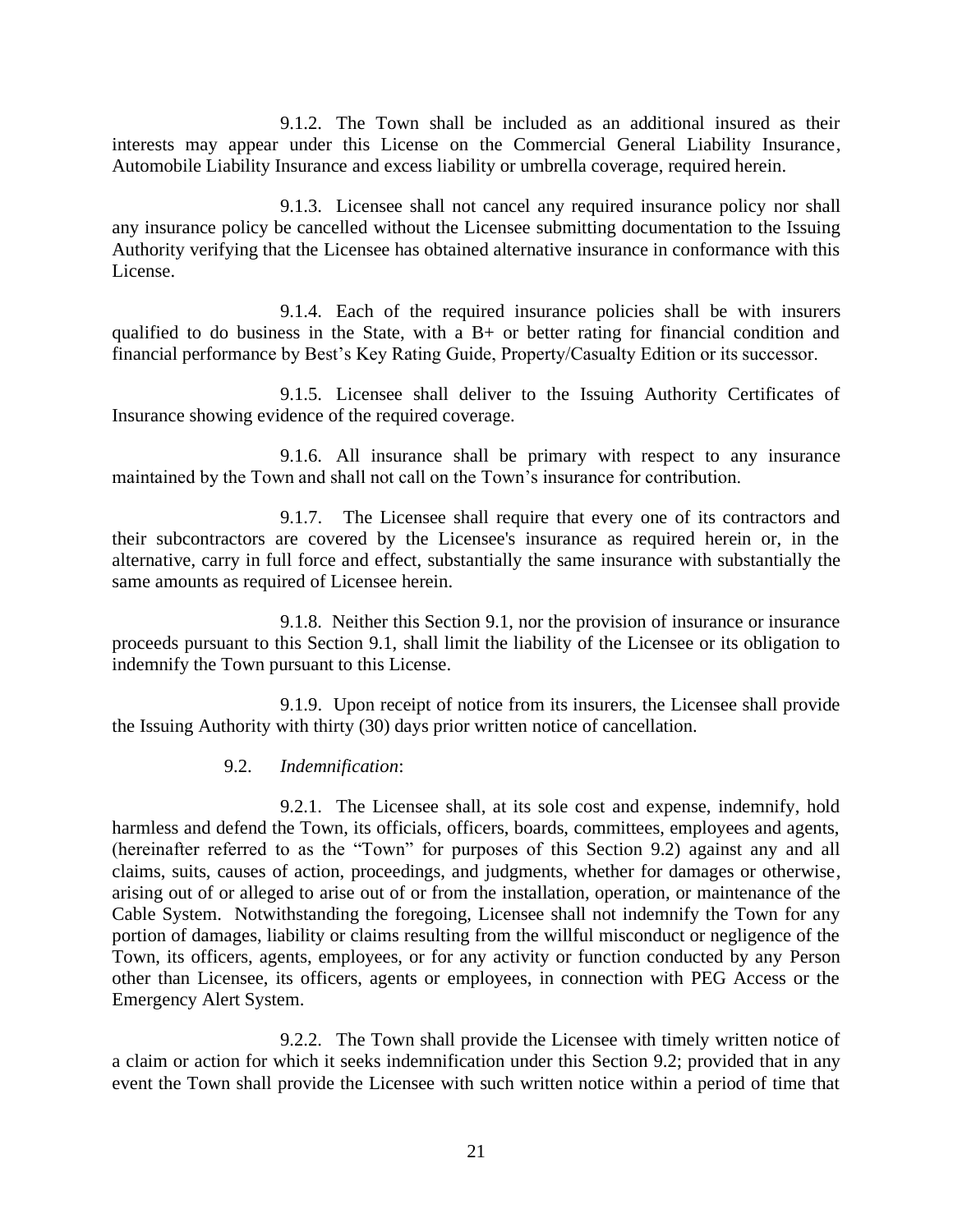allows the Licensee to take action to avoid entry of a default judgment and does not prejudice the Licensee's ability to defend the claim or action.

9.2.3. With respect to Licensee's indemnity obligations set forth in this Article 9, Licensee shall, at its own expense, provide the defense of any claims, suits, causes of action, or proceedings brought against the Town by selecting counsel of Licensee's choice to defend the claim, subject to applicable professional ethics laws and standards and the consent of the Town, which shall not unreasonably be withheld, delayed or conditioned. The Licensee shall, subject to the consent of the Issuing Authority as described herein, have the right to defend, settle or compromise any claim or action arising hereunder, so long as the settlement includes a full release of the Town with respect to the claim giving rise to Licensee's indemnification obligation. In the event that the Town does not consent to the terms of any such settlement or compromise, the Licensee shall not settle the claim or action but its obligation to indemnify the Town shall in no event exceed the amount of the otherwise agreed upon settlement.

9.2.4. In the event that Licensee fails, after notice pursuant to Section 9.2.3, to undertake the Town's defense of any claims encompassed within this Section 9.2, then the Town may provide a second written notice to the Licensee. In the event that the Licensee fails to undertake the Town's defense within a reasonable time after receipt of said second notice, then Licensee's indemnification obligation under this Section 9.2 shall include the Town's costs of defending such claim, suit, cause of action or proceeding, including, but not limited to, reasonable attorneys' fees.

9.2.5. Neither the provisions of this Section 9.2, nor any damages recovered by the Town shall be construed to limit the liability of the Licensee or its subcontractors for damages under this License or to excuse the faithful performance of obligations required by this License, except to the extent that any monetary damages suffered by the Town have been satisfied by a financial recovery under this section or other provisions of this License.

## **10. PERFORMANCE BOND**

10.1. Licensee shall provide to the Town, and shall maintain throughout the term of this License, a performance bond in the Town's favor in the amount of Thirty Thousand Dollars (\$30,000) securing the performance of Licensee's obligations under this License. The Town may not attempt to collect under this bond unless thirty (30) days have passed since the Town provided the Licensee with written notice of its intent to collect under this bond. If within this thirty (30) day time frame, Licensee gives written notice it disputes entitlement to payments from Licensee for which it has refused to make payment, the parties shall promptly meet to attempt to resolve the dispute in good faith amongst themselves.

10.2. The performance bond shall be substantially in the same form as attached hereto as **Exhibit D**, however, notwithstanding any provision in **Exhibit D**, nothing shall permit the amount of the bond or any replacement bond to be less than the minimum amount required by Section 10.1 above. The Licensee shall not permit the performance bond to expire or approach less than thirty (30) days prior to expiration without securing and delivering to the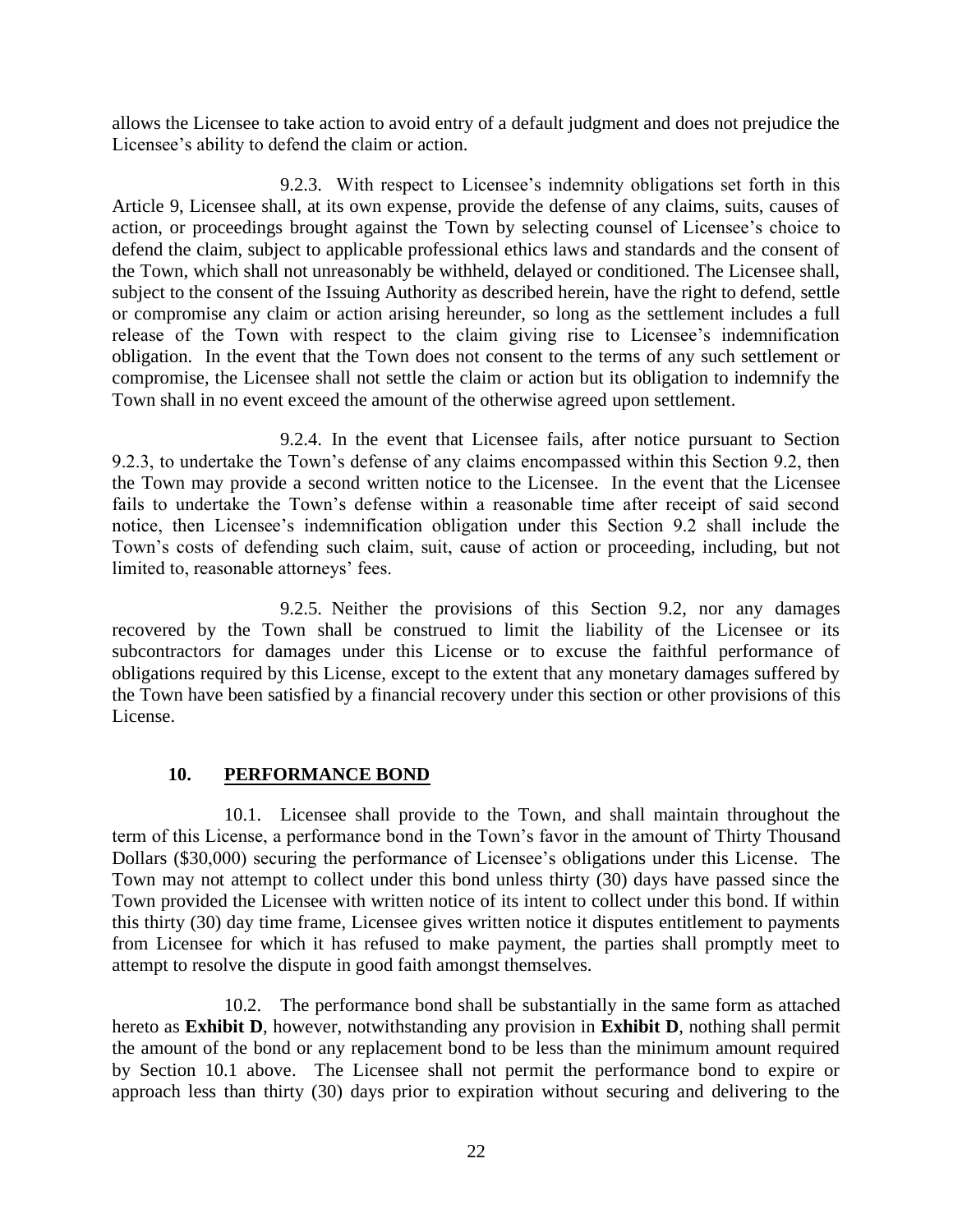Town a substitute, renewal or replacement bond in conformance with applicable law. The Licensee shall not materially change the terms of said bond without the prior written consent of the Issuing Authority. Neither this section, any bond accepted pursuant thereto, nor any damages recovered thereunder shall limit the liability of the Licensee under this License. Recourse by the Town of remedies available under this Section 10 shall not be exclusive of other lawful remedies available to the Town at law and equity.

10.3. There shall be recoverable by the Town from the principal and surety, any and all amounts due to the Town and any and all damages, losses, costs, and expenses incurred by the Town resulting from the failure of the Licensee to comply with the material provisions of this License, to comply with all orders, permits and directives of any Town agency or body having jurisdiction over its acts or defaults, to pay fees or penalties due to the Town, or to pay any claims, taxes or liens due to the Town. Such losses, costs and expenses shall include, but not be limited to, reasonable attorney's fees and other associated expenses, provided that the total of such losses, costs and expenses recovered from the bond shall not exceed the amount of Thirty Thousand Dollars (\$30,000).

## **11. TRANSFER OF LICENSE**

11.1. *Town Approval Required*: Subject to Section 617 of the Communications Act (47 U.S.C. §537) and Sections 11.2 and 11.3 below, Licensee shall not Transfer this License, voluntarily or involuntarily, directly or indirectly, to any other Person, without the prior written consent of the Issuing Authority, which consent shall not be arbitrarily or unreasonably withheld or delayed. Such consent shall be given only upon a written application therefore on forms prescribed by the Cable Division and/or the FCC.

11.2. *No Consent Required For Transfers Securing Indebtedness*: The Licensee shall not be required to file an application or obtain the consent or approval of the Town for a Transfer in trust, by mortgage, by other hypothecation, by assignment of any rights, title, or interest of the Licensee in this License, the Licensee or Cable System in order to secure indebtedness. However, the Licensee shall notify the Town within thirty (30) business days if at any time there is a mortgage or security interest granted on substantially all of the assets of the Cable System. The submission of the Licensee's audited financial statements prepared for the Licensee's bondholders shall constitute such notice.

11.3. *No Consent Required For Any Affiliate Transfers*: Unless required by applicable federal or State law, the Licensee shall not be required to file an application or obtain the consent or approval of the Town for: any Transfer of an ownership or other interest in Licensee, the Cable System, or the Cable System assets to the parent of Licensee or to another Affiliate of Licensee; any Transfer of an interest in the License or the rights held by the Licensee under this License to the parent of Licensee or to another Affiliate of Licensee; any action which is the result of a merger of the parent of Licensee; or any action which is the result of a merger of another Affiliate of the Licensee, except to the extent that any of the foregoing are determined to be a transfer of control pursuant to 207 CMR 4.01, in which case such transaction shall be subject to the Cable Division's transfer regulations (207 CMR 4.01). However, the Licensee shall notify the Town within thirty (30) business days if at any time a Transfer covered by this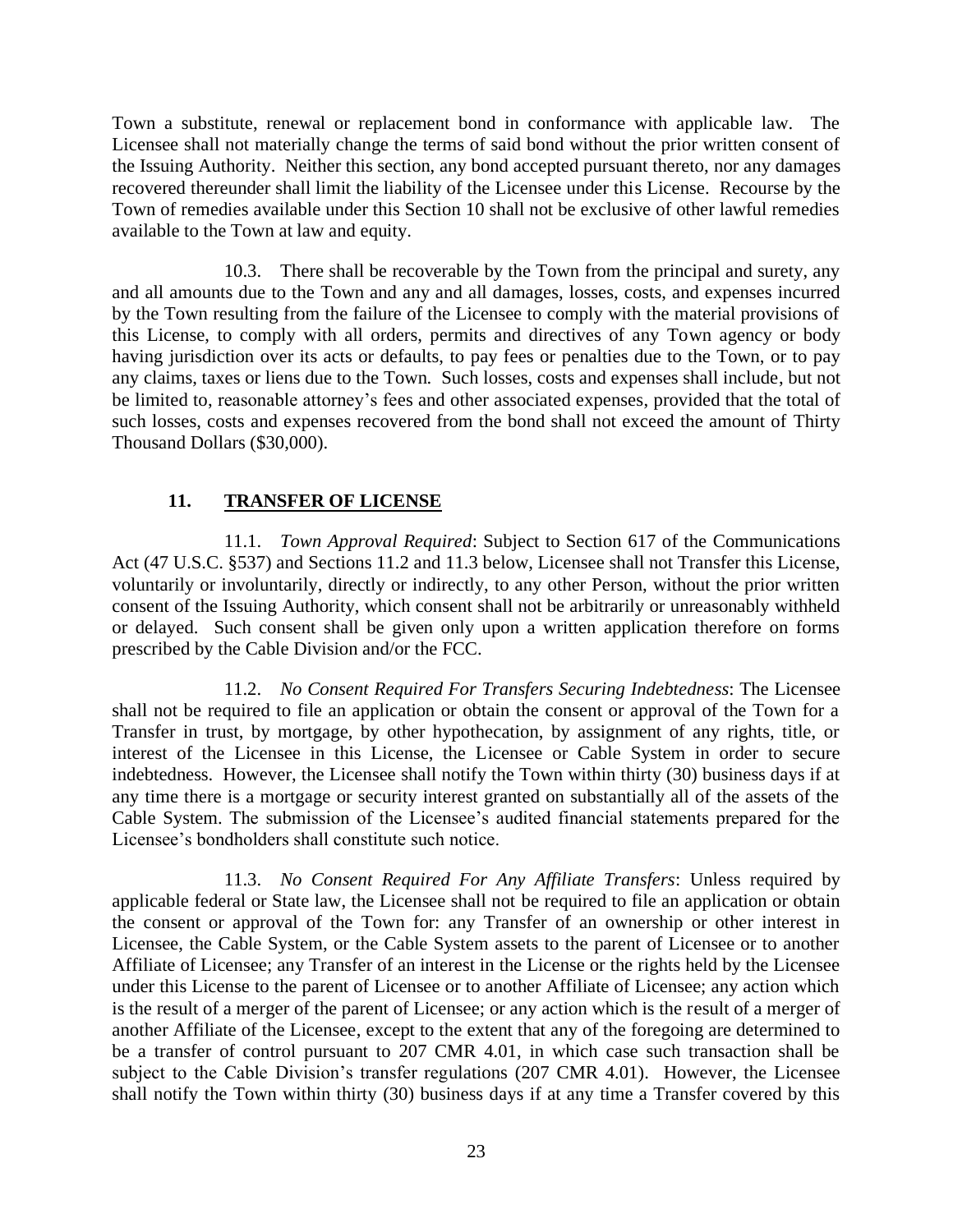Section 11.3 occurs. The transferee of any Transfer covered by this Section 11.3 shall be legally qualified to hold, and shall be bound by the terms and conditions of, this License.

11.4. *Transfer Procedures*: Subject to applicable law, the Licensee shall submit to the Issuing Authority an original and a copy of the application and FCC Form 394 requesting any such Transfer consent. Pursuant to 207 CMR 4.03, the consent of the Issuing Authority shall be given only after a public hearing to consider the written application for Transfer. The Issuing Authority shall have 120 days from the filing of a completed FCC Form 394 to take final action on it unless said 120 day period is extended by applicable law, including by mutual consent of the parties. After 120 days, the application shall be deemed approved, unless said 120 day period is extended pursuant to applicable law, including by mutual consent of the parties.

11.5. *Non-Waiver*: The consent or approval of the Issuing Authority to any Transfer shall not constitute a waiver or release of any rights of the Town under this License, whether arising before or after the date of said Transfer.

11.6. *Transferee Subject to Terms and Conditions of License*: In the event that this License is transferred, the transferee shall be subject to all of the terms and conditions contained in this License.

## **12. RENEWAL OF LICENSE**

The Town and Licensee agree that any proceedings undertaken by the Town that relate to the renewal of this License shall be governed by and comply with the provisions of Section 626 of the Communications Act (47 U.S.C. § 546), and the applicable provision of the Massachusetts Cable Law.

## **13. ENFORCEMENT AND TERMINATION OF LICENSE**

13.1. *Notice of Violation*: If at any time the Issuing Authority believes that Licensee has not complied with the terms of this License, the Issuing Authority shall informally discuss the matter with Licensee. If these discussions do not lead to resolution of the problem in a reasonable time, the Issuing Authority shall then notify Licensee in writing of the exact nature of the alleged noncompliance (for purposes of this Article, the "Noncompliance Notice").

13.2. *Licensee's Right to Cure or Respond:* The Licensee shall have thirty (30) days from receipt of the Noncompliance Notice to: (i) respond to the Issuing Authority, if Licensee contests (in whole or in part) the assertion of noncompliance; (ii) cure such noncompliance; or (iii) in the event that, by its nature, such noncompliance cannot be cured within such thirty (30) day period, initiate reasonable steps to remedy such noncompliance as soon as reasonably possible and notify the Issuing Authority of the steps being taken and the date by which they are projected to be completed, all of which shall be to the reasonable satisfaction of the Issuing Authority. If the Licensee believes it has cured the subject non-compliance, it shall provide written notice of such to the Issuing Authority. The Issuing Authority shall provide the Licensee with a written response as to whether such cure has been effected.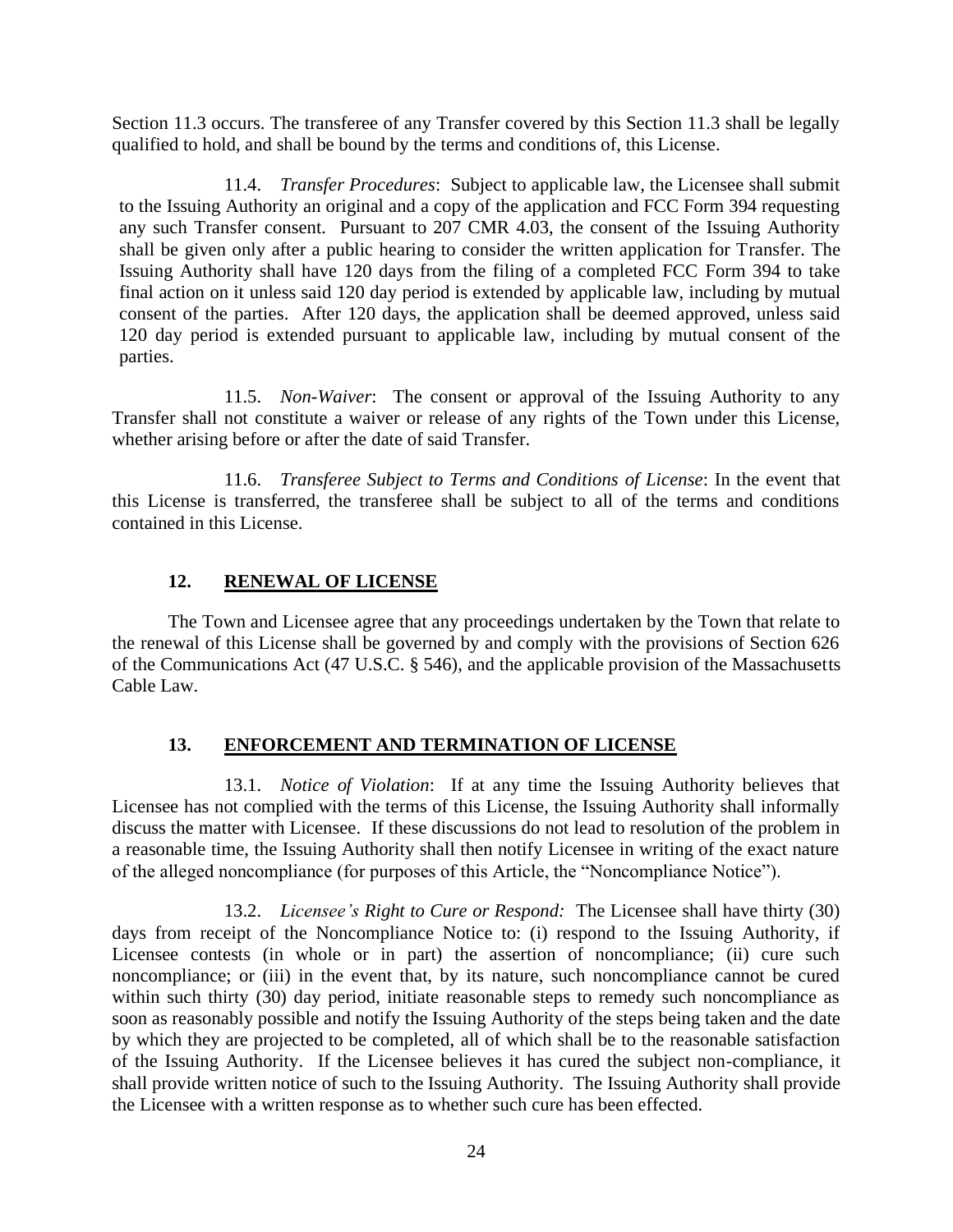13.3. *Public Hearing*: In the event that the Licensee fails to respond to the Noncompliance Notice pursuant to the procedures required by Section 13.2 above, or in the event that the alleged noncompliance is not remedied within thirty (30) days or the date projected pursuant to Section 13.2(iii) above, and if the Town seeks to continue its investigation into the alleged noncompliance, then the Issuing Authority shall schedule a public hearing. The Issuing Authority shall provide the Licensee with the following minimum written notice of such public hearing, which will specify the time, place and purpose of such public hearing, and provide Licensee the opportunity to be heard: (i) for a hearing for which the Issuing Authority states in the written notice that that revocation of the License shall not be a possible consequence – thirty (30) days written notice, and (ii) for a hearing for which the Issuing Authority does not state in the written notice that that revocation of the License shall not be a possible consequence – fortyfive (45) days written notice.

13.4. *Enforcement*: Subject to applicable federal and State law, in the event the Issuing Authority, after the public hearing set forth in Section 13.3, determines that Licensee is in default of any provision of this License, the Issuing Authority may:

13.4.1. Seek specific performance of any provision, which reasonably lends itself to such remedy, as an alternative to damages;

13.4.2. Commence an action at law for monetary damages or seek other equitable relief;

13.4.3. Submit a claim against an appropriate part of the performance bond pursuant to Section 10 above.

13.4.4. Assess liquidated damages in accordance with the schedule set forth in Section 13.6 below;

13.4.5. In the case of a substantial noncompliance of a material provision of this License, revoke this License in accordance with Section 13.5; and/or

13.4.6. Invoke any other lawful remedy available to the Town.

#### 13.5. *Revocation Hearing*:

13.5.1. At the designated public hearing in which revocation is a possible consequence, the Licensee shall be provided a fair opportunity for full participation, including the rights to be represented by legal counsel, to introduce relevant evidence, to require the production of evidence, to compel the relevant testimony of the officials, agents, employees or consultants of the Issuing Authority, to compel the testimony of other persons as permitted by law, and to question and/or cross examine witnesses. Unless otherwise agreed to by the parties, a complete verbatim record and transcript shall be made by the Issuing Authority of such hearing with the cost shared by the parties.

13.5.2. Following the public hearing where revocation is a possible consequence, the Licensee shall be provided up to thirty (30) days to submit its proposed findings and conclusions to the Issuing Authority in writing and thereafter the Issuing Authority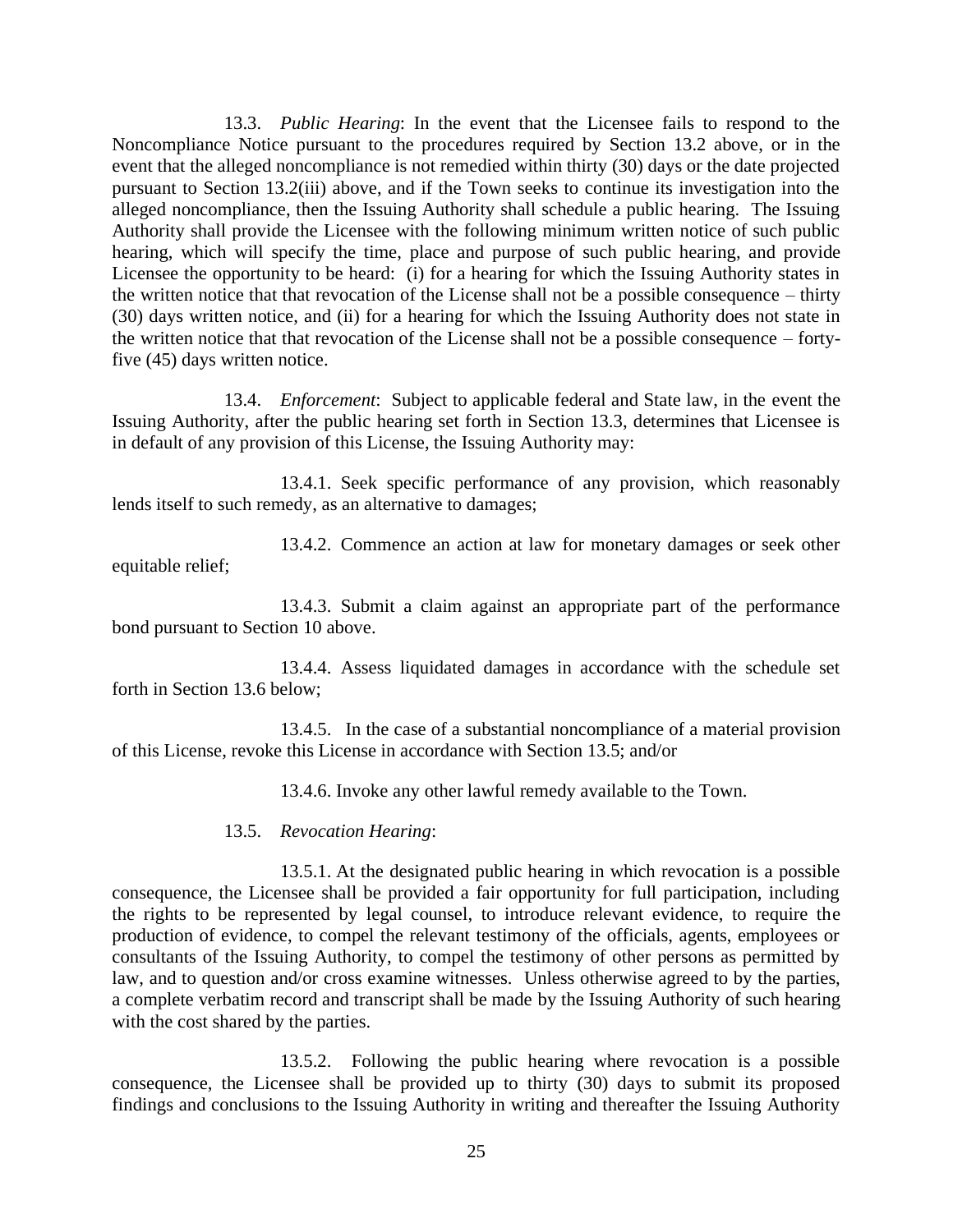shall determine (i) whether an event of default has occurred under this License; (ii) whether such event of default is excusable; and (iii) whether such event of default has been cured by the Licensee. The Issuing Authority shall also determine whether it will revoke this License based on the information presented, or, in the reasonable discretion of the Issuing Authority, grant additional time to the Licensee to effect any cure. If the Issuing Authority determines that it will revoke this License, the Issuing Authority shall promptly provide Licensee with a written determination setting forth the Issuing Authority's reasoning for such revocation. In accordance with applicable law, Licensee may appeal such written determination of the Issuing Authority to the Cable Division or to an appropriate court, which shall have the power to review the decision of the Issuing Authority *de novo* if permitted by applicable law. Licensee shall be entitled to such relief as the Cable Division or court finds appropriate. Such appeal must be taken within sixty (60) days of Licensee's receipt of the written determination of the Issuing Authority.

13.5.3. The Issuing Authority may, at its sole discretion, take any lawful action that it deems appropriate to enforce the Issuing Authority's rights under this License in lieu of revocation of this License.

13.6. *Liquidated Damages*: The parties agree and acknowledge that the Licensee's failure to comply with certain provisions of this License will result in injury to the Issuing Authority, the extent of which will be difficult to estimate. As such, the parties agree to the liquidated damages provided for in this Section 13.6, and that said liquidated damages if imposed by the Issuing Authority pursuant to the terms of this License, are fair and reasonable compensation for such damage. Any such liquidated damages shall be assessed as of the date that the Licensee received written notice of the provision(s) with which the Issuing Authority believes the Licensee has failed to comply, provided that the Issuing Authority has made a determination of default in accordance with the procedures set forth in Sections 13.1 through 13.4. Such liquidated damages shall not be a limitation upon any other remedy available under the provisions of this License or applicable law; provided, however, that in the event the Issuing Authority collects liquidated damages for a specific breach for a specific period of time, pursuant to this Section 13.6, the collection of such liquidated damages shall be deemed to be the exclusive remedy for said specific breach for such specific period of time only. The Licensee agrees that these liquidated damages are not a penalty or forfeiture, and are within one or more exclusions to the term "franchise fee" provided by Section  $622(g)(2)(A)-(D)$  of the Communications Act, 47 U.S.C.  $\S$  542(g)(2)(A)-(D).

On an annual basis, the Licensee shall not be liable for liquidated damages that exceed ten thousand dollars (\$10,000). All violations or failures for the same factual events affecting multiple Subscribers shall be assessed as a single violation, and a violation or a failure may only be assessed under one of the below referenced categories

The liquidated damages shall be assessed in the following manner:

13.6.1. For failure to offer Cable Service in accordance with Sections 3.1 and 3.2, four hundred dollars (\$400) per day for each day that such failure continues;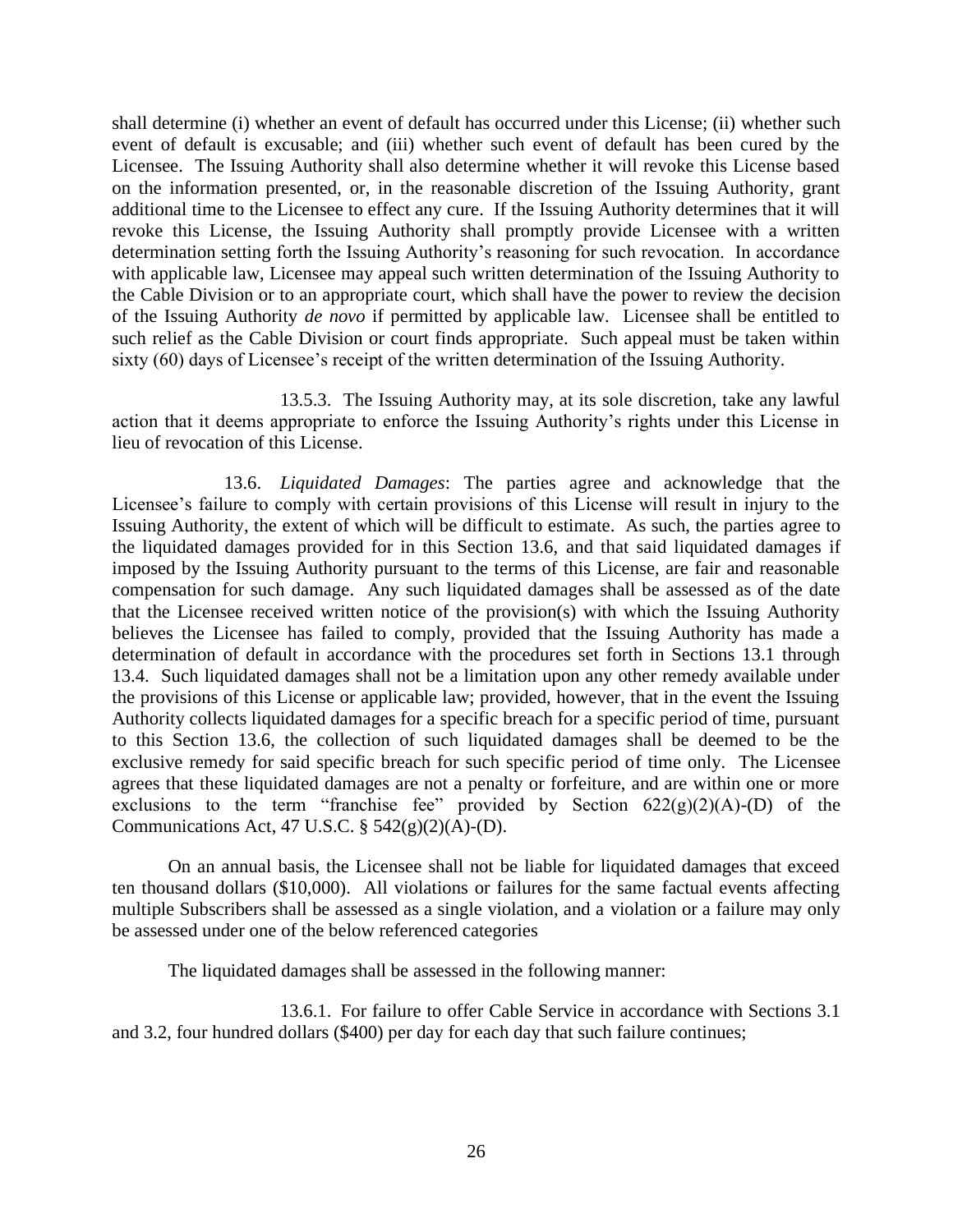13.6.2. For failure to comply with the customer service standards in accordance with Article 7, two hundred dollars (\$200) per day for each day that such failure continues; and

13.6.3. For failure to submit the reports or records in accordance with Article 8, fifty dollars (\$50) per day for each day that such failure continues.

### **14. MISCELLANEOUS PROVISIONS**

14.1. *Actions of Parties*: In any action by the Town or Licensee that is mandated or permitted under the terms hereof, such party shall act in a reasonable, expeditious, and timely manner.

14.2. *Binding Acceptance*: This License shall bind and benefit the parties hereto and their respective receivers, trustees, successors and assigns, and the promises and obligations herein shall survive the expiration date hereof.

14.3. *Preemption*: In the event that federal or State law, rules, or regulations preempt a provision or limit the enforceability of a provision of this License, such provision shall be read to be preempted to the extent and for the time, but only to the extent and for the time, required by law. In the event such federal or State law, rule or regulation is subsequently repealed, rescinded, amended or otherwise changed so that the provision herein that had been preempted is no longer preempted, such provision shall thereupon return to full force and effect, and shall thereafter be binding on the parties hereto, without the requirement of further action on the part of the Issuing Authority.

14.4. *Captions and Headings*: The captions and headings to sections throughout this License are intended solely to facilitate reading and reference to the sections and provisions of the License. Such captions and headings shall not affect the meaning or interpretation of the License.

14.5. *Exhibits*: The Exhibits to this License attached hereto, and all portions thereof, are, except as otherwise specified in such Exhibits, incorporated herein by reference and expressly made a part of this License. The procedures for approval of any subsequent amendment or modification to said Exhibits shall be the same as those applicable to any amendment or modification hereof, except as specified in such Exhibit or elsewhere in this License.

14.6. *Recitals*: The recitals set forth in this License are incorporated into the body of this License as if they had been originally set forth herein.

14.7. *Equal Employment Opportunity*: The Licensee shall adhere to applicable Equal Employment Opportunity regulations of the FCC and to all federal, State and local laws pertaining to discrimination, equal employment opportunity and affirmative action that are applicable to the Licensee.

14.8. *Force Majeure*: The Licensee shall not be held in default under, or in noncompliance with, the provisions of the License, nor suffer any enforcement or penalty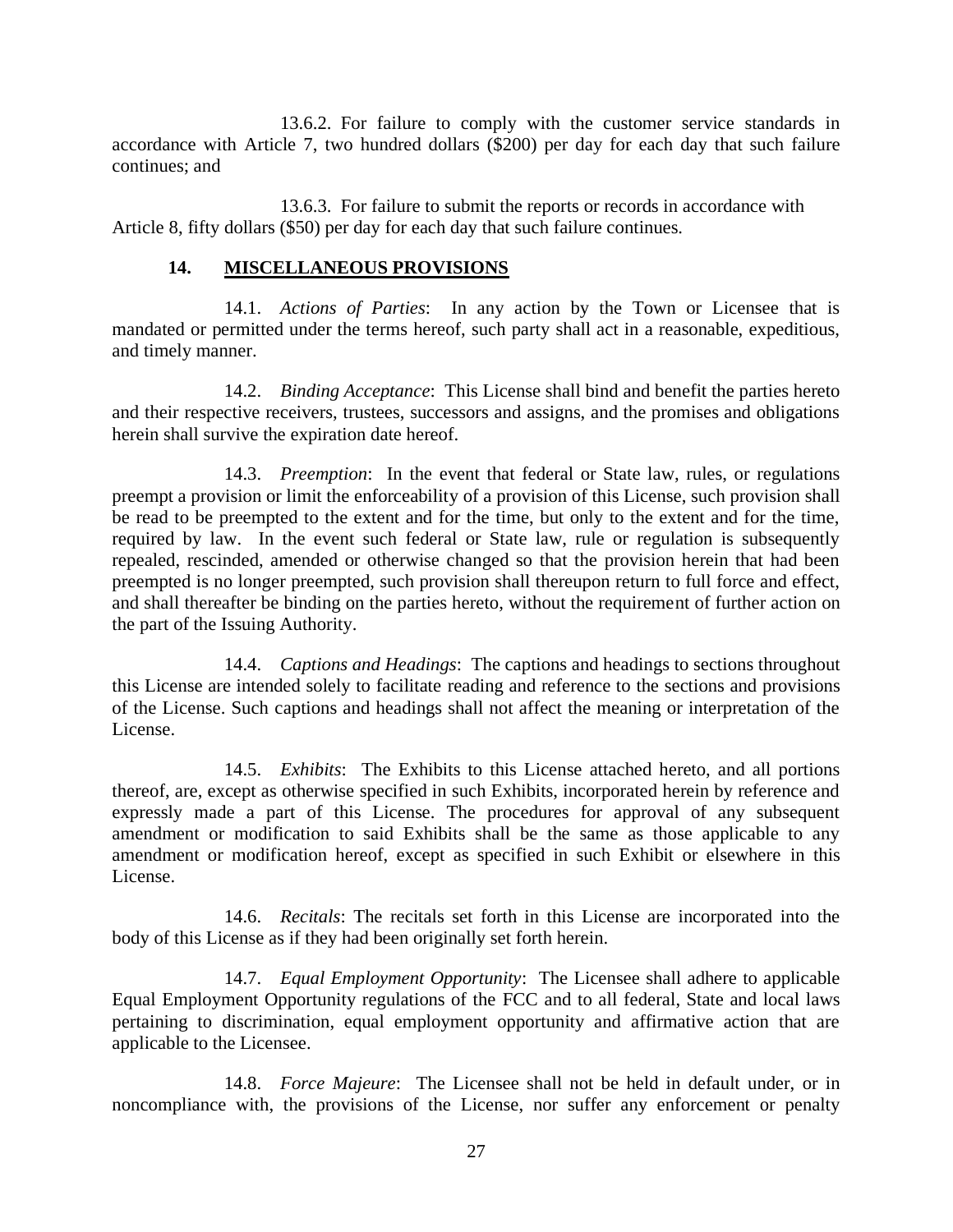relating to noncompliance or default, where such noncompliance or alleged defaults were caused by a Force Majeure, provided that the Licensee takes reasonable steps under the circumstances to comply with the obligations of the License to the maximum extent possible without endangering the health or safety of the Licensee's employees or property, or the health or safety of the Town or the public, or their property. In the event that any such delay in performance or failure to perform affects only part of the Licensee's capacity to perform, the Licensee shall perform to the maximum extent it is able to do so in as expeditious a manner as possible under the circumstances.

14.9. *Acts or Omissions of Affiliates*: During the term of this License, the Licensee shall be liable for the acts or omissions of its Affiliates to the extent arising out of any such Affiliate's installation, maintenance or operation of the Cable System pursuant to this License.

14.10. *Warranties*: The Licensee represents and warrants to the Issuing Authority that, as of the Effective Date:

 14.9.1. The Licensee is duly organized, validly existing and in good standing under the laws of its incorporation and is authorized to do business in the State;

14.9.2. The Licensee has the requisite power and authority under applicable law and its by-laws and articles of incorporation and other corporate authority to enter into and legally bind the Licensee to this License and to take all actions necessary to perform all of its obligations pursuant to this License;

14.9.3. This License is enforceable against the Licensee in accordance with the provisions herein, subject to applicable State and federal law; and

14.9.4. There is no action or proceedings pending against the Licensee that would reasonably interfere with its performance of this License.

14.11. *Delivery of Payments:* Licensee may use electronic funds transfer to make any payments to the Town or Issuing Authority required under this License. Said electronic transfer must be in the form, including necessary explanatory information and documentation, and to the account, all as reasonably required by the Town or Issuing Authority.

14.12. *Notices*: Unless otherwise expressly stated herein, notices required under this License shall be forwarded in one of the following ways: (i) hand delivered (signature required), (ii) sent by express mail (signature required) or (iii) by certified mail/return receipt requested to, to the addressees below. Each party may change its designee by providing written notice to the other party.

Notices to Licensee shall be mailed to:

Verizon New England Inc. 6 Bowdoin Square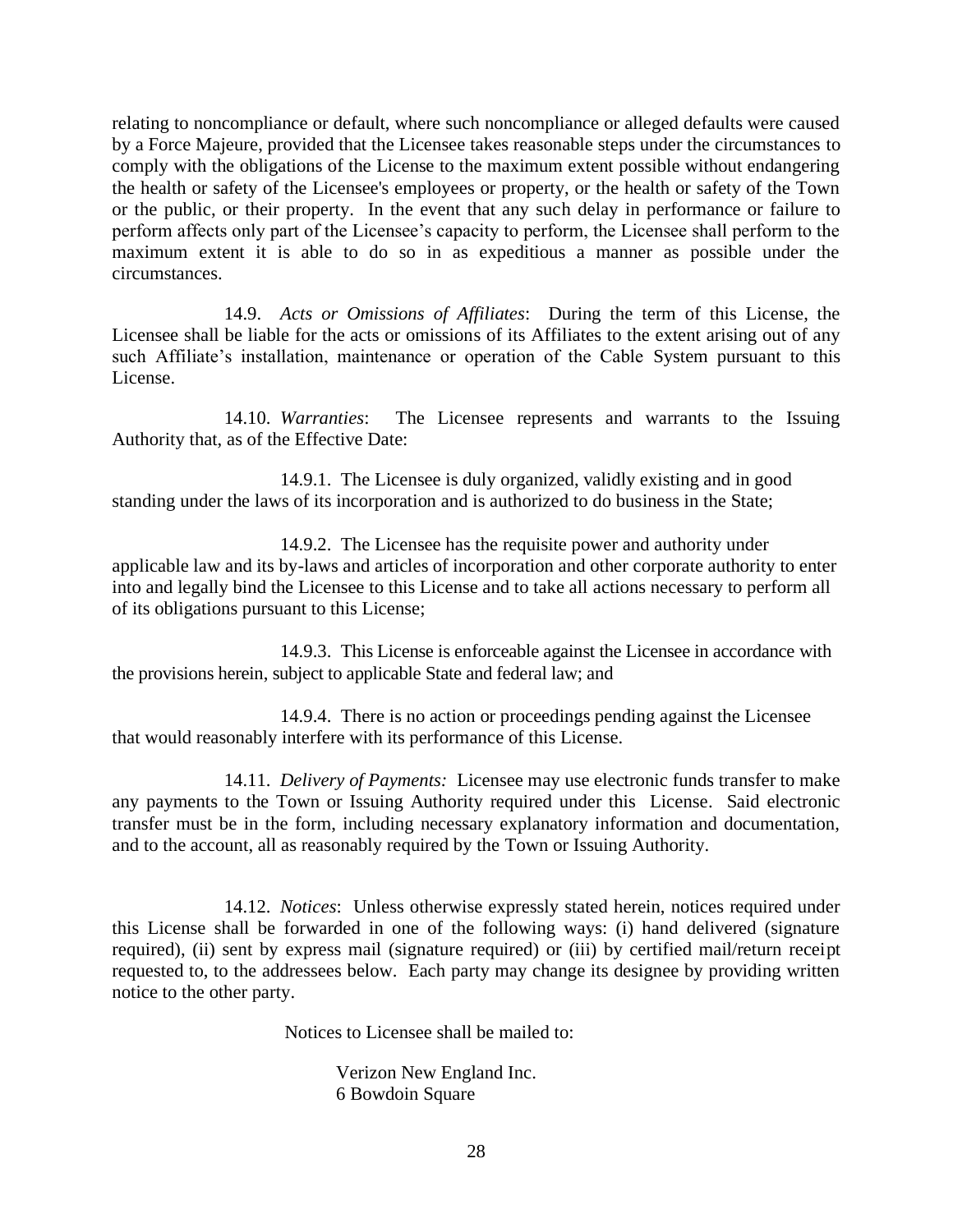$10^{th}$  Floor Boston, MA 02114 Attention: Donna C. Cupelo, Region Vice President

with a copy to:

Verizon Legal Department 140 West Street, 6th Floor New York NY 10007 Attention: Monica Azare, Vice President and Deputy General Counsel

Notices to the Issuing Authority shall be mailed to:

Town Council c/o Town Administrator Town of Franklin Franklin Municipal Building 355 East Central Street Franklin, MA 02038

with a copy to:

Town Attorney Town of Franklin Franklin Municipal Building 355 East Central Street Franklin, MA 02038

14.13. *Entire Agreeme*nt: This License and the Exhibits hereto constitute the entire agreement between Licensee and the Town, and it supersedes all prior or contemporaneous agreements, representations or understandings (written or oral) of the parties regarding the subject matter hereof.

14.14. *Amendments*: Amendments or modifications to this License shall be mutually agreed to in writing by the parties.

14.15. *Severability*: If any section, subsection, sentence, paragraph, term or provision hereof is determined to be illegal, invalid or unenforceable by any court of competent jurisdiction or by any State or federal regulatory authority having jurisdiction thereof, such determination shall have no effect on the validity of any other section, subsection, sentence, paragraph, term or provision hereof, all of which will remain in full force and effect for the term of this License.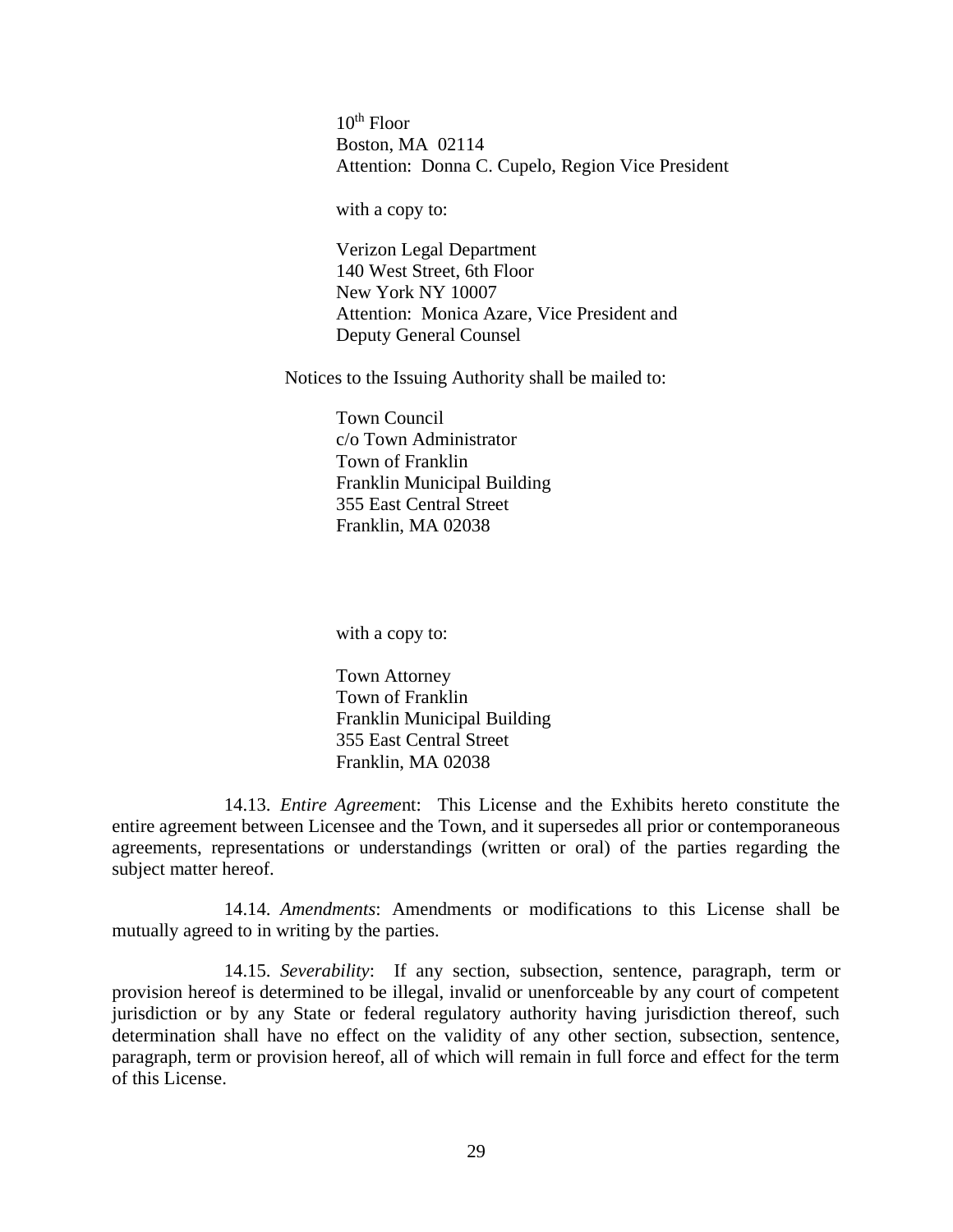14.16. *No Third Party Beneficiary*: Nothing in this License shall be construed to create or confer any rights or benefits to any third party.

14.17. *No Recourse Against Issuing Authority*: Pursuant to Section 635A(a) of the Communications Act (47 U.S.C. §555a(a)), the Licensee shall have no recourse against the Issuing Authority, the Town and/or its officials, members, employees or agents, other than injunctive relief or declaratory relief, arising from the regulation of Cable Service or from a decision of approval or disapproval with respect to a grant, renewal, transfer, or amendment of this License.

14.18. *Town's Right of Intervention*: The Town hereby reserves the right, as authorized by applicable law and/or regulation, to intervene in any suit, action or proceeding involving this License, or any provision in this License; provided, however, that this section shall not restrict the right of the Licensee to oppose such intervention, pursuant to applicable law.

14.19. *FTTP Network Transfer Prohibition*: Under no circumstance including, without limitation, upon expiration, revocation, termination, or denial of renewal of this License or any other action to forbid or disallow Licensee from providing Cable Services, shall Licensee or its assignees be required to sell any right, title, interest, use or control of any portion of Licensee's FTTP Network including, without limitation, the Cable System and any capacity used for Cable Service or otherwise, to the Town or any third party. Licensee shall not be required to remove the FTTP Network or to relocate the FTTP Network or any portion thereof as a result of revocation, expiration, termination, or denial of renewal or any other action to forbid or disallow Licensee from providing Cable Services. This provision is not intended to contravene leased access requirements under Title VI or the PEG requirements set out in this License.

14.20. *Interpretation*: The Town and Licensee each acknowledge that it has received independent legal advice in entering into this License. In the event that a dispute arises over the meaning or application of any term(s) of this License, such term(s) shall not be construed by the reference to any doctrine calling for ambiguities to be construed against the drafter of the License.

14.21. *Jurisdiction*: Except as otherwise set forth in this License, exclusive jurisdiction and venue over any dispute arising out of this License shall be in a court of appropriate venue and subject matter jurisdiction located in the Commonwealth of Massachusetts, and the parties hereby agree to be subject to the personal jurisdiction of said court for the resolution of any such dispute. This provision is not intended to limit the right of either party to remove a matter to Federal or State court in Massachusetts as permitted by law.

## **[SIGNATURE PAGE FOLLOWS]**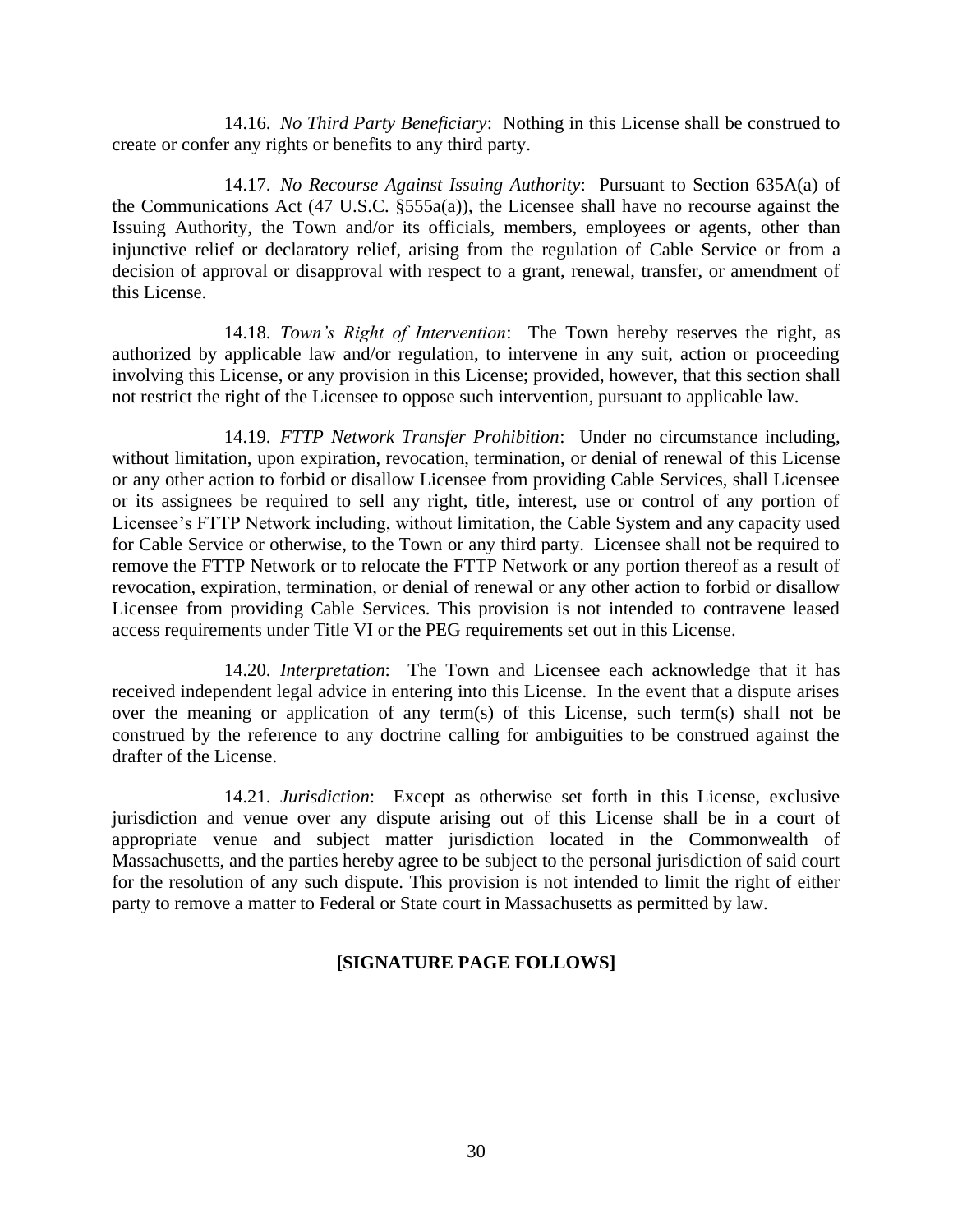| <b>AGREED TO THIS</b><br>DAY OF | 2018. |
|---------------------------------|-------|
|---------------------------------|-------|

### **TOWN OF FRANKLIN VERIZON NEW ENGLAND INC. By its Town Council:**

\_\_\_\_\_\_\_\_\_\_\_\_\_\_\_\_\_\_\_\_\_\_\_\_\_\_\_\_\_\_\_ By: \_\_\_\_\_\_\_\_\_\_\_\_\_\_\_\_\_\_\_\_\_\_\_\_\_\_\_\_\_\_

 $\overline{\phantom{a}}$  , and the contract of the contract of the contract of the contract of the contract of the contract of the contract of the contract of the contract of the contract of the contract of the contract of the contrac

Matthew Kelly, Chairman Donna C. Cupelo

Thomas Mercer, Vice Chairman

\_\_\_\_\_\_\_\_\_\_\_\_\_\_\_\_\_\_\_\_\_\_\_\_\_\_\_\_\_\_\_

\_\_\_\_\_\_\_\_\_\_\_\_\_\_\_\_\_\_\_\_\_\_\_\_\_\_\_\_\_\_\_

\_\_\_\_\_\_\_\_\_\_\_\_\_\_\_\_\_\_\_\_\_\_\_\_\_\_\_\_\_\_\_

\_\_\_\_\_\_\_\_\_\_\_\_\_\_\_\_\_\_\_\_\_\_\_\_\_\_\_\_\_\_\_

\_\_\_\_\_\_\_\_\_\_\_\_\_\_\_\_\_\_\_\_\_\_\_\_\_\_\_\_\_\_\_

\_\_\_\_\_\_\_\_\_\_\_\_\_\_\_\_\_\_\_\_\_\_\_\_\_\_\_\_\_\_

\_\_\_\_\_\_\_\_\_\_\_\_\_\_\_\_\_\_\_\_\_\_\_\_\_\_\_\_\_\_\_

Glenn Jones, Clerk

Patrick Casey

Approved as to form:

Region Vice President

Robert Dellorco Law Department

Eamon McCarthy Earls

Melanie Hamblen

Peter Padula

Deborah Pellegri

Approved as to legal form:

William H. Solomon Special Cable Counsel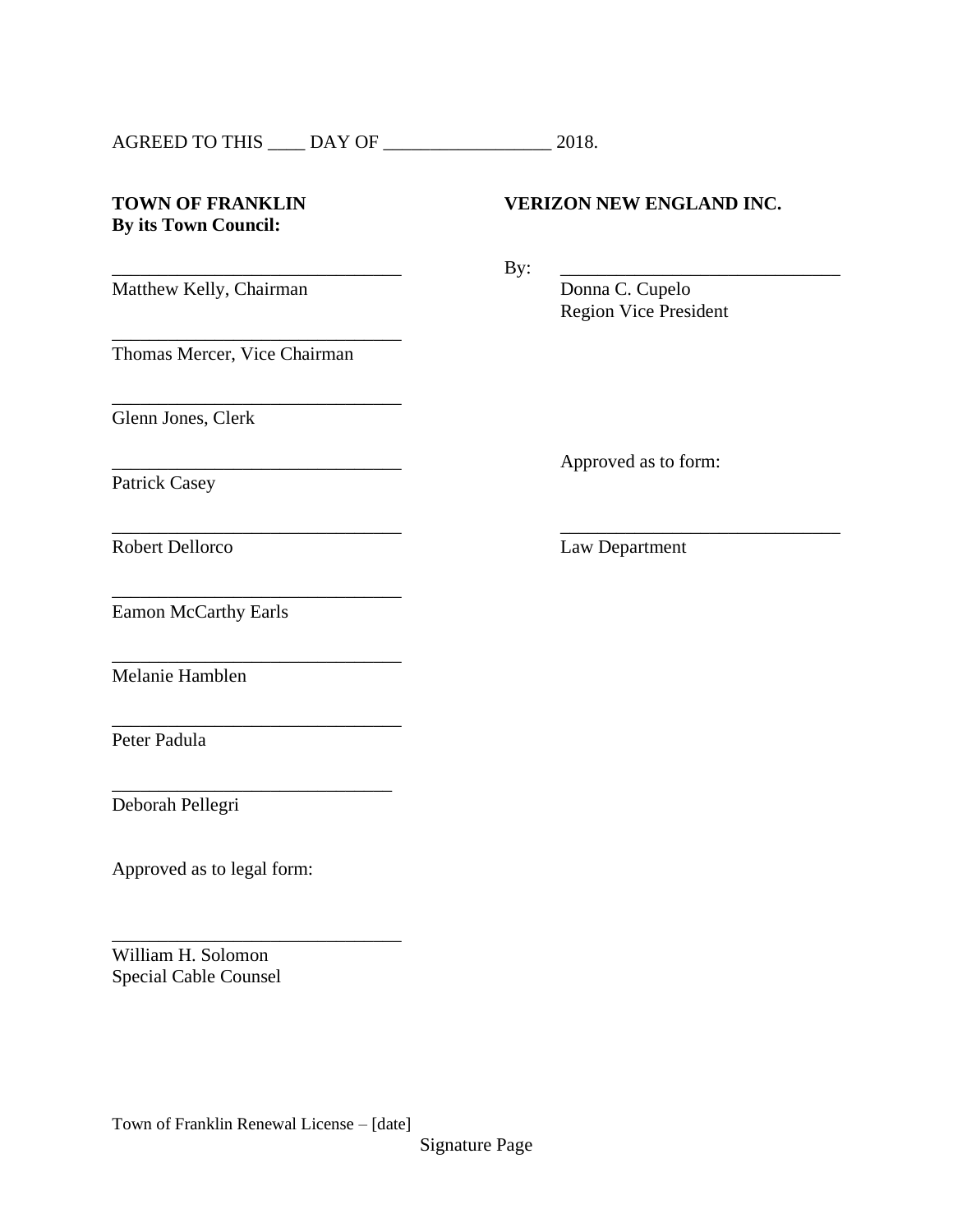## **EXHIBITS**

- EXHIBIT A PUBLIC BUILDINGS TO BE PROVIDED FREE CABLE SERVICE
- EXHIBIT B PEG ACCESS CHANNELS
- EXHIBIT C CUSTOMER SERVICE STANDARDS
- EXHIBIT D PERFORMANCE BOND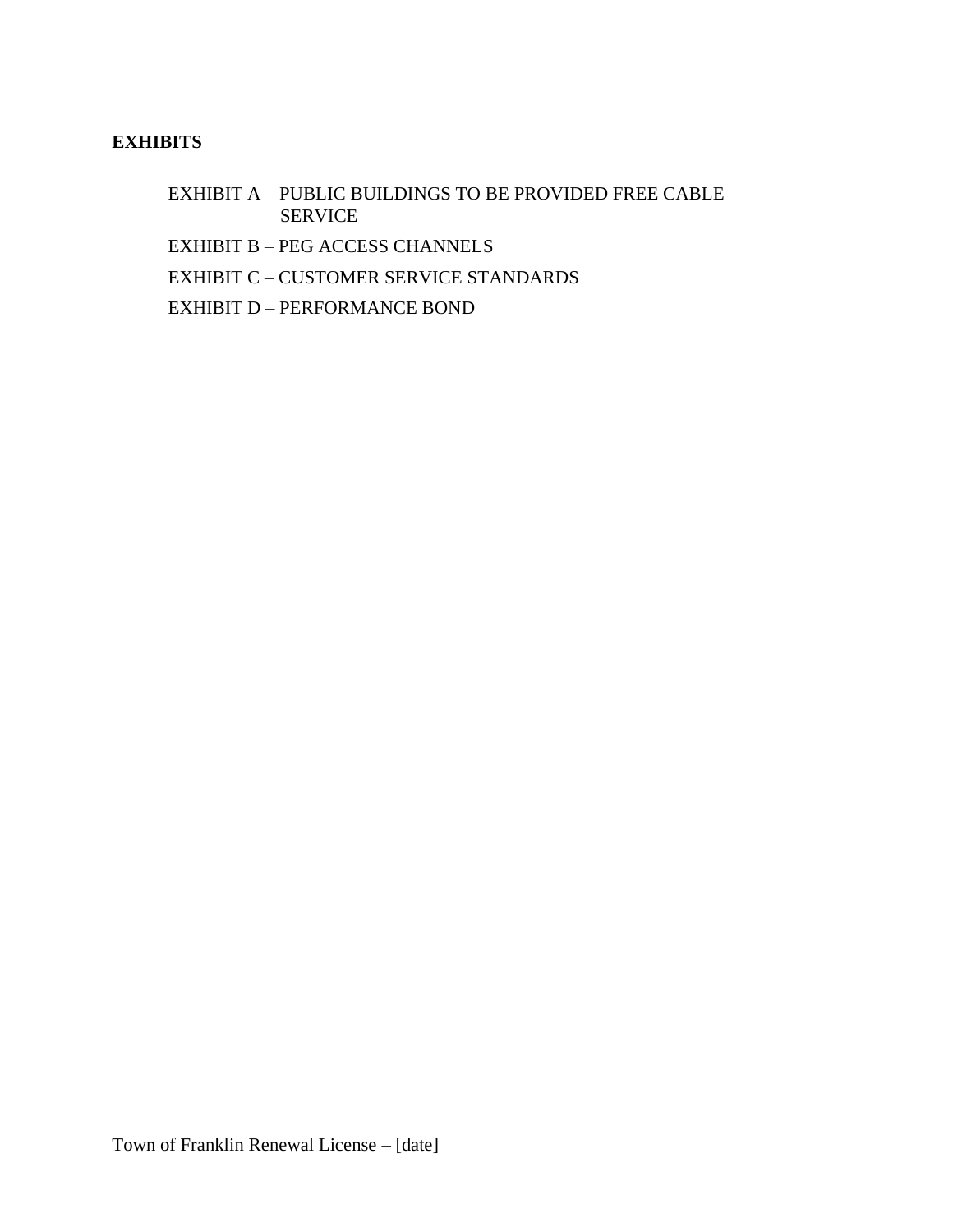## **EXHIBIT A**

## **PUBLIC BUILDINGS TO BE PROVIDED FREE CABLE SERVICE**

Franklin Municipal Building 355 East Central Street Police Station 911 Panther Way Fire Station 40 West Central Street Fire Station No. 2 600 King Street Historical Museum 80 West Central Street Senior Center Daniel McCahill Way Ray Memorial Library 118 Main Street Recreation Building Facility Building DPW Garage Haywood Street DPW Administration Build Fisher Street Horace Mann Museum 762 Washington Street Franklin High School 218 Oak Street Horace Mann – Oak Street Schools 130 Oak Street JFK Elementary School 551 Pond Street Davis Thayer School 137 West Central Street Brick School Main Street Parmenter School 135 Wachusett Street Remington-Jefferson School 628 Washington Street Keller/Sullivan School 500 Lincoln Street Tri-County Vocational School 147 Pond Street Franklin Classical Charter School 201 Main Street Town Common Band Stand Main Street Central Park Terrace Senior Complex (Multi-purpose room) Franklin TV

(Oak St.) 275 Beaver Street 269 Fisher Street Central Park Terrace

23 Hutchinson Street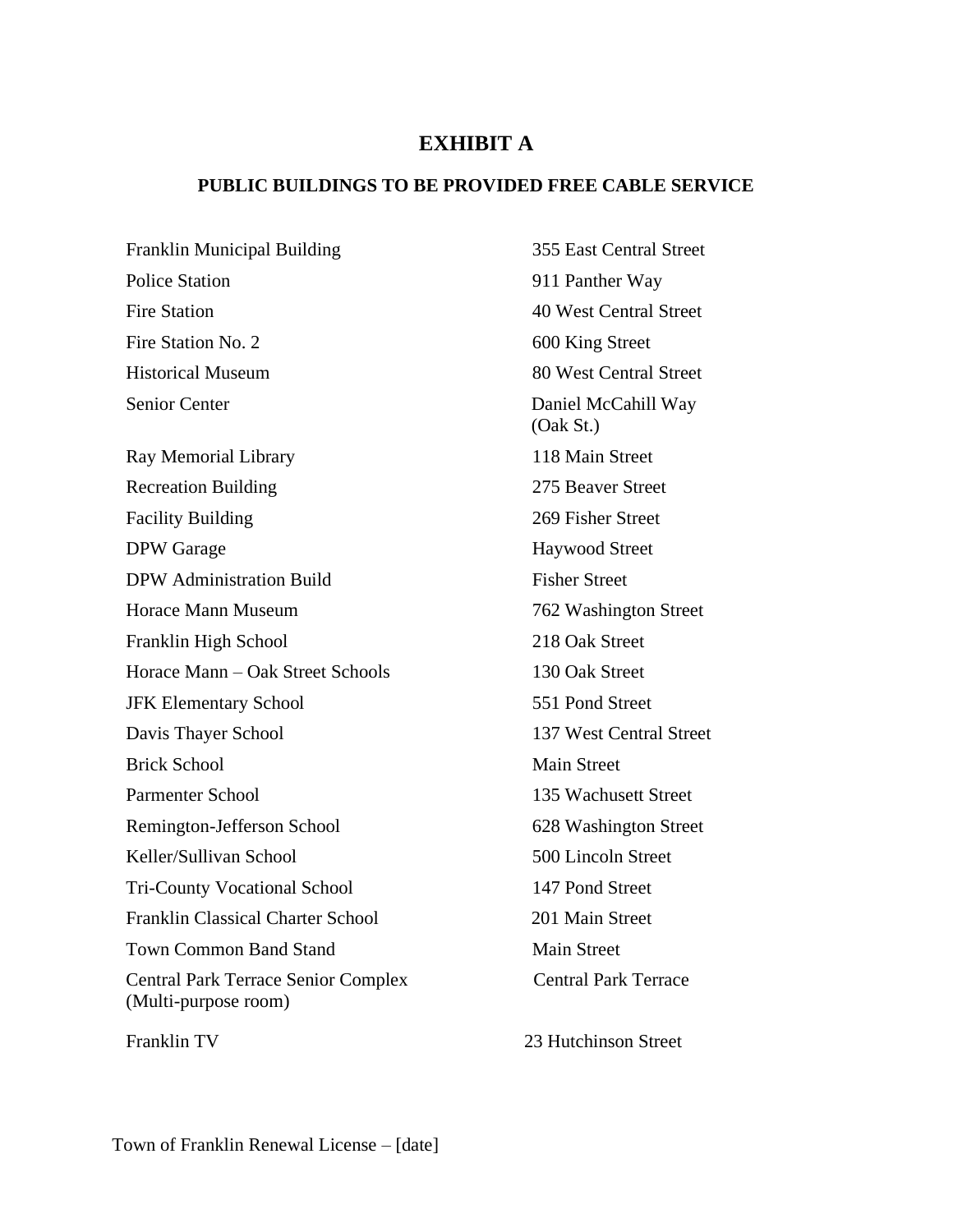## **EXHIBIT B**

# **PEG ACCESS CHANNELS**

- Channel 26 Public
- Channel 28 Educational
- Channel 29 Government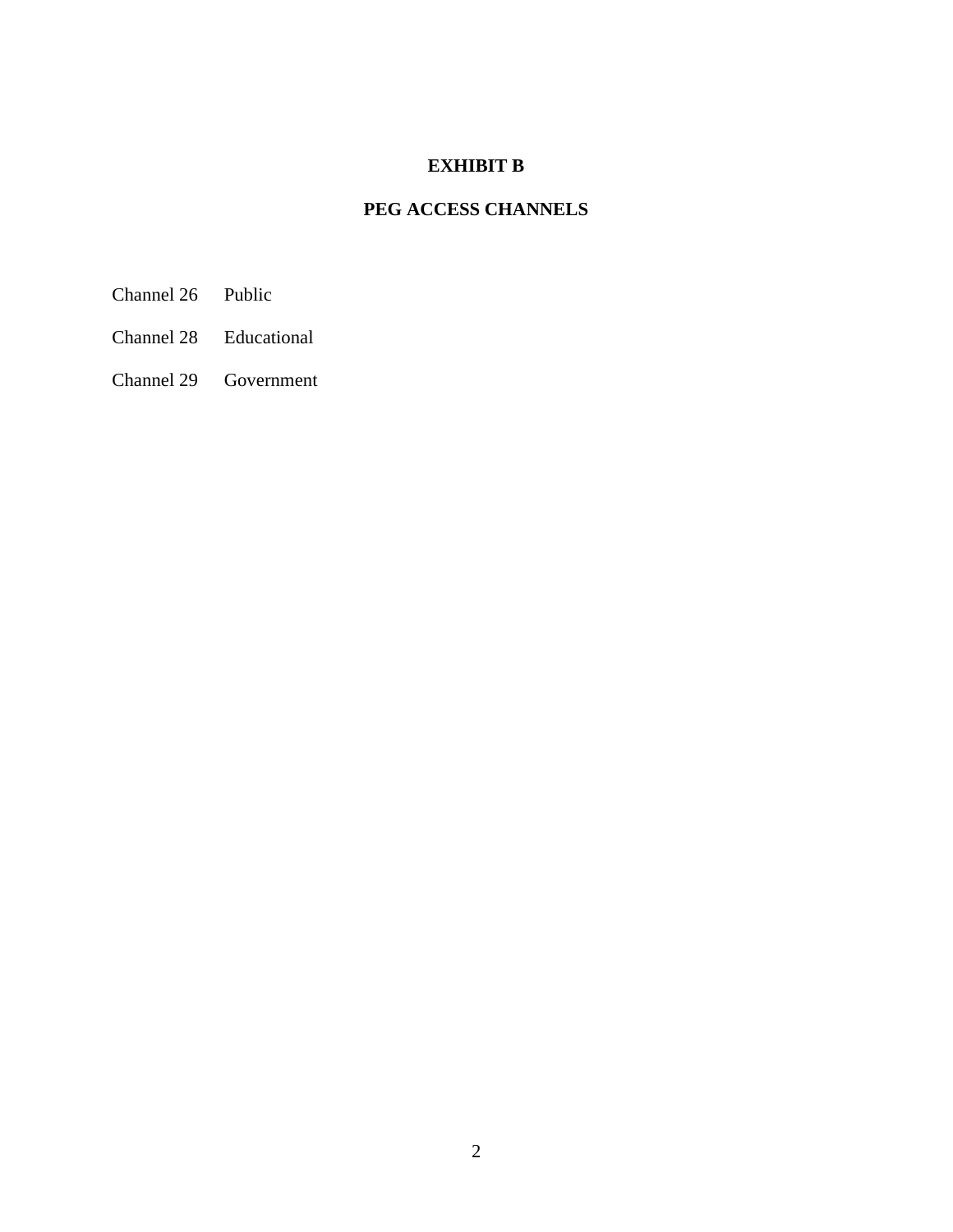## **EXHIBIT C**

#### **CUSTOMER SERVICE STANDARDS**

These standards shall apply to the Licensee to the extent it is providing Cable Services over the Cable System in the Town. The Licensee shall comply with the billing and termination of service provisions set forth in 207 CMR 10.00, as amended, which shall supersede any conflicting provisions set forth in this Exhibit C.

#### **DEFINITIONS**

A. Respond: Licensee's investigation of a Service Interruption by receiving a Subscriber call and opening a trouble ticket, if required.

B. Service Call: The action taken by the Licensee to correct a Service Interruption the effect of which is limited to an individual Subscriber.

C. Significant Outage: A significant outage of the Cable Service shall mean any Service Interruption lasting at least four (4) continuous hours that affects at least ten percent (10%) of the Subscribers in the Service Area.

D. Standard Installation: Installations where the Subscriber is within two hundred (200) feet of trunk or feeder lines.

### **SECTION 1: BILL PAYMENT AND EQUIPMENT RETURN**

The Licensee shall have a location convenient to the Town that shall be open during Normal Business Hours and accessible to Subscribers to make bill payments. For Subscriber equipment pick-up, the Licensee shall provide for one or more of the following methods: (i) setting a specific appointment time or four (4) hour time period during Normal Business Hours, during which Licensee's representative(s) shall visit the Subscriber's premises to pick-up or exchange Subscriber equipment, (ii) using a mailer, or (iii) establishing a reasonably convenient location for the pick-up and exchange of Subscriber equipment.

### **SECTION 2: TELEPHONE AVAILABILITY**

A. The Licensee shall maintain a toll-free number to receive all calls and inquiries from Subscribers in the Town and/or residents regarding Cable Service. Licensee representatives trained and qualified to answer questions related to Cable Service in the Service Area must be available to answer questions related to Cable Services in the Service Area must be available to respond to customer telephone inquiries during Normal Business Hours and receive reports of Service Interruptions twenty-four (24) hours a day, seven (7) days a week, and all other inquires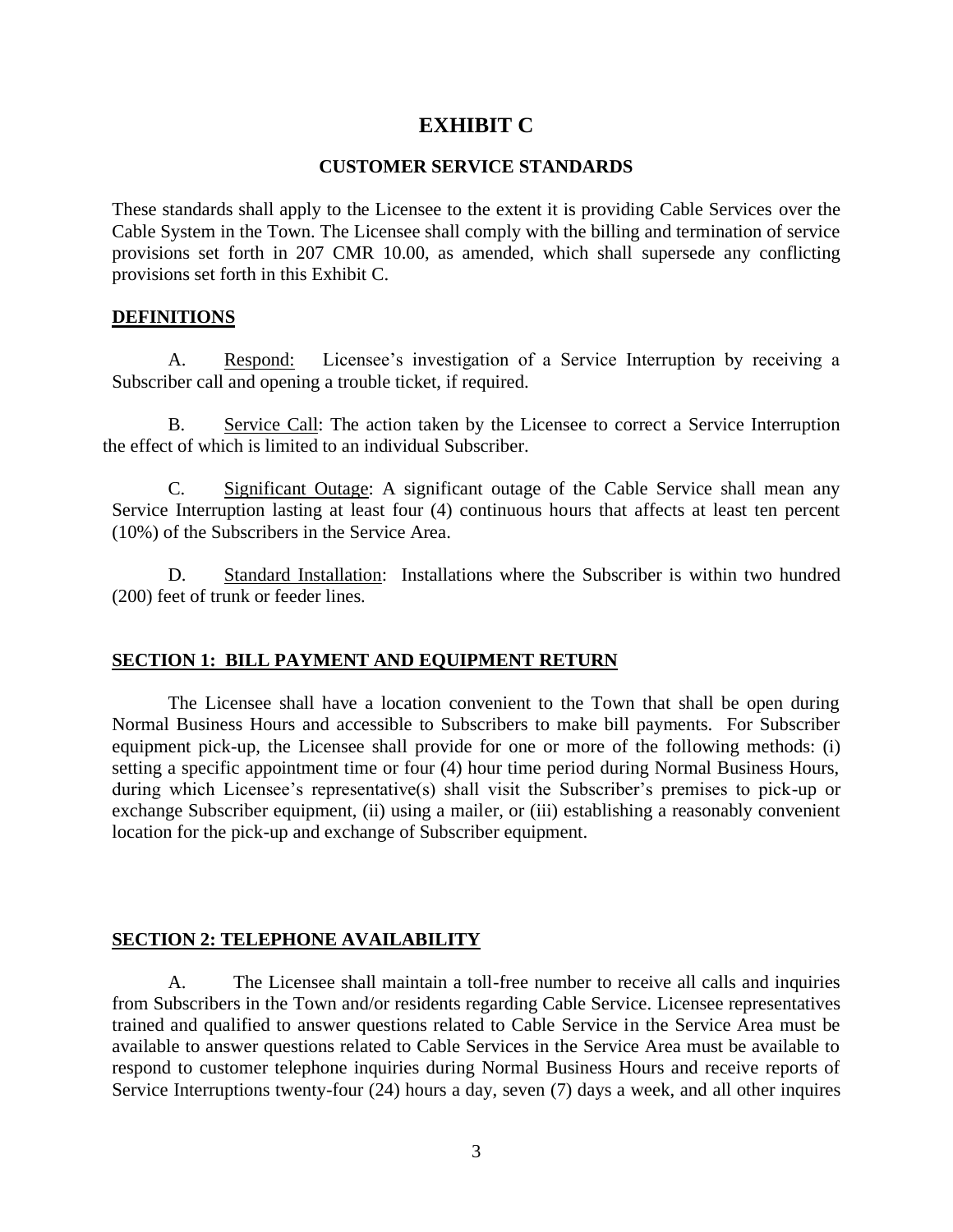at least forty-five (45) hours per week. Licensee representatives shall identify themselves by name when answering this number. Subject to the above provisions, after Normal Business Hours, the toll-free number may be answered by an Automated Response Unit ("ARU") or Voice Response Unit ("VRU"), including an answering machine. Inquiries received after Normal Business Hours shall be responded to by a trained company representative on the next business day.

B. The Licensee's telephone numbers shall be listed, with appropriate description (e.g. administration, customer service, billing, repair, etc.), in the directory published by the local telephone company or companies serving the Service Area, beginning with the next publication cycle after the Effective Date of this Licensee.

C. Licensee may use an Automated Response Unit ("ARU") or a Voice Response Unit ("VRU") to distribute calls. If a foreign language routing option is provided, and the Subscriber does not enter an option, the menu will default to the first tier menu of English options.

After the first tier menu (not including a foreign language rollout) has run through three times, if customers do not select any option, the ARU or VRU shall forward the call to a queue for a live representative. The Licensee may reasonably substitute this requirement with another method of handling calls from customers who do not have touch-tone telephones.

D. Under Normal Operating Conditions, calls received by the Licensee shall be answered within thirty (30) seconds. The Licensee shall meet this standard for ninety percent (90%) of the calls it receives at all call centers receiving calls from Subscribers, as measured on a cumulative quarterly calendar basis. Measurement of this standard shall include all calls received by the Licensee at all call centers receiving calls from Subscribers, whether they are answered by a live representative, by an automated attendant, or abandoned after 30 seconds of call waiting.

E. Under Normal Operating Conditions, callers to the Licensee shall receive a busy signal no more than three (3%) percent of the time during any calendar quarter.

F. Upon written request from the Town, but in no event more than twice annually, the Licensee shall report to the Town the following for all call centers receiving calls from Subscribers except for temporary telephone numbers set up for national promotions:

(1) Percentage of calls answered within thirty (30) seconds as set forth in Subsection 2.D.

(2) Percentage of time customers received busy signal when calling the Verizon service center as set forth in Subsection 2.E.

Subject to consumer privacy requirements, underlying activity shall be made available to the Town for review upon reasonable request.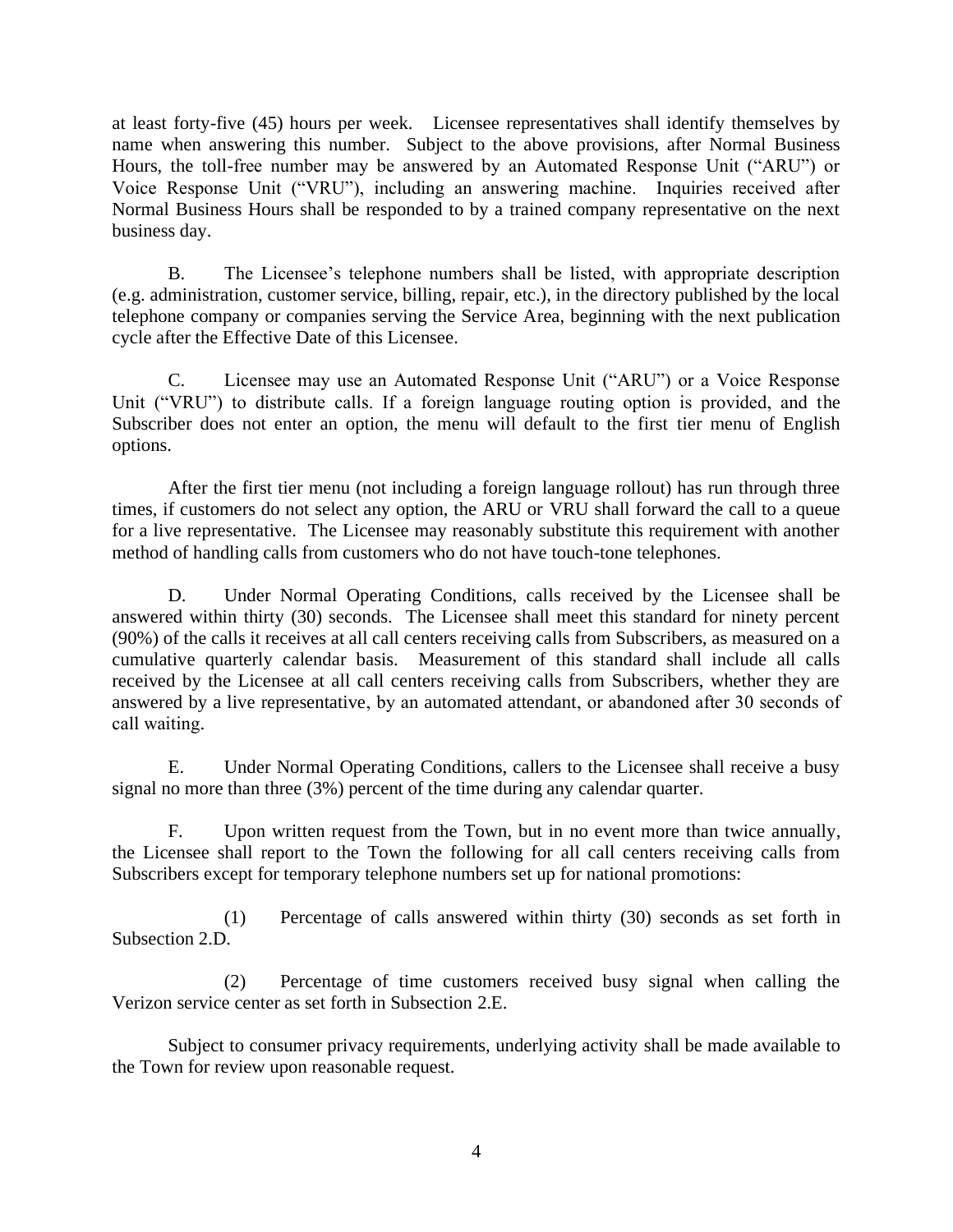G. The measurements and reporting above may be based on either calendar or accounting quarters at the Licensee's option.

### **SECTION 3: INSTALLATIONS AND SERVICE APPOINTMENTS**

A. All installations shall be in accordance with FCC rules, including but not limited to, appropriate grounding, connection of equipment to ensure reception of Cable Service, and the provision of required consumer information and literature to adequately inform the Subscriber in the utilization of the Licensee-supplied equipment and Cable Service.

B. The Standard Installation shall be performed within seven (7) business days after the placement of the Optical Network Terminal ("ONT") on the customer's premises or within seven (7) business days after an order is placed if the ONT is already installed on the customer's premises.

The Licensee shall meet this standard for ninety-five percent (95%) of the Standard Installations it performs, as measured on a calendar quarter basis, excluding customer requests for connection later than seven (7) days after ONT placement or later than seven (7) days after an order is placed if the ONT is already installed on the customer's premises.

C. The Licensee shall provide the Town with a report upon written request from the Town, but in no event more than twice annually, noting the percentage of Standard Installations completed within the seven (7) day period, excluding those requested outside of the seven (7) day period by the Subscriber. Subject to consumer privacy requirements, underlying activity shall be made available to the Town for review upon reasonable request.

The measurements and reporting of above may be based on either calendar or accounting quarters at the Licensee's option.

D. The Licensee shall offer Subscribers "appointment window" alternatives for arrival to perform installations, Service Calls and other activities of a maximum four (4) hours scheduled time block during appropriate daylight available hours, usually beginning at 8:00 AM unless it is deemed appropriate to begin earlier by location exception. At the Licensee's discretion, the Licensee may offer Subscribers appointment arrival times other than these four (4) hour time blocks, if agreeable to the Subscriber. These hour restrictions do not apply to weekends.

## **SECTION 4: SERVICE INTERRUPTIONS AND OUTAGES**

A. The Licensee shall promptly notify the Town of any Significant Outage of the Cable Service.

B. The Licensee shall exercise commercially reasonable efforts to limit any Significant Outage for the purpose of maintaining, repairing, or constructing the Cable System.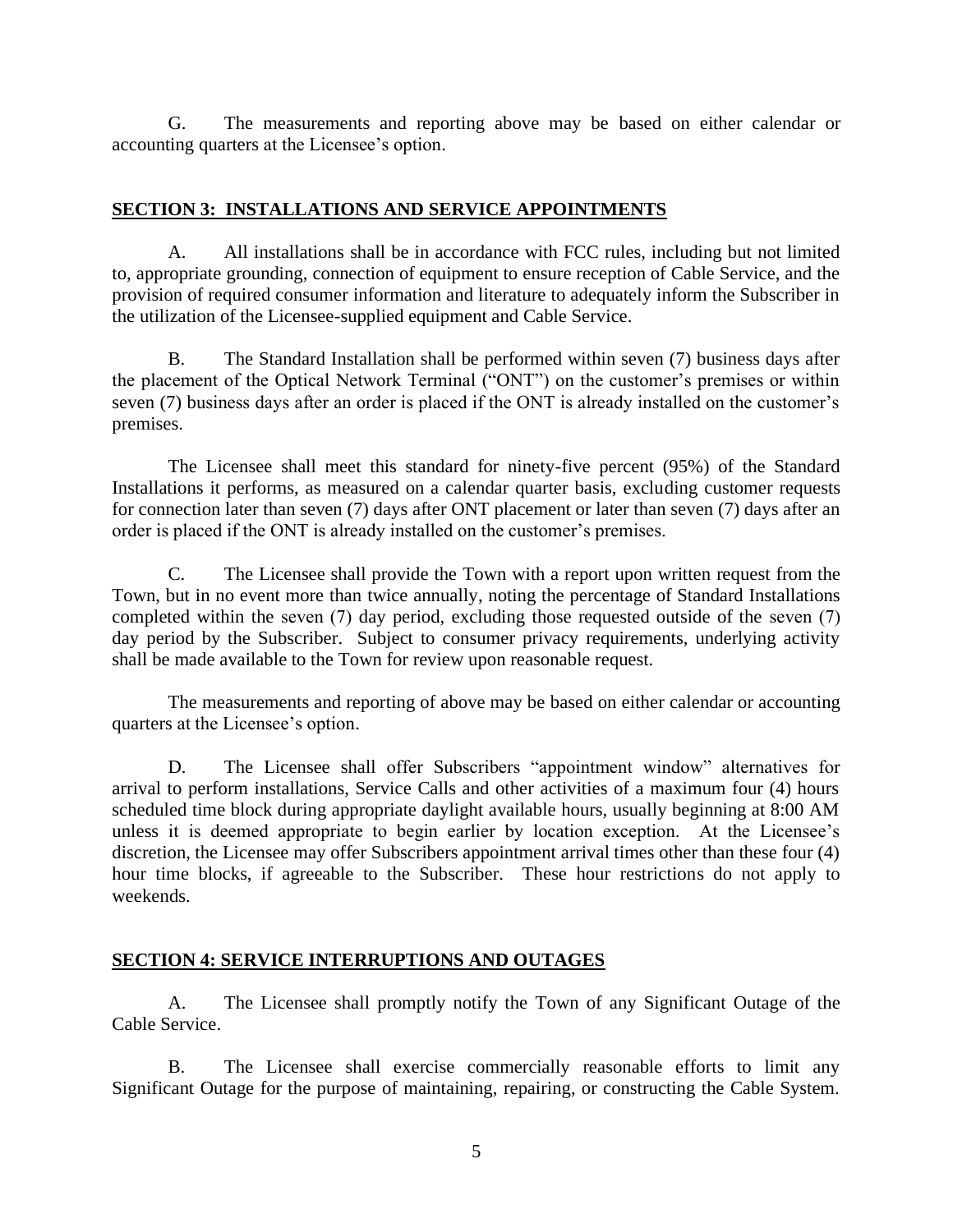Except in an emergency or other situation necessitating a more expedited or alternative notification procedure, the Licensee may schedule a Significant Outage for a period of more than four (4) hours during any twenty-four (24) hour period only after the Town and each affected Subscriber in the Service Area have been given fifteen (15) days prior notice of the proposed Significant Outage.

C. Licensee representatives who are capable of responding to Service Interruptions must be available to Respond twenty-four (24) hours a day, seven (7) days a week.

D. Under Normal Operating Conditions, the Licensee must Respond to a call from a Subscriber regarding a Service Interruption or other service problems within the following time frames:

(1) Within twenty-four (24) hours, including weekends, of receiving Subscriber calls respecting Service Interruptions in the Service Area.

(2) The Licensee must begin actions to correct all other Cable Service problems the next business day after notification by the Subscriber or the Town of a Cable Service problem.

E. Under Normal Operating Conditions, the Licensee shall complete Service Calls within seventy-two (72) hours of the time Licensee commences to Respond to the Service Interruption, not including weekends and situations where the Subscriber is not reasonably available for a Service Call to correct the Service Interruption within the seventy-two (72) hour period.

F. The Licensee shall meet the standard in Subsection E of this Section for ninety percent (90%) of the Service Calls it completes, as measured on a quarterly basis.

G. The Licensee shall provide the Town with a report upon written request from the Town, but in no event more than twice annually, noting the percentage of Service Calls completed within the seventy-two (72) hour period not including Service Calls where the Subscriber was reasonably unavailable for a Service Call within the seventy-two (72) hour period as set forth in this Section. Subject to consumer privacy requirements, underlying activity shall be made available to the Town for review upon reasonable request. The above measurements and reporting may be based on either calendar or accounting quarters at the Licensee's option.

H. Under Normal Operating Conditions, the Licensee shall provide a credit upon Subscriber request when all Channels received by that Subscriber are out of service for a period of twenty-four (24) consecutive hours or more. The credit shall equal, at a minimum, a proportionate amount of the affected Subscriber(s) current monthly bill. In order to qualify for the credit, the Subscriber must promptly report the problem and allow the Licensee to verify the problem if requested by the Licensee. If Subscriber availability is required for repair, a credit will not be provided for such time, if any, that the Subscriber is not reasonably available.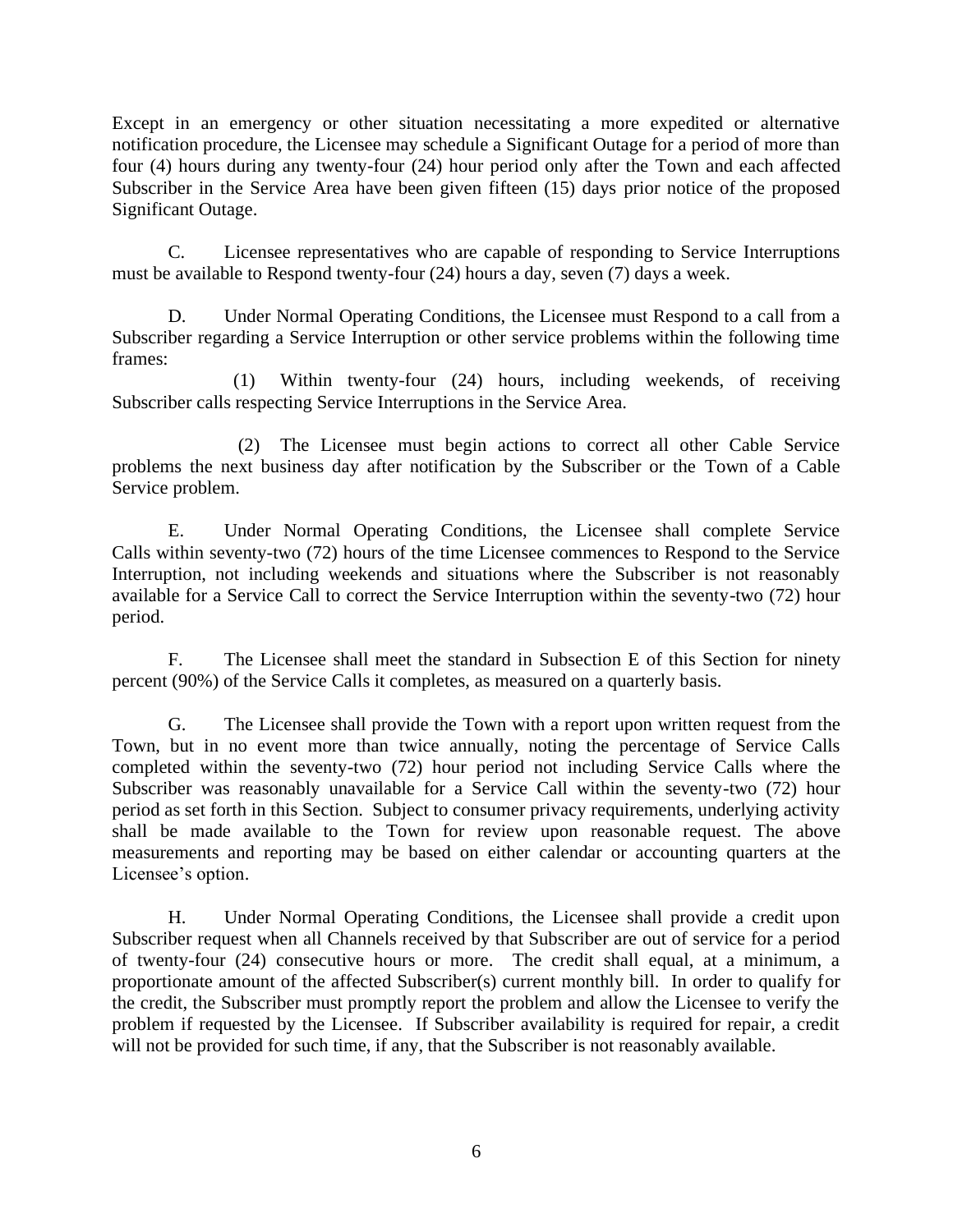I. Under Normal Operating Conditions, if a Significant Outage affects all Video Programming Cable Services for more than twenty-four (24) consecutive hours, the Licensee shall issue an automatic credit to the affected Subscribers in the amount equal to their monthly recurring charges for the proportionate time the Cable Service was out, or a credit to the affected Subscribers in the amount equal to the charge for the basic plus enhanced basic level of service for the proportionate time the Cable Service was out, whichever is technically feasible or, if both are technically feasible, as determined by Licensee provided such determination is nondiscriminatory. Such credit shall be reflected on Subscriber billing statements within the next available billing cycle following the outage.

J. With respect to service issues concerning Cable Services provided to Town facilities, Licensee shall Respond to all inquiries from the Town within four (4) hours and shall commence necessary repairs within twenty-four (24) hours under Normal Operating Conditions. If such repairs cannot be completed within twenty-four (24) hours, the Licensee shall notify the Town in writing as to the reason(s) for the delay and provide an estimated time of repair.

K. Licensee may provide all notices identified in this Section electronically or onscreen.

### **SECTION 5: SUBSCRIBER COMPLAINTS**

Under Normal Operating Conditions, the Licensee shall investigate Subscriber complaints referred by the Town within seventy-two (72) hours. The Licensee shall notify the Town of those matters that necessitate an excess of seventy-two (72) hours to resolve, but those matters must be resolved within fifteen (15) days of the initial complaint. The Town may require reasonable documentation to be provided by the Licensee to substantiate the request for additional time to resolve the problem. For purposes of this Section, "resolve" means that the Licensee shall perform those actions, which, in the normal course of business, are necessary to investigate the Customer's complaint and advise the Customer of the results of that investigation.

### **SECTION 6: BILLING**

A. Subscriber bills must be itemized to describe Cable Services purchased by Subscribers and related equipment charges, and shall include the information required by 207 CMR 10.03(1) in clear, concise and understandable language and format. Bills shall clearly delineate activity during the billing period, including optional charges, rebates, credits, and aggregate late charges. In accordance with applicable law(s) and regulations, the Licensee shall, without limitation as to additional line items, be allowed to itemize as separate line items, License fees, taxes and/or other governmentally imposed fees. The Licensee shall maintain records of the date and place of mailing of bills.

B. Every Subscriber with a current account balance sending payment directly to Licensee shall be given at least five (5) days from the date statements are mailed to the Subscriber until the payment due date.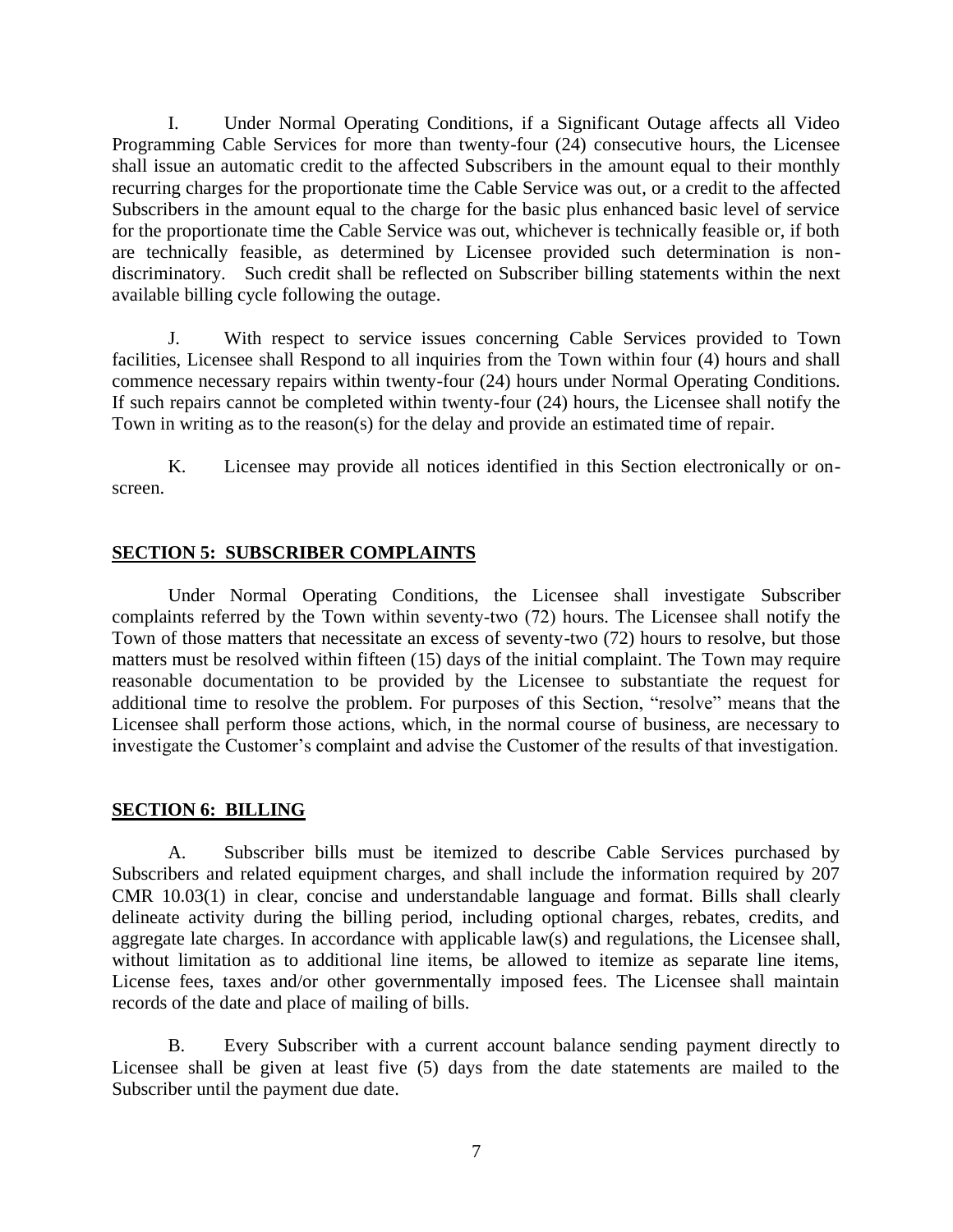C. A specific due date shall be listed on the bill of every Subscriber.

D. Any Subscriber who, in good faith, disputes all or part of any bill shall have the option of withholding the disputed amount without disconnect or late fee being assessed until the dispute is resolved provided that:

(1) The Subscriber pays all undisputed charges;

(2) The Subscriber provides notification of the dispute to Licensee within thirty (30) days after the due date; and

(3) The Subscriber cooperates in determining the accuracy and/or appropriateness of the charges in dispute.

E. The Licensee shall notify the Subscriber of the result of its investigation of any complaint and shall give an explanation for its decision within thirty (30) business days after the receipt of the complaint. The Subscriber shall forfeit any rights under 207 CMR 10.07 if he or she fails to pay the undisputed balance within 30 days. Any Subscriber who disagrees with the results of Licensee's investigation shall promptly inquire about and take advantage of any complaint resolution mechanism, formal or informal, available under this License or through the Issuing Authority before the Cable Division may accept a petition. The Subscriber or Licensee may petition the Cable Division to resolve disputed matters within 30 days of any final action.

F. The Licensee shall forward a copy of any Cable Service related billing inserts or other mailing sent to Subscribers to the Town upon request.

G. The Licensee shall provide all Subscribers with the option of paying for Cable Service by check or an automatic payment option where the amount of the bill is automatically deducted from a checking account designated by the Subscriber. Licensee may in the future, at its' discretion, permit payment by using a major credit card on a preauthorized basis. Based on credit history, at the option of the Licensee, the payment alternative may be limited.

## **SECTION 7: DEPOSITS, REFUNDS AND CREDITS**

A. The Licensee may require refundable deposits from Subscribers with 1) a poor credit or poor payment history, 2) who refuse to provide credit history information to the Licensee, or 3) who rent Subscriber equipment from the Licensee, so long as such deposits are applied on a non-discriminatory basis. The deposit the Licensee may charge Subscribers with poor credit or poor payment history or who refuse to provide credit information may not exceed an amount equal to an average Subscriber's monthly charge multiplied by six (6). The maximum deposit the Licensee may charge for Subscriber equipment is the cost of the equipment which the Licensee would need to purchase to replace the equipment rented to the Subscriber.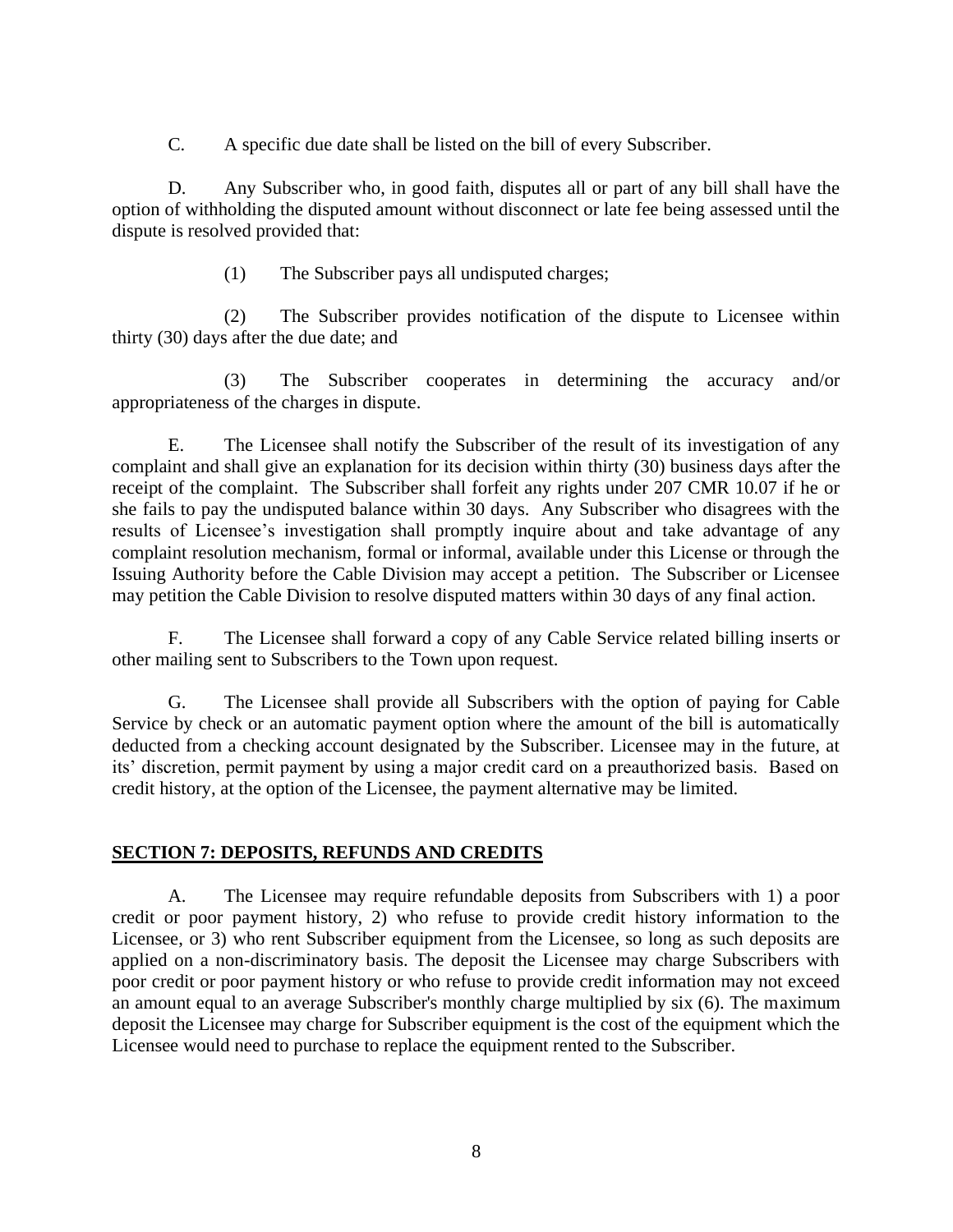B. The Licensee shall refund or credit the Subscriber for the amount of the deposit collected for equipment, which is unrelated to poor credit or poor payment history, after one year, provided the Subscriber has demonstrated good payment history during this period.

C. Under Normal Operating Conditions, refund checks shall be issued within the next available billing cycle following the resolution of the event giving rise to the refund (e.g., equipment return and final bill payment.

D. Credits for Cable Service shall be issued no later than the Subscriber's next available billing cycle, following the determination that a credit is warranted, and the credit is approved and processed. Such approval and processing shall not be unreasonably delayed.

E. Bills shall be considered paid when appropriate payment is received by the Licensee or its' authorized agent. Appropriate time considerations shall be included in the Licensee's collection procedures to assure that payments due have been received before late notices or termination notices are sent.

### **SECTION 8: RATES, FEES AND CHARGES**

A. The Licensee shall not, except to the extent expressly permitted by law, impose any fee or charge for Service Calls to a Subscriber's premises to perform any repair or maintenance work related to Licensee equipment necessary to receive Cable Service, except where such problem is caused by a negligent or wrongful act of the Subscriber (including, but not limited to a situation in which the Subscriber reconnects Licensee equipment incorrectly) or by the failure of the Subscriber to take reasonable precautions to protect the Licensee's equipment (for example, a dog chew).

B. The Licensee shall provide reasonable notice to Subscribers of the possible assessment of a late fee on bills or by separate notice.

### **SECTION 9: DISCONNECTION /DENIAL OF SERVICE**

A. The Licensee shall not terminate Cable Service for nonpayment of a delinquent account unless the Licensee mails a notice of the delinquency and impending termination prior to the proposed final termination. The notice of termination shall be mailed to the Subscriber to whom the Cable Service is billed. The notice of delinquency and impending termination may be part of a billing statement.

B. Cable Service terminated in error must be restored without charge within twentyfour (24) hours of notice. If a Subscriber was billed for the period during which Cable Service was terminated in error, a credit shall be issued to the Subscriber if the Service Interruption was reported by the Subscriber.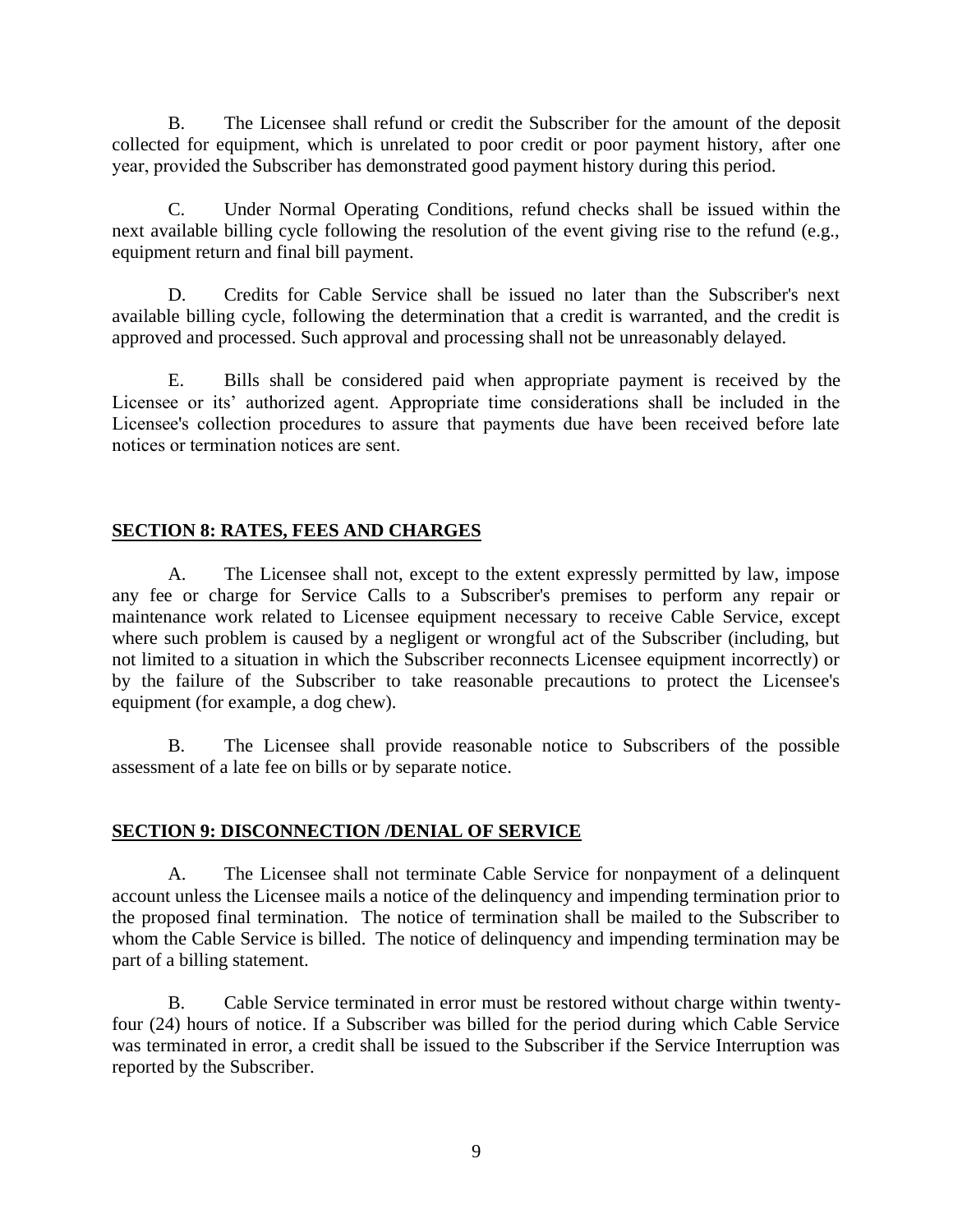C. Nothing in these standards shall limit the right of the Licensee to deny Cable Service for non-payment of previously provided Cable Services, refusal to pay any required deposit, theft of Cable Service, damage to the Licensee's equipment, abusive and/or threatening behavior toward the Licensee's employees or representatives, or refusal to provide credit history information or refusal to allow the Licensee to validate the identity, credit history and credit worthiness via an external credit agency.

D. Charges for cable service shall be discontinued at the time of the requested termination of service by the Subscriber, except equipment charges may by applied until equipment has been returned. No period of notice prior to requested termination of service can be required of Subscribers by the Licensee. No charge shall be imposed upon the Subscriber for or related to total disconnection of Cable Service or for any Cable Service delivered after the effective date of the disconnect request, unless there is a delay in returning Licensee equipment or early termination charges apply pursuant to the Subscriber's service contract. If the Subscriber fails to specify an effective date for disconnection, the Subscriber shall not be responsible for Cable Services received after the day following the date the disconnect request is received by the Licensee. For purposes of this subsection, the term "disconnect" shall include Subscribers who elect to cease receiving Cable Service from the Licensee and to receive Cable Service from another entity.

## **SECTION 10: COMMUNICATIONS WITH SUBSCRIBERS**

A. All Licensee personnel, contractors and subcontractors contacting Subscribers or potential Subscribers at the homes of such Subscribers or potential Subscribers shall wear a clearly visible identification card bearing their name and photograph. The Licensee shall make reasonable effort to account for all identification cards at all times. In addition, all Licensee representatives shall wear appropriate clothing while working at a Subscriber's premises. Every service vehicle of the Licensee and its contractors or subcontractors shall be clearly identified as such to the public. Specifically, Licensee vehicles shall have the Licensee's logo plainly visible. The vehicles of those contractors and subcontractors working for the Licensee shall have the contractor's / subcontractor's name plus markings (such as a magnetic door sign) indicating they are under contract to the Licensee.

B. All contact with a Subscriber or potential Subscriber by a Person representing the Licensee shall be conducted in a courteous manner.

C. The Licensee shall notify Subscribers annually that any complaints or inquiries not satisfactorily handled by the Licensee may be referred to the Town.

D. All notices identified in this Section shall be by either:

(1) A separate document included with a billing statement or included on the portion of the monthly bill that is to be retained by the Subscriber;

(2) A separate electronic notification;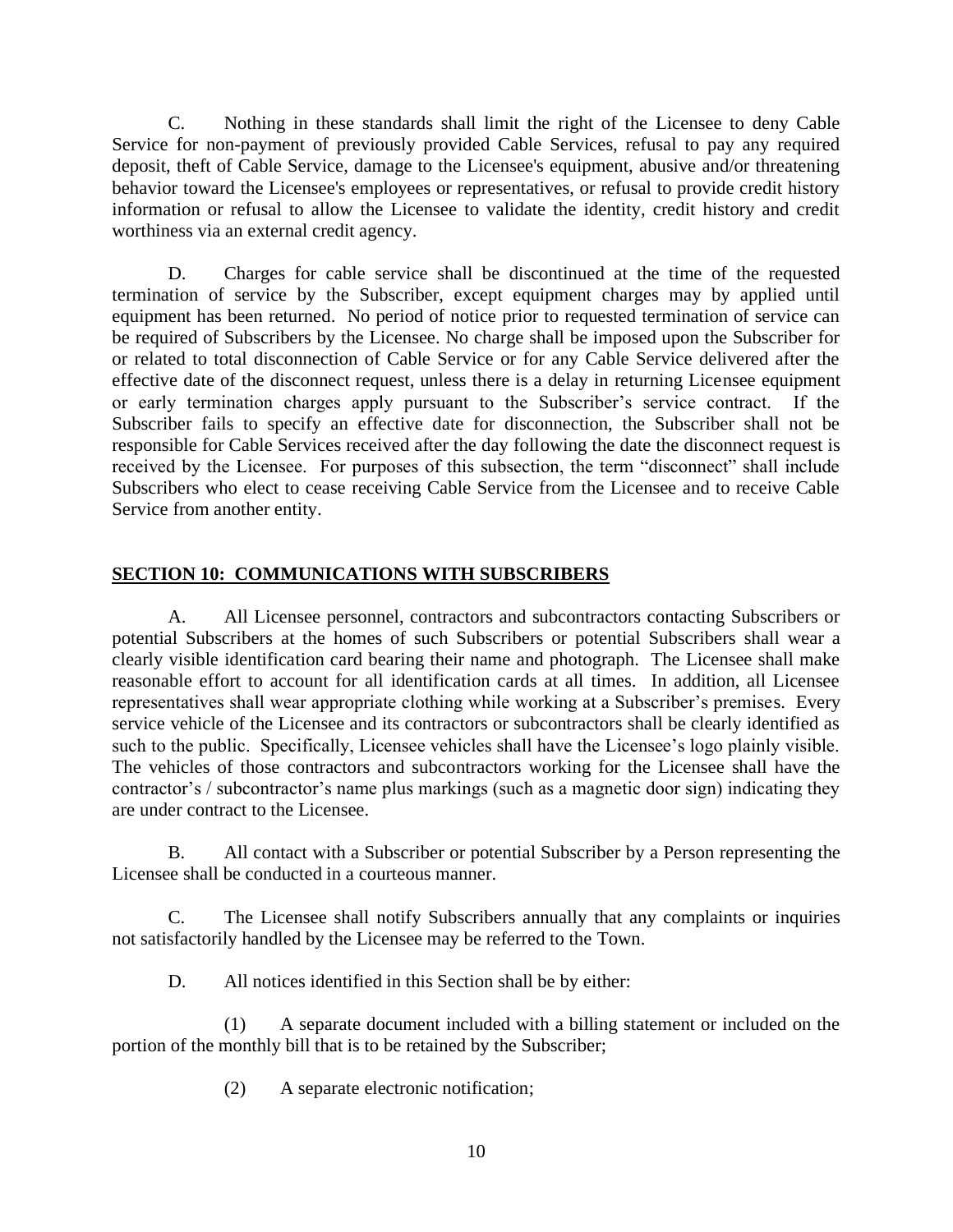- (3) A separate on-screen notification; or
- (4) Any other reasonable written means.

E. The Licensee shall provide reasonable notice to Subscribers of any pricing changes or additional changes (excluding sales discounts, new products or offers) and, subject to the forgoing, any changes in Cable Services, including channel line-ups. Such notice must be given to Subscribers a minimum of thirty (30) days in advance of such changes if within the control of the Licensee, and the Licensee shall provide a copy of the notice to the Town including how and where the notice was given to Subscribers.

F. The Licensee shall provide information to all Subscribers about each of the following items at the time of installation of Cable Services, annually to all Subscribers, at any time upon request, and, subject to Subsection 10.E., at least thirty (30) days prior to making significant changes in the information required by this Section if within the control of the Licensee:

(1) Products and Cable Service offered;

(2) Prices and options for Cable Services and condition of subscription to Cable Services. Prices shall include those for Cable Service options, equipment rentals, program guides, installation, downgrades, late fees and other fees charged by the Licensee related to Cable Service;

(3) Installation and maintenance policies including, when applicable, information regarding the Subscriber's in-home wiring rights during the period Cable Service is being provided;

(4) Channel positions of Cable Services offered on the Cable System;

(5) Complaint procedures, including the name, address and telephone number of the Town, but with a notice advising the Subscriber to initially contact the Licensee about all complaints and questions;

- (6) Procedures for requesting Cable Service credit;
- (7) The availability of a parental control device;

(8) Licensee practices and procedures for protecting against invasion of privacy; and

(9) The address and telephone number of the Licensee's office to which complaints may be reported.

G. Notices of changes in rates shall indicate the Cable Service new rates and old rates, if applicable.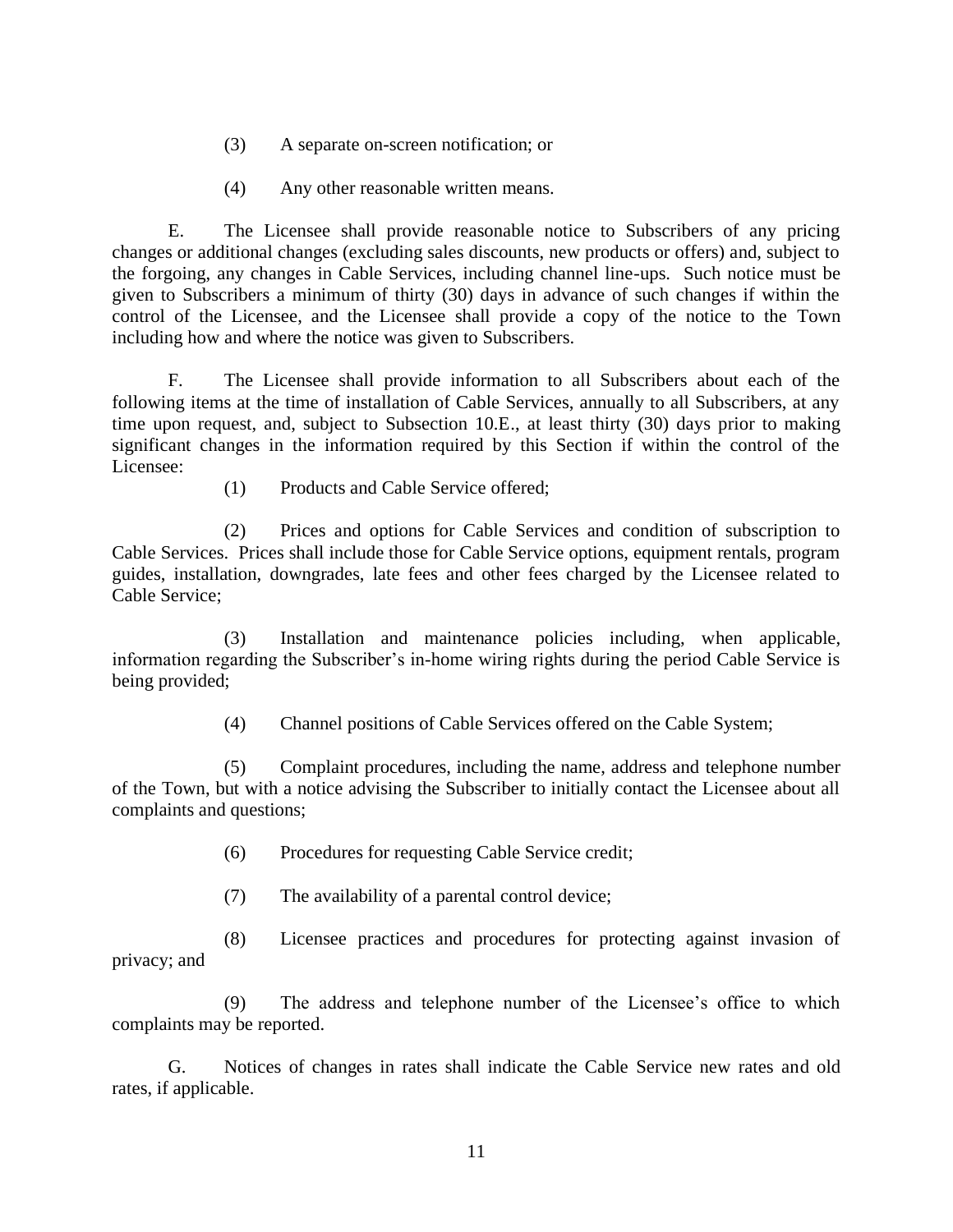H. Every notice of termination of Cable Service shall include the following information:

(1) The name and address of the Subscriber whose account is delinquent;

(2) The amount of the delinquency for all services billed;

(3) The date by which payment is required in order to avoid termination of Cable Service; and

(4) The telephone number for the Licensee where the Subscriber can receive additional information about their account and discuss the pending termination.

I. The Licensee shall comply with all applicable federal and State laws relating to Subscriber privacy, including the provisions of Section 631 of the Communications Act (47 U.S.C. §551).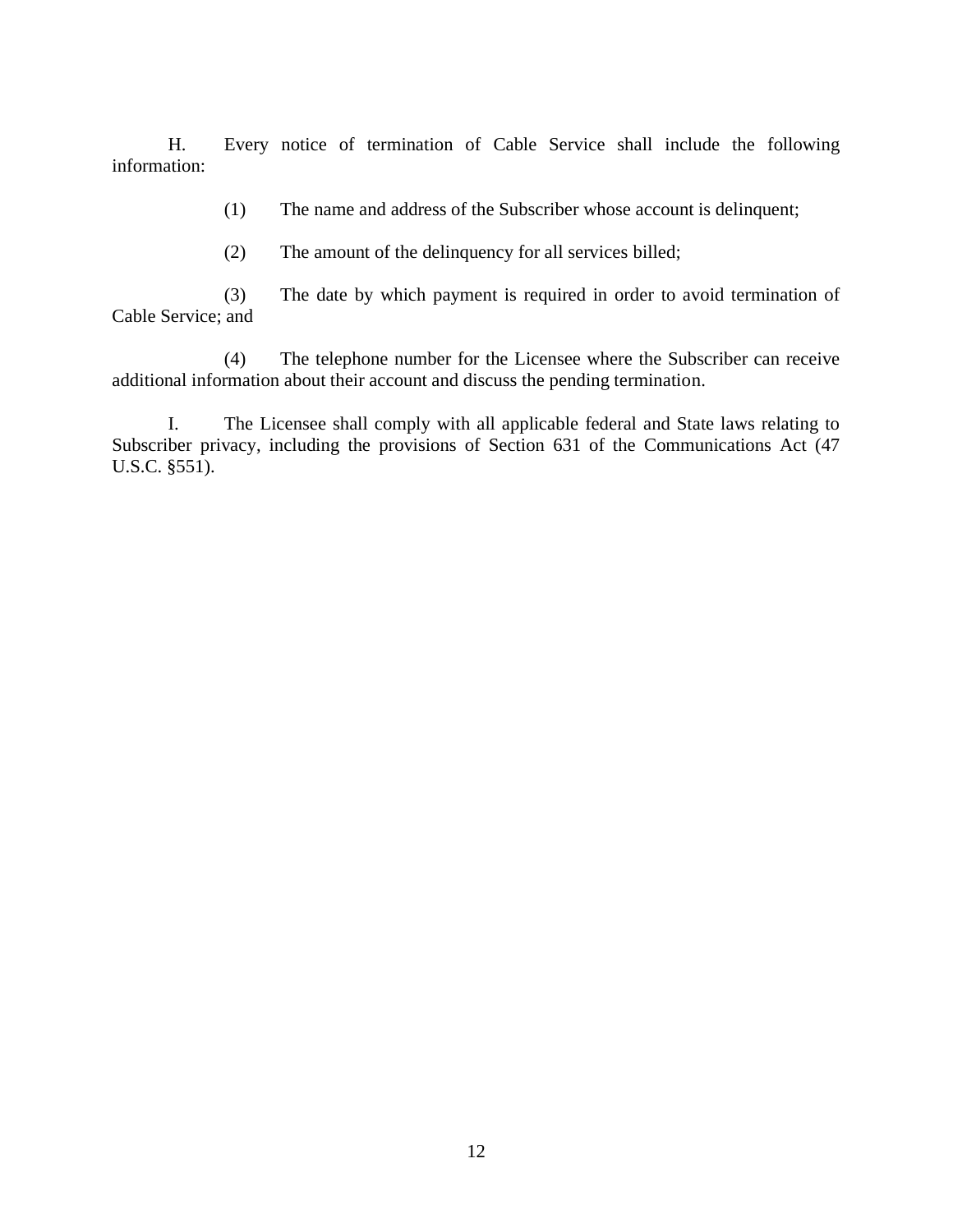# **EXHIBIT D**

### **FORM OF PERFORMANCE BOND**

Franchise Bond Bond No. \_\_\_\_\_\_\_\_\_\_

**KNOW ALL MEN BY THESE PRESENTS**: That (name & address) (hereinafter called the Principal), and (name and address) (hereinafter called the Surety), a corporation duly organized under the laws of the State of (state), are held and firmly bound unto (name & address) (hereinafter called the Obligee), in the full and just sum of \_\_\_\_\_\_\_\_\_\_\_\_\_ Dollars (\$\_\_\_\_\_\_\_\_\_\_), the payment of which sum, well and truly to be made, the said Principal and Surety bind themselves, their heirs, administrators, executors, and assigns, jointly and severally, firmly by these presents.

**WHEREAS**, the Principal and Obligee have entered into a License Agreement dated\_\_\_\_\_\_\_\_ which is hereby referred to and made a part hereof.

**WHEREAS**, said Principal is required to perform certain obligations under said Agreement.

**WHEREAS**, the Obligee has agreed to accept this bond as security against default by Principal of performance of its obligations under said Agreement during the time period this bond is in effect.

**NOW, THEREFORE, THE CONDITION OF THIS OBLIGATION IS SUCH** that if the Principal shall perform its obligations under said Agreement, then this obligation shall be void, otherwise to remain in full force and effect, unless otherwise terminated, cancelled or expired as hereinafter provided.

**PROVIDED HOWEVER**, that this bond is executed subject to the following express provisions and conditions:

1. In the event of default by the Principal, Obligee shall deliver to Surety a written statement of the details of such default within 30 days after the Obligee shall learn of the same, such notice to be delivered by certified mail to address of said Surety as stated herein.

2. This Bond shall be effective \_\_\_\_\_\_\_\_\_\_, 20\_\_\_, and shall remain in full force and effect thereafter for a period of one year and will automatically extend for additional one year periods from the expiry date hereof, or any future expiration date, unless the Surety provides to the Obligee not less than sixty (60) days advance written notice of its intent not to renew this Bond or unless the Bond is earlier canceled pursuant to the following. This Bond may be canceled at any time upon sixty (60) days advance written notice from the Surety to the Obligee.

3. Neither cancellation, termination nor refusal by Surety to extend this bond, nor inability of Principal to file a replacement bond or replacement security for its obligations under said Agreement, shall constitute a loss to the Obligee recoverable under this bond.

Town of Franklin Renewal License – [date]